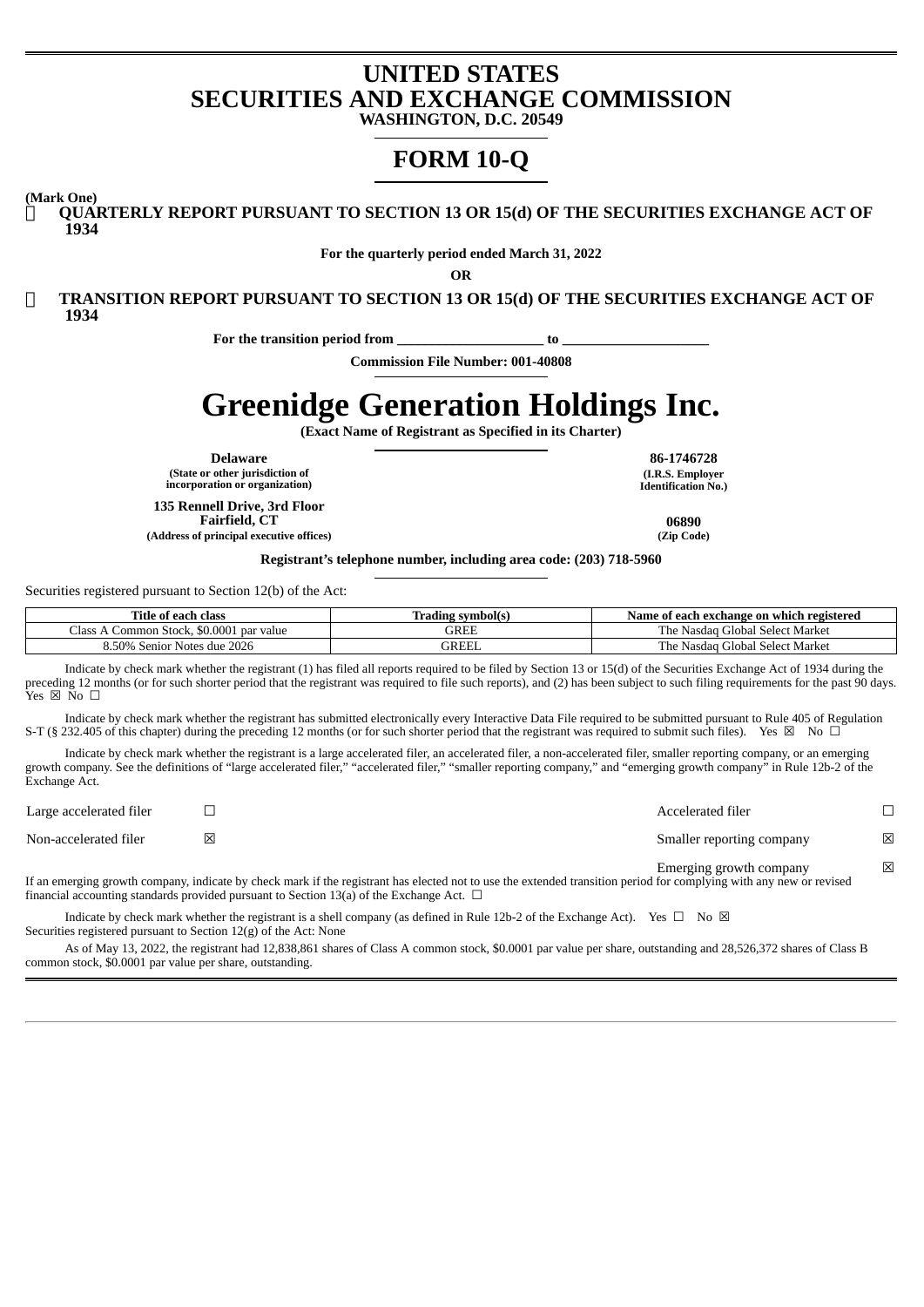<span id="page-1-0"></span>

|                      |                                                                                             | Page |
|----------------------|---------------------------------------------------------------------------------------------|------|
| PART I.              | <b>FINANCIAL INFORMATION</b>                                                                |      |
| Item 1.              | <b>Financial Statements</b>                                                                 |      |
|                      | <b>Condensed Consolidated Balance Sheets (Unaudited)</b>                                    | 3    |
|                      | Condensed Consolidated Statements of Operations and Comprehensive (Loss) Income (Unaudited) |      |
|                      | Condensed Consolidated Statements of Stockholders' Equity (Unaudited)                       |      |
|                      | <b>Condensed Consolidated Statements of Cash Flows (Unaudited)</b>                          | 6    |
|                      | <b>Notes to Condensed Consolidated Financial Statements (Unaudited)</b>                     |      |
| Item 2.              | Management's Discussion and Analysis of Financial Condition and Results of Operations       | 17   |
| Item 3.              | <b>Quantitative and Qualitative Disclosures About Market Risk</b>                           | 27   |
| Item 4.              | <b>Controls and Procedures</b>                                                              | 27   |
| PART II.             | <b>OTHER INFORMATION</b>                                                                    |      |
| Item 1.              | <b>Legal Proceedings</b>                                                                    | 28   |
| Item 1A.             | <b>Risk Factors</b>                                                                         | 28   |
| Item 2.              | Unregistered Sales of Equity Securities and Use of Proceeds                                 | 28   |
| Item 3.              | <b>Defaults Upon Senior Securities</b>                                                      | 28   |
| Item 4.              | <b>Mine Safety Disclosures</b>                                                              | 28   |
| Item 5.              | <b>Other Information</b>                                                                    | 28   |
| Item 6.              | <b>Exhibits</b>                                                                             | 29   |
| <b>Exhibit Index</b> |                                                                                             | 29   |
| <b>Signatures</b>    |                                                                                             | 30   |
|                      |                                                                                             |      |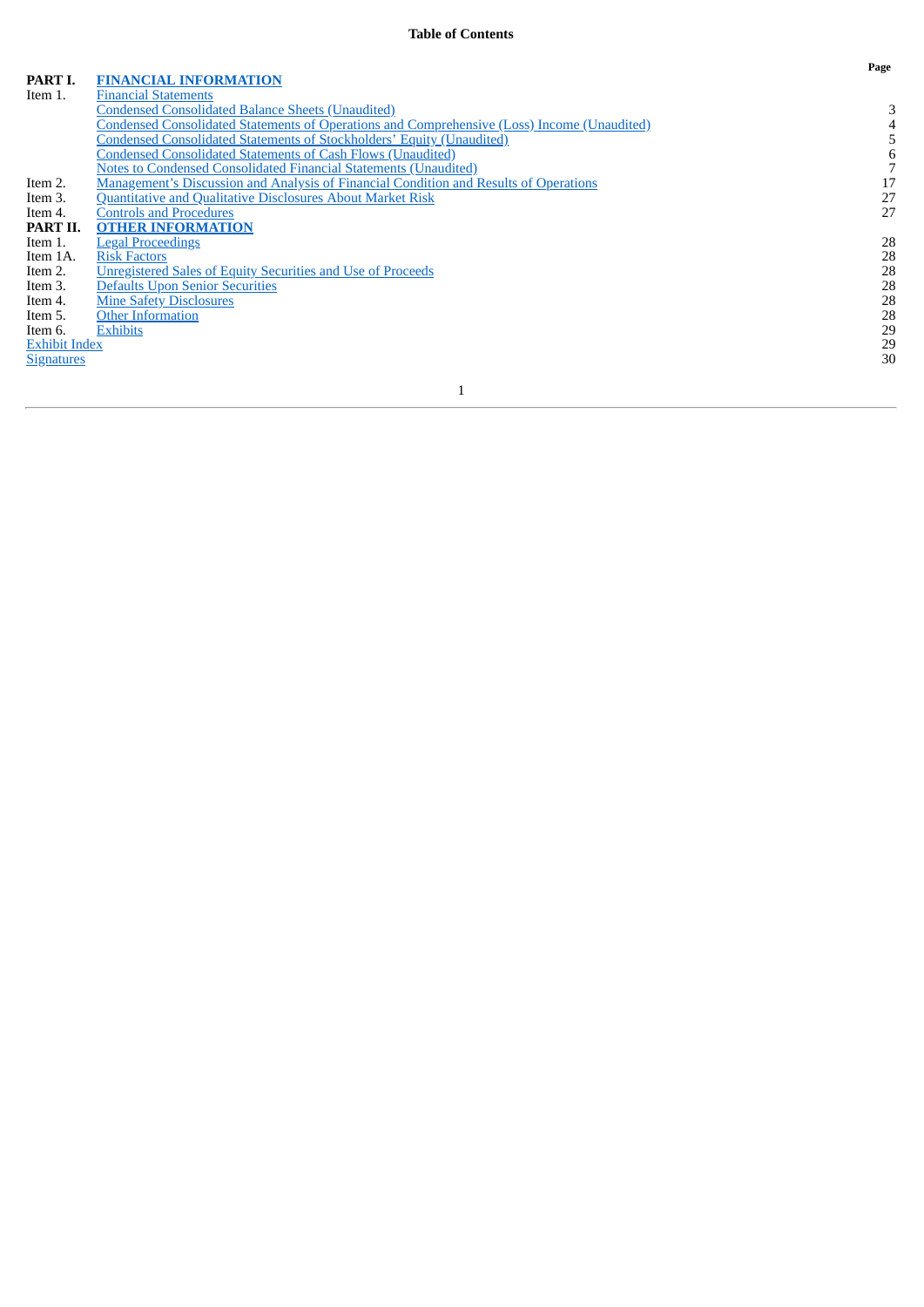#### **CAUTIONARY STATEMENT REGARDING FORWARD-LOOKING STATEMENTS**

This Form 10-Q includes certain statements that may constitute "forward-looking statements" within the meaning of Section 27A of the Securities Act of 1933, as amended (the "Securities Act") and Section 21E of the Securities Exchange Act of 1934, as amended (the "Exchange Act"). All statements other than statements of historical fact are forward-looking statements for purposes of federal and state securities laws. These forward-looking statements involve uncertainties that could significantly affect our financial or operating results. These forward-looking statements may be identified by terms such as "anticipate," "believe," "continue," "foresee," "expect," "intend," "plan," "may," "will," "would" "could" and "should" and the negative of these terms or other similar expressions. Forward-looking statements are based on current beliefs and assumptions that are subject to risks and uncertainties and are not guarantees of future performance. Forward-looking statements in this document include, among other things, statements regarding our business plan, business strategy and operations in the future. In addition, all statements that address operating performance and future performance, events or developments that are expected or anticipated to occur in the future, including statements relating to creating value for stockholders, are forward-looking statements.

Forward-looking statements are subject to a number of risks, uncertainties and assumptions. Matters and factors that could cause actual results to differ materially from those expressed or implied in such forward-looking statements include but are not limited to the matters and factors described in Part I, Item 1A. "*Risk Factors*" of Greenidge's Form 10-K for the year ended December 31, 2021 filed with the Securities and Exchange Commission ("SEC") on March 31, 2022 and those described from time to time in our future reports filed with the SEC, which should be reviewed carefully. Please consider Greenidge's forward-looking statements in light of those risks.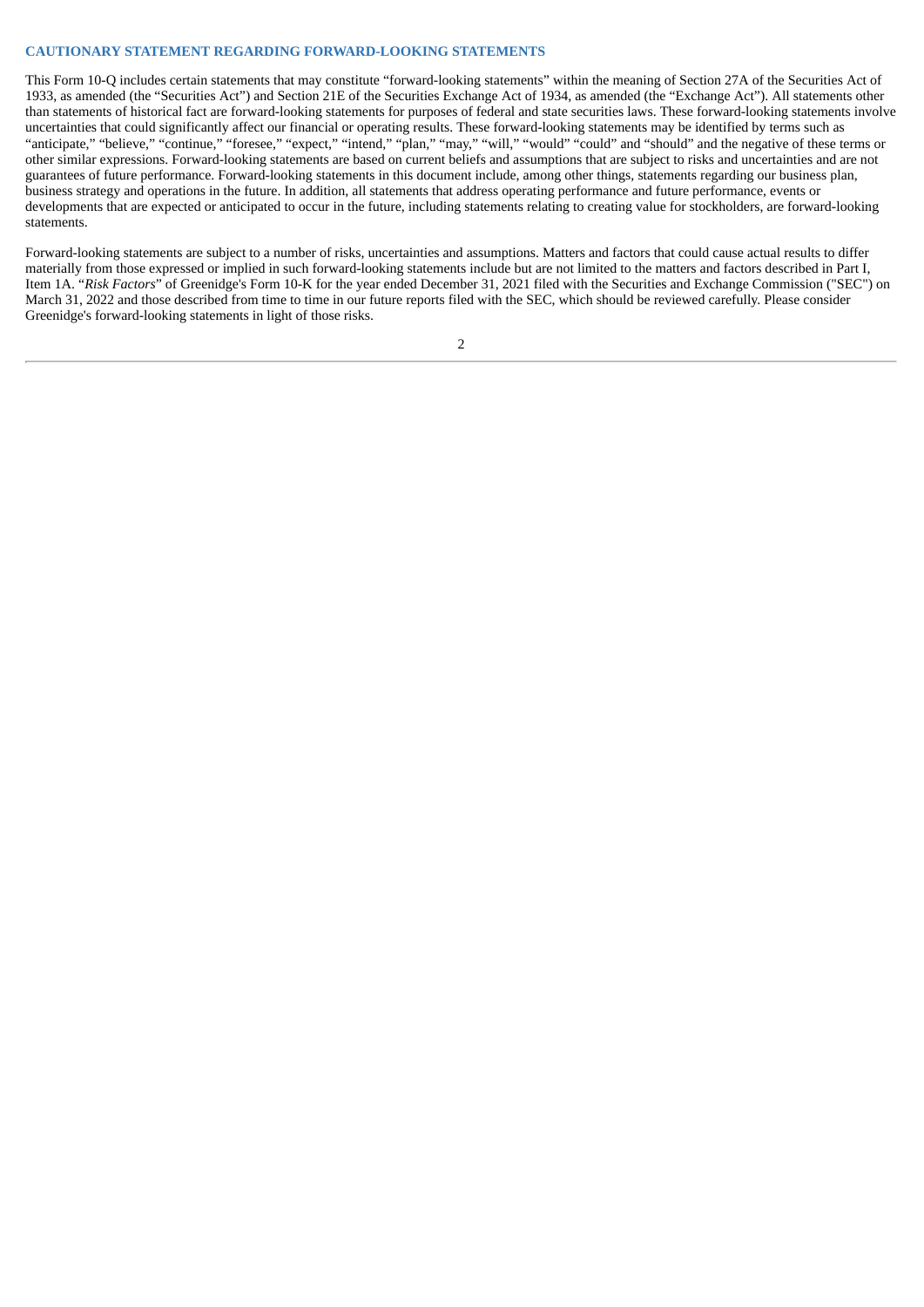## **PART I—FINANCIAL INFORMATION**

## <span id="page-3-2"></span><span id="page-3-1"></span><span id="page-3-0"></span>**Item 1. Financial Statements**

#### **Greenidge Generation Holdings Inc. CONDENSED CONSOLIDATED BALANCE SHEETS (Dollar amounts in thousands, except share data)**

|                                                                                                                                                                                           | March 31, 2022<br>(Unaudited) |               | <b>December 31, 2021</b> |
|-------------------------------------------------------------------------------------------------------------------------------------------------------------------------------------------|-------------------------------|---------------|--------------------------|
| <b>ASSETS</b>                                                                                                                                                                             |                               |               |                          |
| <b>CURRENT ASSETS:</b>                                                                                                                                                                    |                               |               |                          |
| Cash and cash equivalents                                                                                                                                                                 | \$<br>96.453                  | <sup>\$</sup> | 82,599                   |
| Short term investments                                                                                                                                                                    |                               |               | 496                      |
| Digital assets                                                                                                                                                                            | 393                           |               | 476                      |
| Accounts receivable                                                                                                                                                                       | 5,569                         |               | 5,524                    |
| Prepaid expenses                                                                                                                                                                          | 10,286                        |               | 9,146                    |
| Emissions and carbon offset credits                                                                                                                                                       | 1,025                         |               | 2,361                    |
| Total current assets                                                                                                                                                                      | 113,726                       |               | 100,602                  |
| <b>LONG-TERM ASSETS:</b>                                                                                                                                                                  |                               |               |                          |
| Property and equipment, net                                                                                                                                                               | 292,051                       |               | 217,091                  |
| Right-of-use assets                                                                                                                                                                       | 1,375                         |               | 1,472                    |
| Intangible assets, net                                                                                                                                                                    | 3,305                         |               | 3,537                    |
| Goodwill                                                                                                                                                                                  | 3,062                         |               | 3,062                    |
| Deferred tax assets                                                                                                                                                                       | 16,846                        |               | 15,058                   |
| Other long-term assets                                                                                                                                                                    | 989                           |               | 445                      |
| Total assets                                                                                                                                                                              | \$<br>431,354                 | \$            | 341,267                  |
| <b>LIABILITIES AND STOCKHOLDERS' EQUITY</b>                                                                                                                                               |                               |               |                          |
| <b>CURRENT LIABILITIES:</b>                                                                                                                                                               |                               |               |                          |
| Accounts payable                                                                                                                                                                          | \$<br>14,823                  | \$            | 5,923                    |
| Accrued emissions expense                                                                                                                                                                 | 2,637                         |               | 2,634                    |
| Accrued expenses                                                                                                                                                                          | 11,676                        |               | 10,375                   |
| Income taxes payable                                                                                                                                                                      | 3,879                         |               | 2,481                    |
| Long-term debt, current portion                                                                                                                                                           | 66,729                        |               | 19,577                   |
| Lease obligations, current portion                                                                                                                                                        | 500                           |               | 736                      |
| Total current liabilities                                                                                                                                                                 | 100,244                       |               | 41,726                   |
| <b>LONG-TERM LIABILITIES:</b>                                                                                                                                                             |                               |               |                          |
| Long-term debt, net of current portion and deferred financing fees                                                                                                                        | 103,191                       |               | 75,251                   |
| Lease obligations, net of current portion                                                                                                                                                 | 195                           |               | 193                      |
| Asset retirement obligations                                                                                                                                                              | 2,691                         |               | 2,691                    |
| Environmental liability                                                                                                                                                                   | 8,615                         |               | 8,615                    |
| Other long-term liabilities                                                                                                                                                               | 366                           |               | 368                      |
| <b>Total liabilities</b>                                                                                                                                                                  | 215,302                       |               | 128,844                  |
| <b>COMMITMENTS AND CONTINGENCIES (NOTE 13)</b>                                                                                                                                            |                               |               |                          |
| STOCKHOLDERS' EQUITY:                                                                                                                                                                     |                               |               |                          |
| Preferred stock, par value \$0.0001, 20,000,000 shares authorized, none outstanding                                                                                                       |                               |               |                          |
| Common stock, par value \$0.0001, 3,000,000,000 shares authorized,<br>41,363,271 and 40,865,336 shares issued and outstanding as of March 31, 2022<br>and December 31, 2021, respectively | $\overline{4}$                |               | $\overline{4}$           |
| Additional paid-in capital                                                                                                                                                                | 285,905                       |               | 281,815                  |
| Cumulative translation adjustment                                                                                                                                                         | (32)                          |               |                          |
| Accumulated deficit                                                                                                                                                                       | (69, 825)                     |               | (69, 396)                |
| Total stockholders' equity                                                                                                                                                                | 216,052                       |               | 212,423                  |
| Total liabilities and stockholders' equity                                                                                                                                                | \$<br>431,354                 | \$            | 341,267                  |

The accompanying notes are an integral part of these condensed consolidated financial statements.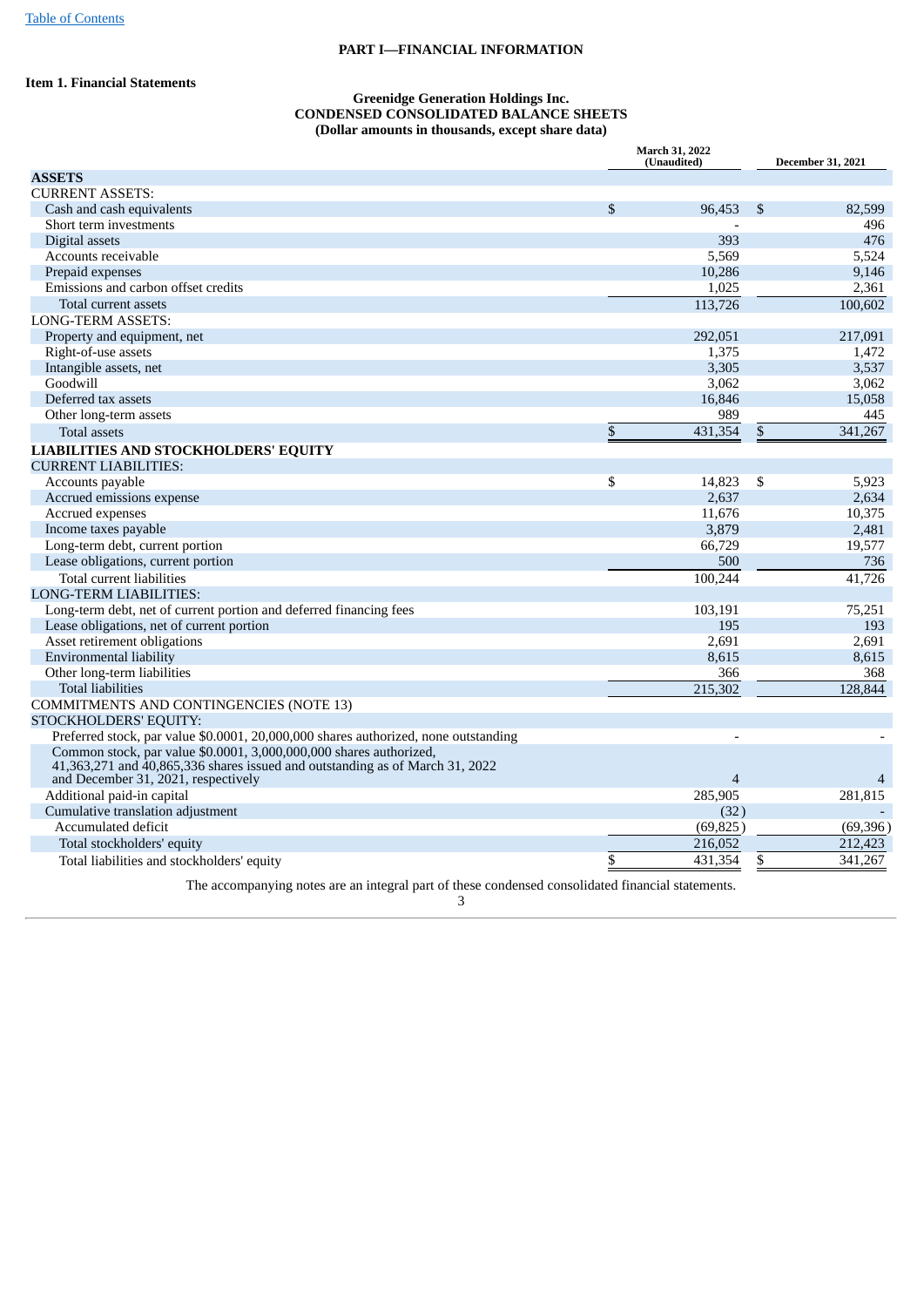#### **Greenidge Generation Holdings Inc. CONDENSED CONSOLIDATED STATEMENTS OF OPERATIONS AND COMPREHENSIVE (LOSS) INCOME (UNAUDITED) (in thousands, except per share data)**

<span id="page-4-0"></span>

|                                                                                             | Three Months Ended March 31, |                           |        |  |
|---------------------------------------------------------------------------------------------|------------------------------|---------------------------|--------|--|
|                                                                                             | 2022                         |                           | 2021   |  |
| <b>REVENUE:</b>                                                                             |                              |                           |        |  |
| Cryptocurrency datacenter                                                                   | \$<br>23,232                 | \$                        | 8,997  |  |
| Power and capacity                                                                          | 5,923                        |                           | 2,066  |  |
| Services and other                                                                          | 8,500                        |                           |        |  |
| Total revenue                                                                               | 37,655                       |                           | 11,063 |  |
| <b>OPERATING COSTS AND EXPENSES:</b>                                                        |                              |                           |        |  |
| Cost of revenue - cryptocurrency datacenter (exclusive of<br>depreciation and amortization) | 8,456                        |                           | 2,574  |  |
| Cost of revenue - power and capacity (exclusive of<br>depreciation and amortization)        | 4,023                        |                           | 2,009  |  |
| Cost of revenue - services and other (exclusive of<br>depreciation and amortization)        | 4,071                        |                           |        |  |
| Selling, general and administrative                                                         | 14,392                       |                           | 3,229  |  |
| Merger and other costs                                                                      | 213                          |                           | 105    |  |
| Depreciation and amortization                                                               | 3,978                        |                           | 1,261  |  |
| Total operating costs and expenses                                                          | 35,133                       |                           | 9,178  |  |
| Income from operations                                                                      | 2,522                        |                           | 1,885  |  |
| OTHER INCOME (EXPENSE), NET:                                                                |                              |                           |        |  |
| Interest expense, net                                                                       | (3,353)                      |                           | (166)  |  |
| Interest expense - related party                                                            |                              |                           | (22)   |  |
| (Loss) gain on sale of digital assets                                                       | (5)                          |                           | 295    |  |
| Other income, net                                                                           | 39                           |                           | 19     |  |
| Total other (expense) income, net                                                           | (3,319)                      |                           | 126    |  |
| (LOSS) INCOME BEFORE INCOME TAXES                                                           | (797)                        |                           | 2,011  |  |
| (Benefit) provision for income taxes                                                        | (368)                        |                           | 732    |  |
| NET (LOSS) INCOME                                                                           | (429)                        |                           | 1,279  |  |
| Foreign currency translation adjustment                                                     | (32)                         |                           |        |  |
| COMPREHENSIVE (LOSS) INCOME                                                                 | \$<br>(461)                  | $\boldsymbol{\mathsf{S}}$ | 1,279  |  |
| (Loss) earnings per share:                                                                  |                              |                           |        |  |
| <b>Basic</b>                                                                                | \$<br>(0.01)                 | \$                        | 0.02   |  |
| Diluted                                                                                     | \$<br>(0.01)                 | \$                        | 0.02   |  |

The accompanying notes are an integral part of these condensed consolidated financial statements.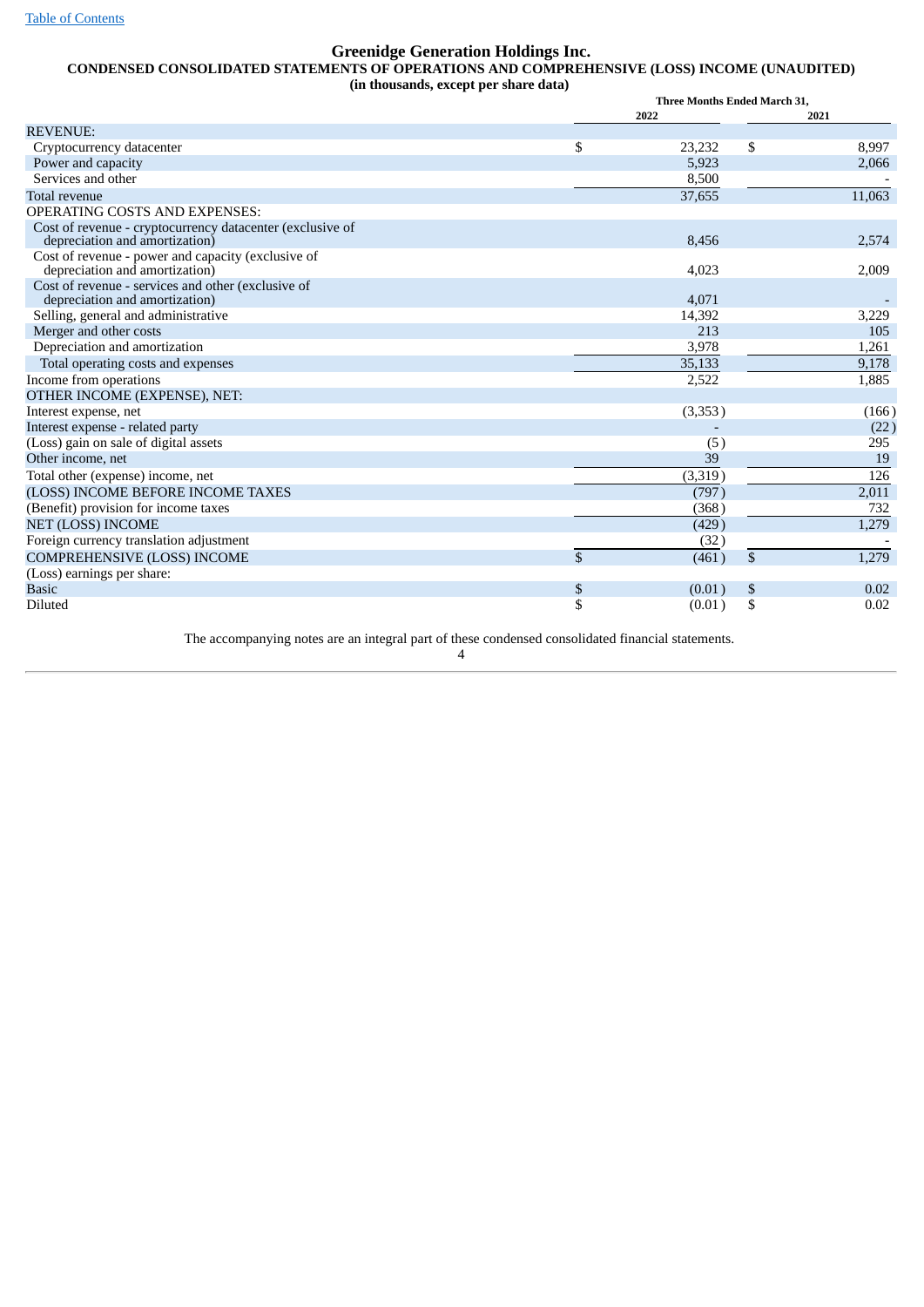### **Greenidge Generation Holdings Inc. CONDENSED CONSOLIDATED STATEMENTS OF STOCKHOLDERS' EQUITY (UNAUDITED) (in thousands, except share and member unit data)**

<span id="page-5-0"></span>

|                                                                                                                                         |                          |              |                     |                      | <b>Additional</b>       |                          | <b>Common Units</b> |           | <b>Preferred Units</b> |          | <b>Senior Priority Units</b> | <b>Total</b>                    | Cumulative                    |                     |                       |
|-----------------------------------------------------------------------------------------------------------------------------------------|--------------------------|--------------|---------------------|----------------------|-------------------------|--------------------------|---------------------|-----------|------------------------|----------|------------------------------|---------------------------------|-------------------------------|---------------------|-----------------------|
|                                                                                                                                         | <b>Preferred Stock</b>   |              | <b>Common Stock</b> |                      | Paid - In               | <b>Number</b>            | <b>Members'</b>     | Number    | <b>Members</b>         | Number   | Members'                     | <b>Members</b>                  | <b>Translation</b>            | <b>Accumulated</b>  |                       |
|                                                                                                                                         | <b>Shares</b>            | Amount       | <b>Shares</b>       | Amount               | Capital                 | of Units                 | Capital             | of Units  | Capital                | of Units | Capital                      | Capital                         | Adjustmen<br>t                | Deficit             | Total                 |
| <b>Balance at January 1,</b><br>2022                                                                                                    | $\overline{\phantom{a}}$ | $\mathbf{s}$ | 40,865,336          | $\mathbf{s}$<br>Δ    | 281,815<br>$\mathbb{S}$ | $\sim$                   | $\mathcal{S}$       |           | $\mathbf{\hat{S}}$     |          | $\mathcal{S}$                | $\mathbf{\hat{S}}$              | $\mathbf{s}$                  | $\mathfrak{F}$      | $(69,396)$ \$ 212,423 |
| Stock-based<br>compensation expense                                                                                                     |                          |              |                     |                      | 362                     |                          |                     |           |                        |          |                              |                                 |                               |                     | 362                   |
| Issuance of shares, net<br>of issuance costs of<br>\$147                                                                                |                          |              | 415,000             | $\sim$               | 3,791                   |                          |                     |           |                        |          |                              |                                 |                               |                     | 3,791                 |
| Restricted shares award<br>issuance, net of<br>withholdings                                                                             |                          |              | 82,601              | ٠                    | (65)                    |                          |                     |           |                        |          |                              |                                 |                               |                     | (65)                  |
| Proceeds from stock<br>options exercised                                                                                                |                          |              | 334                 | -                    | $\overline{2}$          |                          |                     |           |                        |          |                              |                                 |                               |                     | $\overline{2}$        |
| Foreign currency<br>translation adjustment                                                                                              |                          |              |                     |                      |                         |                          |                     |           |                        |          |                              |                                 | (32)                          | $\blacksquare$      | (32)                  |
| Net loss                                                                                                                                | $\overline{\phantom{a}}$ |              |                     |                      |                         |                          |                     |           |                        |          |                              |                                 |                               | (429)               | (429)                 |
| <b>Balance at March 31,</b><br>2022                                                                                                     | ٠                        | -\$          | 41,363,271          | -S<br>$\overline{4}$ | \$285,905               | ٠                        | -S                  |           | -\$                    |          | \$                           | \$.<br>$\overline{\phantom{a}}$ | \$<br>$(32)$ \$               |                     | $(69,825)$ \$ 216,052 |
| <b>Balance at January 1,</b><br>2021                                                                                                    |                          | $-5$         |                     | $-$ \$               | \$                      | 750 \$                   |                     | 39,228    | \$39,074               | 10,000   | \$<br>30,202                 | $$69,276$ \$                    | $\sim$                        | -S<br>$(24,916)$ \$ | 44,360                |
| Contribution of GGH<br>Preferred Units, GGH<br>Senior Priority Units,<br>and notes payable to<br>related party for GGHI<br>Common Stock |                          |              | 26,800,300          | 3                    | 72,888                  |                          |                     | (39, 228) | (39,07)<br>4)          | (10,000) | (30, 202)                    | (69, 276)                       |                               |                     | 3,615                 |
| Contribution of GGH<br>Common Units for<br><b>GGHI Common Stock</b>                                                                     |                          |              | 1,199,700           |                      | ٠                       | (750)                    |                     |           |                        |          |                              |                                 |                               |                     |                       |
| Proceeds from sale of<br>preferred stock, net of<br>stock issuance costs of<br>\$3,387                                                  | 1,620,000                | $\mathbf{1}$ |                     |                      | 37.112                  |                          |                     |           |                        |          |                              |                                 |                               |                     | 37,112                |
| Stock-based<br>compensation expense                                                                                                     |                          |              |                     | $\overline{a}$       | 656                     |                          |                     |           |                        |          |                              |                                 |                               |                     | 656                   |
| Proceeds from stock<br>options exercised                                                                                                |                          |              | 160,000             | ٠                    | 1,000                   |                          |                     |           |                        |          |                              |                                 |                               |                     | 1,000                 |
| Stock issued to<br>purchase miners                                                                                                      |                          |              | 160,000             | ٠                    | 991                     |                          |                     |           |                        |          |                              |                                 |                               | ٠                   | 991                   |
| Net income                                                                                                                              |                          |              |                     | ٠                    | $\overline{a}$          |                          |                     |           |                        |          |                              |                                 |                               | 1,279               | 1,279                 |
| <b>Balance at March 31.</b><br>2021                                                                                                     | 1,620,000 \$             | 1            | 28,320,000          | 3<br>-S              | \$112,647               | $\overline{\phantom{a}}$ | -S                  |           | \$                     |          | \$                           | \$                              | S<br>$\overline{\phantom{a}}$ | (23, 637)<br>\$     | 89,014<br>- \$        |

The accompanying notes are an integral part of these condensed consolidated financial statements.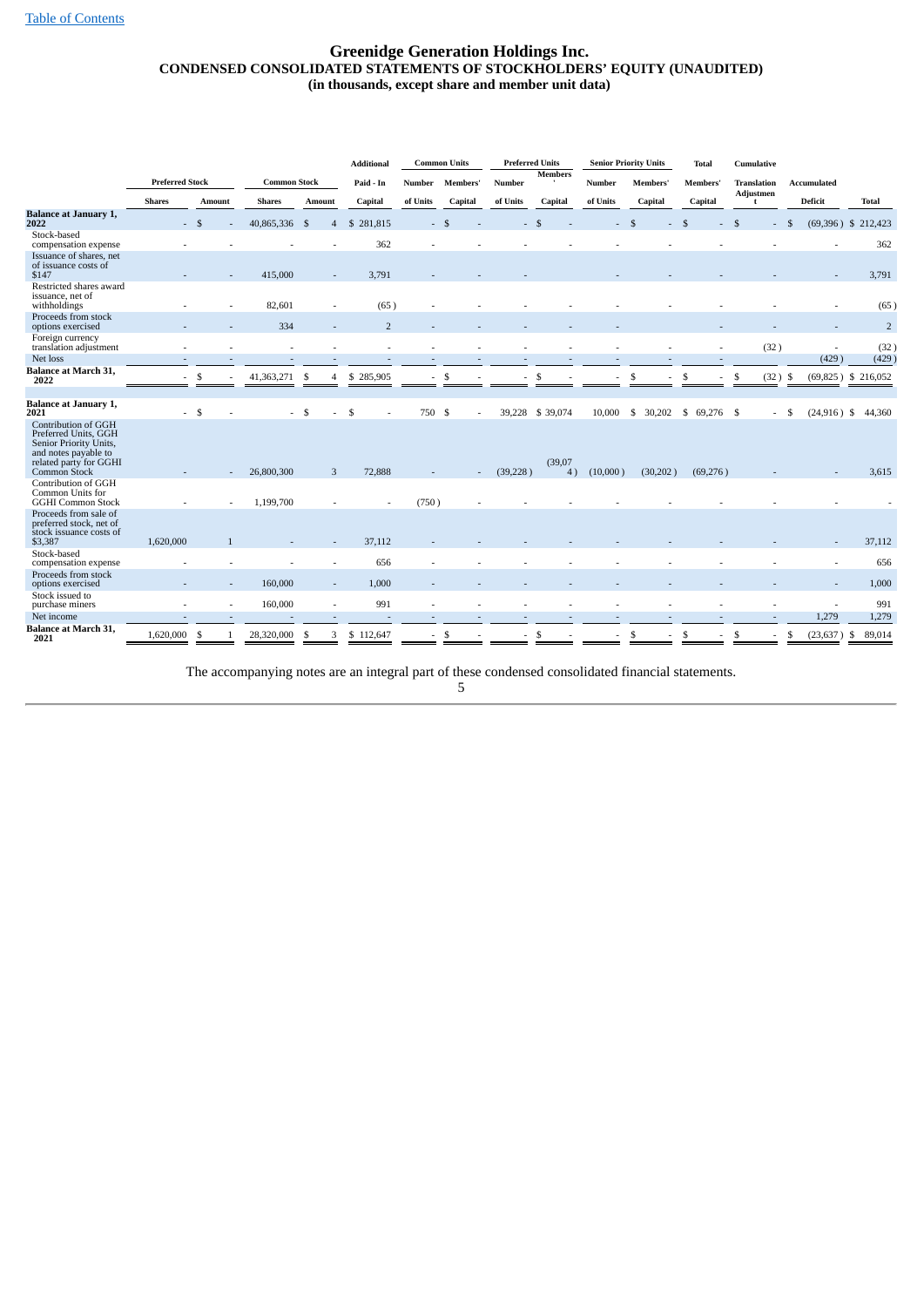#### **Greenidge Generation Holdings Inc. CONDENSED CONSOLIDATED STATEMENTS OF CASH FLOWS (UNAUDITED) (in thousands)**

<span id="page-6-0"></span>

|                                                                  |             | <b>Three Months Ended March 31.</b><br>2022 |                           | 2021    |  |
|------------------------------------------------------------------|-------------|---------------------------------------------|---------------------------|---------|--|
| <b>CASH FLOW FROM OPERATING ACTIVITIES:</b>                      |             |                                             |                           |         |  |
| Net (loss) income                                                | \$          | (429)                                       | -\$                       | 1,279   |  |
| Adjustments to reconcile net (loss) income to net cash           |             |                                             |                           |         |  |
| flow from operating activities:                                  |             |                                             |                           |         |  |
| Depreciation and amortization                                    |             | 3,978                                       |                           | 1,261   |  |
| Deferred income taxes                                            |             | (1,788)                                     |                           | 482     |  |
| Amortization of debt issuance costs                              |             | 424                                         |                           |         |  |
| Accretion of asset retirement obligations                        |             |                                             |                           | 33      |  |
| Stock-based compensation expense                                 |             | 362                                         |                           | 656     |  |
| Changes in operating assets and liabilities:                     |             |                                             |                           |         |  |
| Accounts receivable                                              |             | (45)                                        |                           | 283     |  |
| Emissions and carbon offset credits                              |             | 1,336                                       |                           | 1,336   |  |
| Prepaids and other assets                                        |             | (1,608)                                     |                           | (704)   |  |
| Accounts payable                                                 |             | 1,398                                       |                           | (770)   |  |
| <b>Accrued emissions</b>                                         |             | 3                                           |                           | (1,670) |  |
| Accrued expenses                                                 |             | 1,301                                       |                           | 51      |  |
| Income taxes payable                                             |             | 1,398                                       |                           | 250     |  |
| Net cash flow provided by operating activities                   | \$          | 6,330                                       | \$                        | 2,487   |  |
| <b>CASH FLOW FROM INVESTING ACTIVITIES:</b>                      |             |                                             |                           |         |  |
| Purchases of and deposits for property and equipment             |             | (71, 135)                                   |                           | (5,667) |  |
| Proceeds from sale of marketable securities                      |             | 496                                         |                           |         |  |
| Net cash flow used in investing activities                       | \$          | (70, 639)                                   | $\$$                      | (5,667) |  |
| CASH FLOW FROM FINANCING ACTIVITIES:                             |             |                                             |                           |         |  |
| Proceeds from issuance of preferred stock, net of issuance costs |             |                                             |                           | 37,112  |  |
| Proceeds from issuance of common stock, net of issuance costs    |             | 3,791                                       |                           |         |  |
| Proceeds from stock options exercised                            |             | $\overline{2}$                              |                           | 1,000   |  |
| Restricted stock unit awards settled in cash for taxes           |             | (65)                                        |                           |         |  |
| Proceeds from debt, net of issuance costs                        |             | 80,371                                      |                           |         |  |
| Principal payments on debt                                       |             | (5,702)                                     |                           | (818)   |  |
| Repayments of finance lease obligations                          |             | (234)                                       |                           |         |  |
| Net cash flow provided by financing activities                   | \$          | 78,163                                      | \$                        | 37,294  |  |
| CHANGE IN CASH AND CASH EQUIVALENTS                              | $\mathbf S$ | 13,854                                      | $\boldsymbol{\mathsf{S}}$ | 34,114  |  |
| CASH AND CASH EQUIVALENTS - beginning of year                    |             | 82,599                                      |                           | 5,052   |  |
| CASH AND CASH EQUIVALENTS - end of year                          | \$          | 96,453                                      | \$                        | 39,166  |  |
|                                                                  |             |                                             |                           |         |  |

The accompanying notes are an integral part of these condensed consolidated financial statements.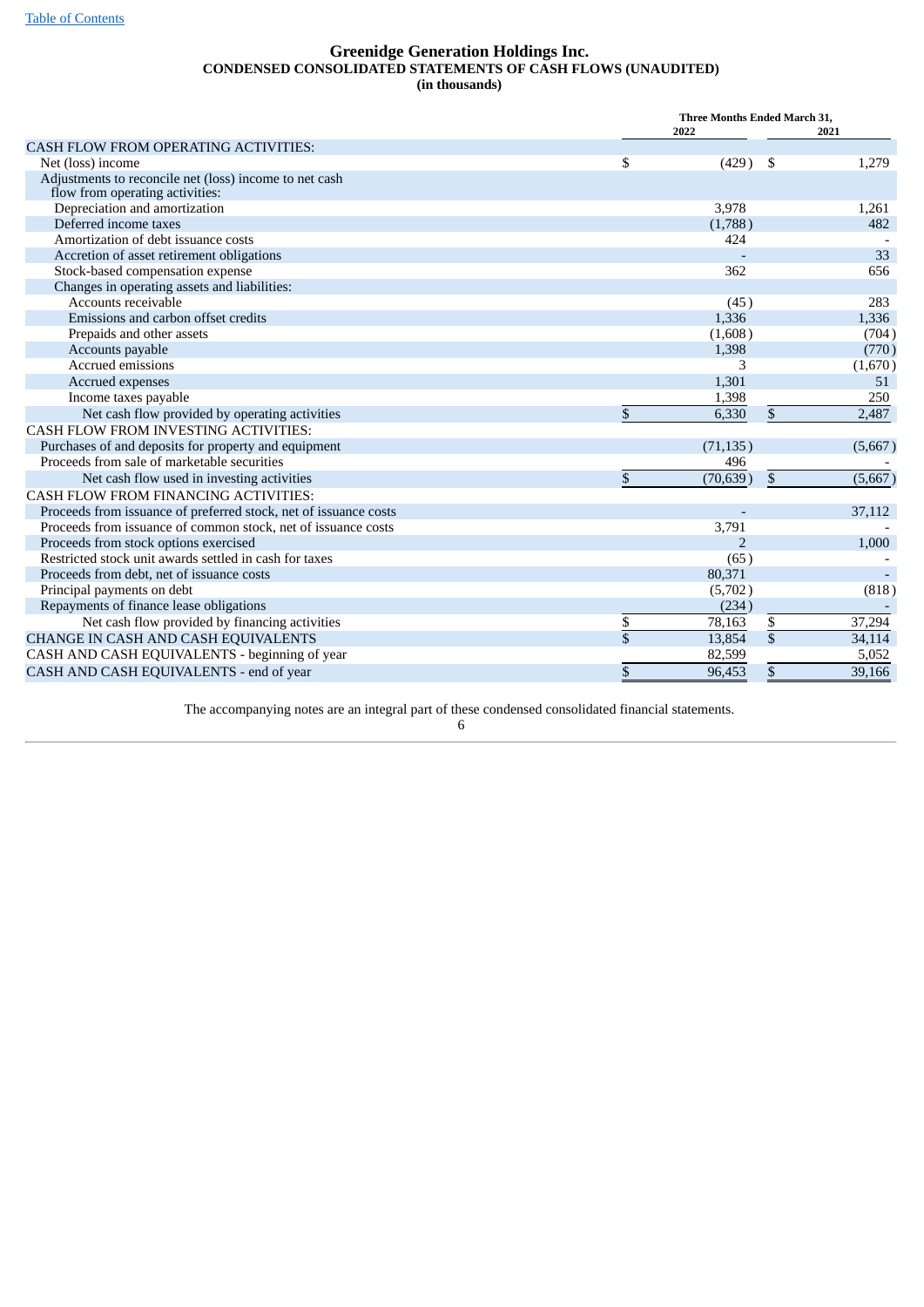#### **Greenidge Generation Holdings Inc. NOTES TO CONDENSED CONSOLIDATED FINANCIAL STATEMENTS (UNAUDITED)**

#### <span id="page-7-0"></span>**1. ORGANIZATION AND DESCRIPTION OF BUSINESS**

Greenidge Generation Holdings Inc. ("Greenidge") and its subsidiaries (collectively, the "Company") own and operate a vertically integrated cryptocurrency datacenter and power generation company. The Company owns and operates facilities at two locations: the Town of Torrey, New York and Spartanburg, South Carolina. The Company's cryptocurrency datacenter operations generate revenue in the form of bitcoin by earning bitcoin as rewards and transaction fees for supporting the global bitcoin network with application-specific integrated circuit computers ("ASICs" or "miners") owned or leased by the Company. The earned bitcoin is then exchanged for U.S. dollars. The Company owns and operates a 106 megawatt ("MW") power facility that is connected to the New York Independent System Operator ("NYISO") power grid. The Company sells electricity to the NYISO at all times when its power plant is running and increases or decreases the amount of electricity sold based on prevailing prices in the wholesale electricity market and demand for electricity.

#### *Merger with Support.com, Inc.*

On September 14, 2021, GGH Merger Sub, Inc. ("Merger Sub"), a wholly owned subsidiary of Greenidge, merged with and into Support.com, Inc. ("Support.com"), with Support.com continuing as the surviving corporation (the "Merger") and a wholly owned subsidiary of Greenidge, pursuant to the Agreement and Plan of Merger, dated March 19, 2021 (the "Merger Agreement"), among Greenidge, Support.com and Merger Sub.

The Merger combined the respective businesses of Greenidge and Support.com through an all-stock transaction and has been accounted for using the acquisition method of accounting in accordance with the provisions of Financial Accounting Standards Board ("FASB") Accounting Standards Codification ("ASC") 805, *Business Combinations*, with Greenidge being deemed the acquiring company for accounting purposes (see Note 3). Prior to the Merger, Greenidge's class A common stock ("class A common stock") was registered pursuant to the Securities Exchange Act of 1934, as amended (the "Exchange Act") and, upon completion of the Merger on September 15, 2021, began trading on The Nasdaq Global Select Market under the ticker symbol "GREE". Concurrently, Support.com deregistered its shares pursuant to the Exchange Act.

Support.com provides solutions and technical programs to customers delivered by home-based employees. Support.com's homesourcing model, which enables outsourced work to be delivered by people working from home, has been specifically designed for remote work, with attention to security, recruiting, training, delivery, and employee engagement. Since the consummation of the Merger, the Support.com business operates as a wholly-owned subsidiary and a segment of Greenidge.

## **2. SUMMARY OF SIGNIFICANT ACCOUNTING POLICIES**

#### **Presentation of Condensed Consolidated Financial Statements**

In the opinion of Greenidge management, the accompanying condensed consolidated

financial statements include all adjustments necessary for a fair presentation of the results for the interim periods presented and such adjustments are of a normal recurring nature. The results for the unaudited interim condensed consolidated statements of operations and comprehensive (loss) income are not necessarily indicative of results to be expected for the year ending December 31, 2022 or for any future interim period. The unaudited condensed interim consolidated financial statements do not include all of the information and notes required by U.S. GAAP for complete financial statements.

The accompanying condensed consolidated financial statements should be read in conjunction with the notes to the consolidated financial statements of the Company in Greenidge's 2021 Annual Report on Form 10-K. There have been no material changes to the Company's significant accounting policies during 2022.

#### *Reclassifications*

Certain prior year amounts have been reclassified to conform to the current year's presentation.

#### **Recent Accounting Pronouncements, Adopted**

In December 2019, the FASB issued ASU No. 2019-12, *Income Taxes (Topic 740): Simplifying the Accounting for Income Taxes* ("ASU 2019-12"), which is intended to simplify various aspects related to accounting for income taxes. ASU 2019-12 removes certain exceptions to the general principles in Topic 740 and also clarifies and amends existing guidance to improve consistent application.

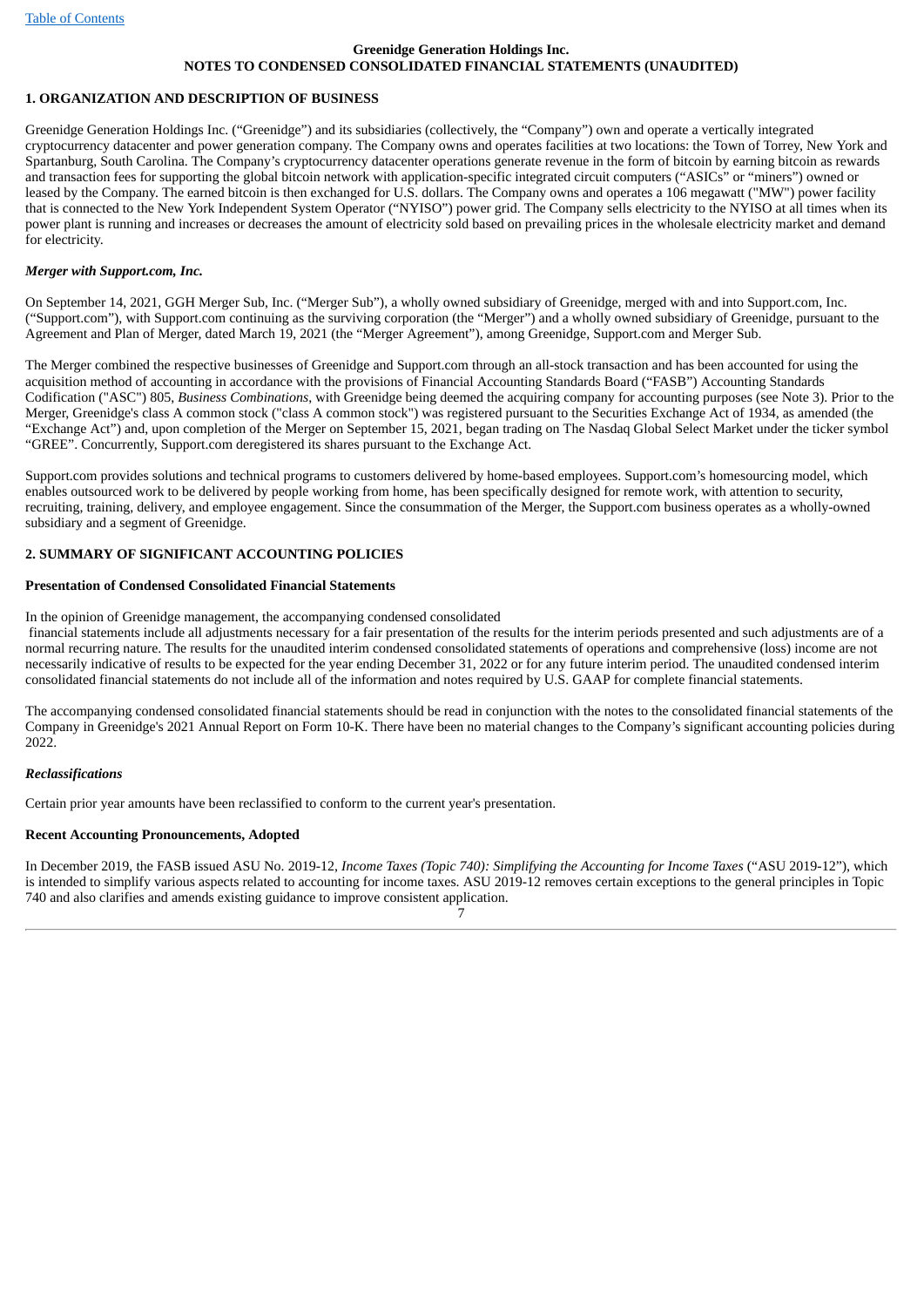This guidance is effective for fiscal years, and interim periods within those fiscal years, beginning after December 15, 2020, with early adoption permitted. As an emerging growth company, the Company has elected to adopt this pronouncement following the effective date for private companies beginning with periods beginning after December 15, 2021. The adoption of this standard did not materially impact the Company's condensed consolidated financial statements.

#### **3. MERGER WITH SUPPORT.COM**

As described in Note 1, on September 14, 2021, Greenidge and Support.com combined their respective businesses through an all-stock merger transaction where Support.com became a wholly owned subsidiary of Greenidge. The Merger has been accounted for as a business combination using the acquisition method of accounting in accordance with the provisions of FASB ASC 805, *Business Combinations* ("ASC 805"). Greenidge was determined to be the acquiring company for accounting purposes.

#### *Results of Support.com Operations Since the Merger*

For the three months ended March 31, 2022, the acquired Support.com business contributed \$8.5 million in revenue and \$1.5 million of operating income, which includes approximately \$0.2 million of amortization expenses of acquired intangible assets.

#### *Supplemental Pro Forma Financial Information*

In accordance with ASC 805, the following supplemental unaudited pro forma information gives effect to the Merger as if it had occurred on January 1, 2021. The unaudited pro forma financial information reflects certain adjustments related to the acquisition, such as:

- Conforming the accounting policies of Support.com to those applied by Greenidge;
- Recording certain incremental expenses resulting from purchase accounting adjustments, such as amortization expense in connection with fair value adjustments to intangible assets; and
- Recording the related tax effects of pro forma adjustments.

| <b>\$</b> in thousands | <b>Three Months Ended</b><br><b>March 31, 2021</b> |        |
|------------------------|----------------------------------------------------|--------|
| <b>Revenues</b>        | \$                                                 | 20.694 |
| Net loss               | \$                                                 | (778)  |

The pro forma results for three months ended March 31, 2021 include \$1.6 million of transaction costs for both Greenidge and Support.com (\$1.2 million after tax), such as advisor fees, legal and accounting expenses. These costs will not affect the combined company's statement of operations beyond 12 months after the closing date, September 14, 2021.

The unaudited pro forma financial information should not be relied upon as being indicative of the historical results that would have been obtained if the Merger had actually occurred on that date, nor the results of operations of the Company in the future.

#### **4. SEGMENT INFORMATION**

Effective September 14, 2021, following the completion of the Merger (see Notes 1 and 3), Support.com began operating within the Company as a separate operating and reporting segment; therefore, Greenidge has two operating and reporting segments since the Merger: (i) Cryptocurrency Datacenter and Power Generation and (ii) Support Services.

The Cryptocurrency Datacenter and Power Generation segment generates revenue primarily by earning bitcoin, with miners that are owned by the Company, as rewards and transaction fees for supporting the global bitcoin network. The Cryptocurrency Datacenter and Power Generation segment also sells surplus electricity generated by its power plant, and not consumed in cryptocurrency datacenter operations, to the NYISO power grid at prices set on a daily basis through the NYISO wholesale market. In addition, the Company receives revenues from the sale of its capacity and ancillary services in the NYISO wholesale market. The Cryptocurrency Datacenter and Power Generation segment operates in the United States.

The Support Services segment provides solutions and technical programs to customers delivered by home-based employees. The Support Services segment provides customer service, sales support, and technical support primarily to large corporations, businesses and professional services organizations. The Support Services segment also earns revenues for end-user software products provided

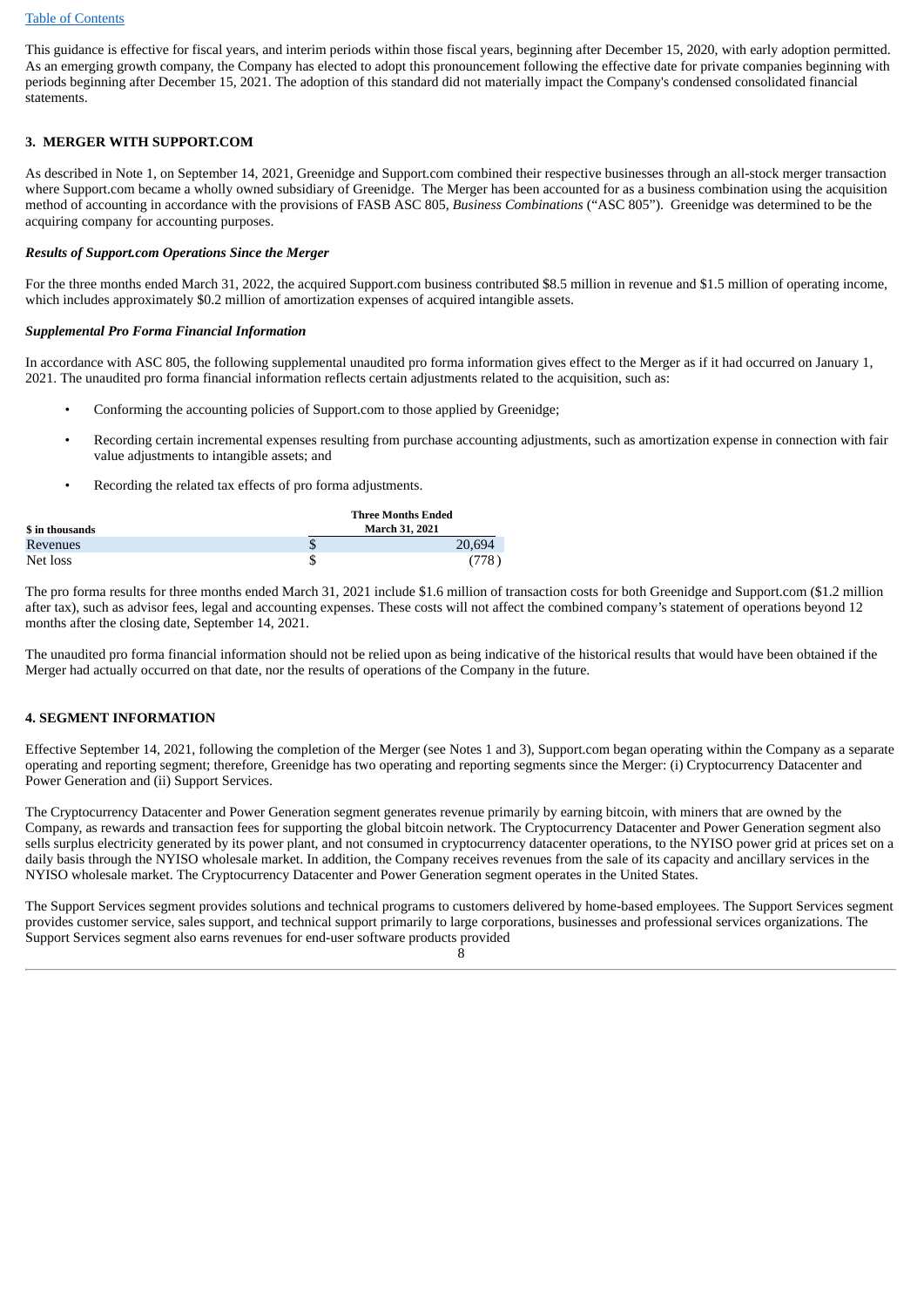through direct customer downloads and sales via partners. The Support Services segment operates primarily in the United States, but also has employees located in Philippines, India, Mexico, Colombia and Canada, including those staff providing support services.

The Company's measure of profit or loss for segment reporting is income (loss) before income taxes, interest and depreciation and amortization and adjusted for share based compensation and excluding items not indicative of ongoing business trends (referred to as "segment Adjusted EBITDA"). This is the measure used by the Company's Chief Operating Decision Maker to assess performance and allocate resources.

The table below presents information about reportable segments for the three months ended March 31, 2022 and 2021, respectively:

|                                                | Three Months Ended March 31, |        |     |        |
|------------------------------------------------|------------------------------|--------|-----|--------|
| \$ in thousands                                |                              | 2022   |     | 2021   |
| <b>Revenues:</b>                               |                              |        |     |        |
| Cryptocurrency Datacenter and Power Generation |                              | 29,155 | - S | 11,063 |
| <b>Support Services</b>                        |                              | 8,500  |     |        |
| <b>Total Revenues</b>                          |                              | 37,655 |     | 11,063 |
| <b>Segment Adjusted EBITDA</b>                 |                              |        |     |        |
| Cryptocurrency Datacenter and Power Generation |                              | 7.344  |     | 4,221  |
| <b>Support Services</b>                        |                              | 1,869  |     |        |
| <b>Total Segments Adjusted EBITDA</b>          |                              | 9,213  |     | 4,221  |

In addition, the table below provides a reconciliation of the total of the segments Adjusted EBITDA to the consolidated (loss) income before income taxes:

|                                                |  | Three Months Ended March 31. |  |         |
|------------------------------------------------|--|------------------------------|--|---------|
| \$ in thousands                                |  | 2022                         |  | 2021    |
| <b>Total Segments Adjusted EBITDA</b>          |  | 9.213                        |  | 4,221   |
| Depreciation and amortization                  |  | (3,978)                      |  | (1,261) |
| Stock-based compensation                       |  | (362)                        |  | (656)   |
| Merger and other costs                         |  | (213)                        |  | (105)   |
| <b>Expansion costs</b>                         |  | (2,104)                      |  |         |
| Interest expense, net                          |  | (3,353)                      |  | (188)   |
| Consolidated (loss) income before income taxes |  | (797                         |  | 2,011   |

## **5. PROPERTY AND EQUIPMENT**

Property and equipment, net consisted of the following at March 31, 2022 and December 31, 2021:

|                                | <b>Estimated Useful</b> |                       |                          |          |  |
|--------------------------------|-------------------------|-----------------------|--------------------------|----------|--|
| \$ in thousands                | Lives                   | <b>March 31, 2022</b> | <b>December 31, 2021</b> |          |  |
| Plant infrastructure           | 15 - 39 years           | \$<br>34,976          | \$                       | 34,725   |  |
| <b>Miners</b>                  | 5 years                 | 64,138                |                          | 48,121   |  |
| Miner facility infrastructure  | 15 years                | 15,957                |                          | 15,143   |  |
| Land                           | N/A                     | 13,460                |                          | 8,460    |  |
| Equipment                      | 5 years                 | 961                   |                          | 1,660    |  |
| Software                       | 3 years                 | 636                   |                          | 636      |  |
| Coal ash impoundment           | 4 years                 | 2,410                 |                          | 2,410    |  |
| Construction in process        | N/A                     | 45,195                |                          | 25,856   |  |
| Miner deposits                 | N/A                     | 135,327               |                          | 98,110   |  |
|                                |                         | 313,060               |                          | 235,121  |  |
| Less: Accumulated depreciation |                         | (21,009)              |                          | (18,030) |  |
|                                |                         | 292,051               |                          | 217,091  |  |

Total depreciation expense was \$3.7 million and \$1.3 million for the three months ended March 31, 2022 and 2021, respectively.

#### **6. INTANGIBLE ASSETS**

The following is a summary of finite-lived intangible assets: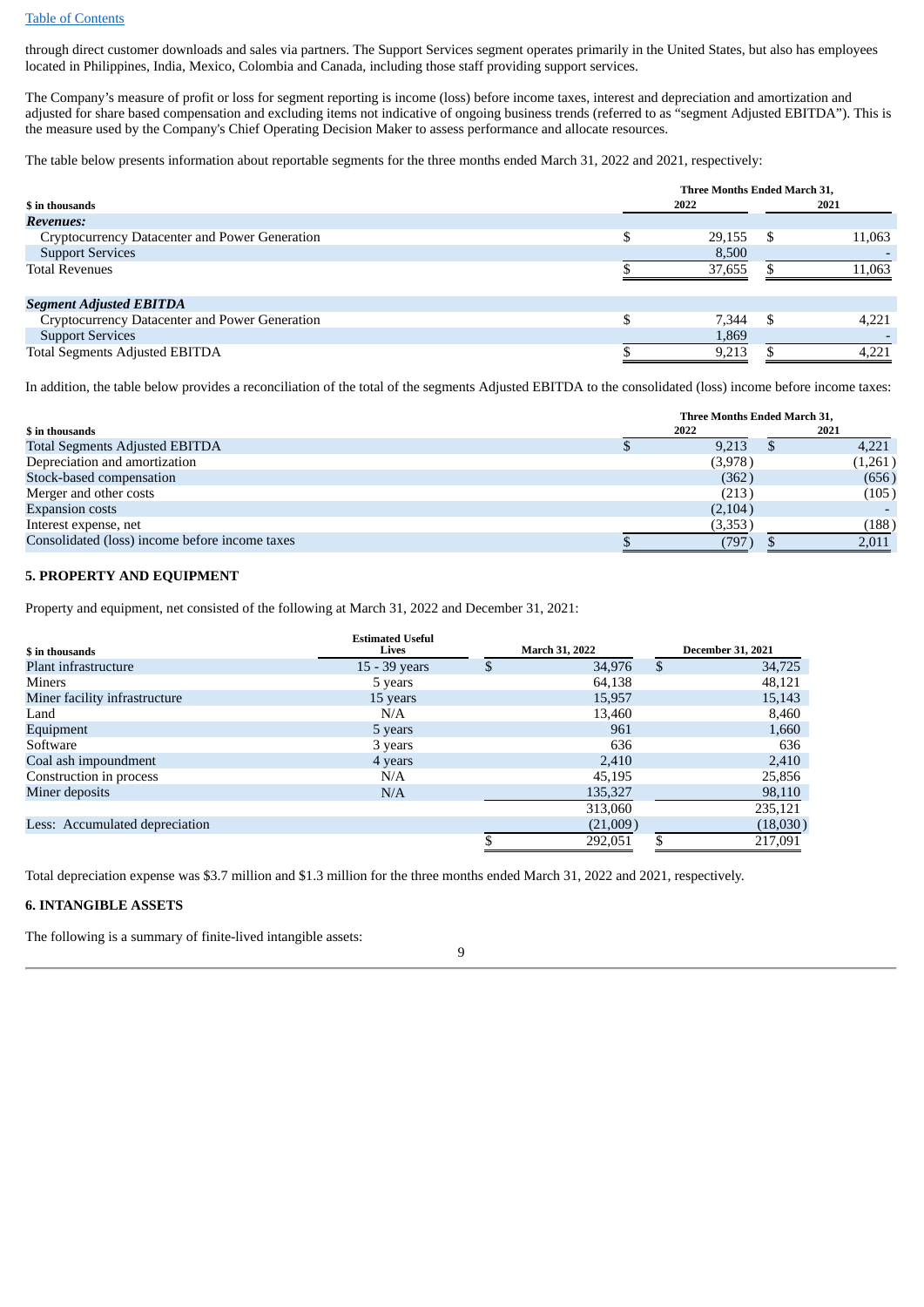|                              |                                          |       |  | <b>Accumulated</b>            |  |       |
|------------------------------|------------------------------------------|-------|--|-------------------------------|--|-------|
| \$ in thousands              | <b>Intangible Assets</b><br>Amortization |       |  | <b>Intangible Assets, Net</b> |  |       |
| Balance at December 31, 2021 |                                          | 3,810 |  | (273)                         |  | 3,537 |
| Amortization expense:        |                                          |       |  |                               |  |       |
| Customer relationships       |                                          |       |  | (207)                         |  | (207) |
| Tradename                    |                                          |       |  | (25                           |  | 25)   |
| Balance at March 31, 2022    |                                          | 3,810 |  | (505)                         |  | 3,305 |

As described in Notes 1 and 3, on September 14, 2021, Greenidge and Support.com combined their respective businesses through an all-stock merger transaction that was accounted for as a business combination in accordance with ASC 805. Prior to the Merger, Greenidge did not have any intangible assets.

#### **7. DEBT**

The Company has entered into equipment finance agreements that are secured by the purchased miner equipment. These agreements generally require monthly payments of principal, interest and a risk premium fee. The following table provides information on the equipment financing agreements:

**Balance as of:**

#### **\$ in thousands**

|                                |                  |                              |                         |                             | Balance as or: |                      |  |  |
|--------------------------------|------------------|------------------------------|-------------------------|-----------------------------|----------------|----------------------|--|--|
| <b>Note</b>                    | <b>Loan Date</b> | <b>Maturity Date</b>         | <b>Interest</b><br>Rate | Initial<br><b>Financing</b> | March 31, 2022 | December 31,<br>2021 |  |  |
| <b>Equipment Financings:</b>   |                  |                              |                         |                             |                |                      |  |  |
| A                              | December 2020    | June 2022                    | 17.0%                   | 4,482<br><sup>\$</sup>      | <sup>\$</sup>  | \$<br>1,245          |  |  |
| B                              | December 2020    | June 2022                    | 17.0%                   | 428                         | 24             | 95                   |  |  |
| C                              | March 2021       | November 2022                | 17.0%                   | 2,229                       | 991            | 1,362                |  |  |
| D                              | April 2021       | December 2022                | 17.0%                   | 4,012                       | 2,006          | 2,674                |  |  |
| $E - H$                        | May 2021         | October 2023                 | 15.0%                   | 15,724                      | 16,089         | 15,223               |  |  |
|                                | <b>July 2021</b> | January 2023                 | 17.0%                   | 4,457                       | 2,724          | 3,468                |  |  |
| J                              | <b>July 2021</b> | <b>March 2023</b>            | 17.0%                   | 2,717                       | 1,509          | 1,962                |  |  |
| K                              | October 2021     | June 2023                    | 17.0%                   | 2,223                       | 1,606          | 1,976                |  |  |
| L                              | March 2022       | April 2024                   | 13.0%                   | 54,425                      | 52,706         |                      |  |  |
| <b>Bonds Payable</b>           | October 2021     | October 2026                 | $8.5\%$                 | 55,200                      | 51,961         | 51,843               |  |  |
| <b>Bonds Pavable</b>           | December 2021    | October 2026                 | 8.5%                    | 17,000                      | 15,053         | 14,980               |  |  |
| <b>Secured Promissory Note</b> | March 2022       | July 2022 /<br>December 2022 | $6.0\%$                 | 26,500                      | 25,251         |                      |  |  |
|                                |                  |                              |                         |                             | 169,920        | 94,828               |  |  |
| Less: Current portion          |                  |                              |                         |                             | (66, 729)      | (19,577)             |  |  |
|                                |                  |                              |                         |                             | 103,191        | 75,251               |  |  |

The Company incurred interest expense of \$3.4 million and \$0.2 million during the three months ended March 31, 2022 and 2021, respectively, under the terms of these financings.

#### **Master Equipment Financing Agreement**

On March 21, 2022, Greenidge, as guarantor, together with its wholly-owned subsidiaries GTX Gen 1 Collateral LLC, GNY Collateral LLC and GSC Collateral LLC (collectively, the "Borrowers"), entered into a Master Equipment Finance Agreement (the "NYDIG Financing Agreement") with NYDIG ABL LLC ("NYDIG"), as lender, whereby NYDIG agreed to lend to the Borrowers approximately \$81 million under loan schedules that were partially funded for approximately \$54 million in March 2022 and will continue to be funded to finance the acquisition of certain miners and related equipment (the "Financed Equipment"). The Borrowers' obligations under the NYDIG Financing Agreement are fully and unconditionally guaranteed by Greenidge. Outstanding borrowings under the NYDIG Financing Agreement are secured by all assets of the Borrowers, including without limitation, the Financed Equipment and proceeds thereof (including bitcoin). The partially funded loan schedules bear interest at a rate of 13% per annum and have terms of twentyfive months. Certain loan schedules are interest-only for a specified period and otherwise payments on loan schedules include both an interest and principal payment. Pursuant to the terms of the NYDIG Financing Agreement, the Borrowers and with certain exceptions, the Company, will be subject to certain covenants and restrictive provisions which will, among other things: limit the Borrowers' ability to incur additional indebtedness for borrowed money; limit additional liens on the collateral or the equity interests of any of the Borrowers; limit consolidations or mergers including the Borrowers or the Company unless such would not constitute a Change in Control (as defined therein); limit disposing of the collateral or any portion of the collateral with certain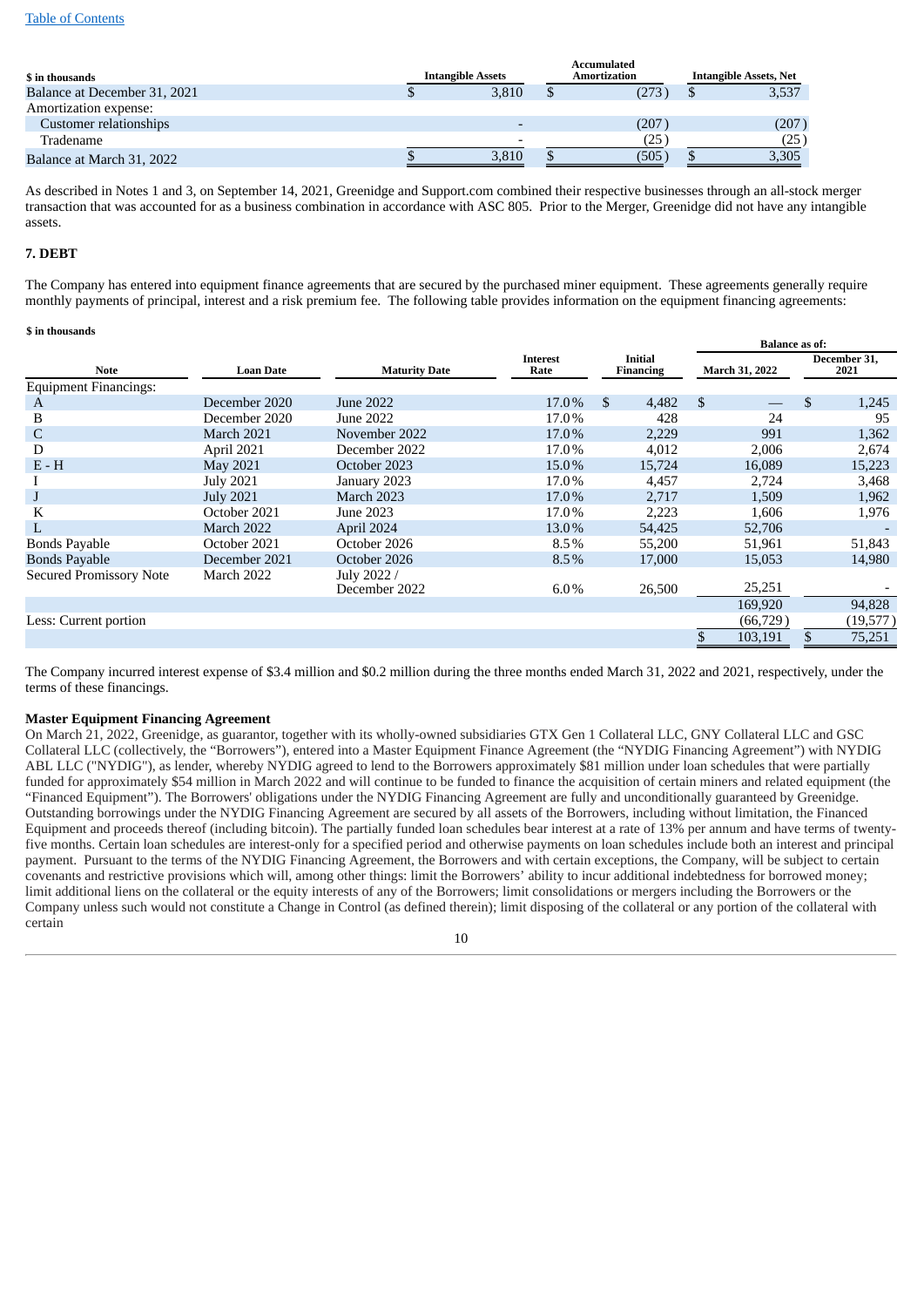exceptions; limit the Borrowers' ability to make certain restricted payments and investments; and limit the ability to create direct obligations of the Borrowers or the Company unless the NYDIG Financing Agreement is at least pari passu in right of payment; each of which are subject to customary and usual exceptions and baskets. The loans under the NYDIG Financing Agreement cannot be voluntarily partially prepaid, but may be prepaid in whole subject to a make-whole calculation. The NYDIG Financing Agreement is denoted in the table above as "Equipment Financings: L."

#### **Secured Promissory Note**

On March 18, 2022, Greenidge issued a secured promissory note, as borrower, in favor of B. Riley Commercial Capital, LLC, as noteholder (the "Noteholder"), evidencing a \$26.5 million aggregate principal amount loan by the Noteholder to Greenidge (the "Secured Promissory Note"). The Secured Promissory Note is guaranteed by certain of Greenidge's wholly-owned subsidiaries: Greenidge South Carolina LLC, GSC RE LLC and 300 Jones Road LLC. The loan outstanding under the Secured Promissory Note bears interest at a rate of 6% per annum and matures on July 20, 2022, subject to up to five 30-day extensions, through December 2022, that may be elected by Greenidge provided no Event of Default (as defined therein) has occurred and is continuing and Greenidge pays an Exit Fee (as defined therein) to the Noteholder. Pursuant to the terms of the Secured Promissory Note, Greenidge and its subsidiaries will be subject to certain covenants and restrictive provisions which will, among other things, limit their ability to incur additional indebtedness for borrowed money or additional liens other than debt and liens permitted pursuant to the Secured Promissory Note; consolidate or merge unless Greenidge survives; or transfer all or substantially all of their assets; make certain restricted payments or investments; have a Change of Control (as defined therein); modify certain material agreements; and engage in certain types of transactions with affiliates; each of which are subject to customary and usual exceptions and baskets. The Secured Promissory Note is secured by a first priority mortgage lien on certain real property together with related improvements, fixtures and personal property located at Greenidge's South Carolina Facility. Greenidge's obligations under the Secured Promissory Note may be prepaid in whole or in part without penalties or fees.

#### **Fair Value Disclosure**

The notional value and estimated fair value of the Company's debt totaled \$178.4 million and \$169.9 million, respectively, at March 31, 2022. The notional value does not include unamortized discounts and debt issuance costs of \$8.5 million at March 31, 2022. The estimated fair value of the Bonds Payable, representing the fair value of our 8.50% senior secured notes due 2026, was measured using quoted market prices at the reporting date. Such instruments were valued using Level 1 inputs. For the Equipment Financings and Secured Promissory Note, the Company believes the notional values approximate their fair values.

Minimum future principal payments on debt as of March 31, 2022 were as follows:

| \$ in thousands   |                          |
|-------------------|--------------------------|
| Remainder of 2022 | 58,116                   |
| 2023              | 36,325                   |
| 2024              | 11,739                   |
| 2025              | $\overline{\phantom{0}}$ |
| 2026              | 72,200                   |
| Total             | 178,380                  |

#### **8. RELATED PARTY TRANSACTIONS**

#### **Letters of Credit**

The Company's controlling stockholder, Atlas Holdings LLC ("Atlas"), obtained a letter of credit from a financial institution in the amount of \$5.0 million at March 31, 2022, payable to the NYSDEC. This letter of credit guarantees the current value of the Company's environmental liability.

Atlas also obtained a letter of credit from a financial institution in the amount of \$3.6 million at March 31, 2022, payable to Empire Pipeline Incorporated ("Empire") in the event the Company should not make contracted payments for costs related to a pipeline interconnection project the Company has entered into with Empire (see Note 13).

#### **Guarantee**

An affiliate of Atlas has guaranteed the payment obligation of Greenidge in favor of Emera Energy Services, Inc. ("Emera") under an Energy Management Agreement and an ISDA Master Agreement under which Greenidge may enter into various transactions involving the purchase and sale of natural gas, electricity and other commodities with Emera. This guaranty is limited to \$1.0 million.

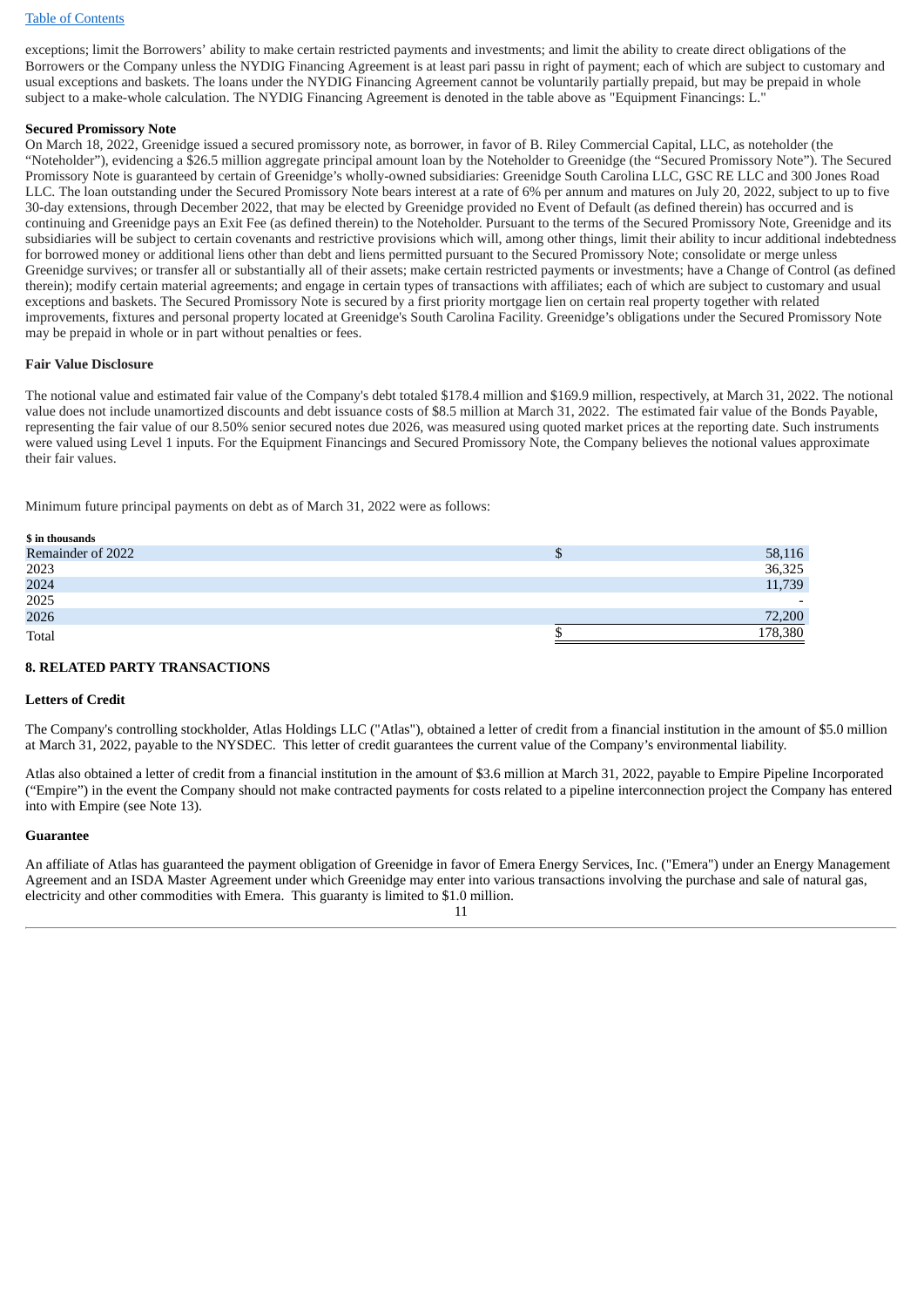## **9. STOCKHOLDERS' EQUITY**

## **Equity Purchase Agreement with B. Riley Principal Capital, LLC**

On September 15, 2021, Greenidge entered into a common stock purchase agreement (the "2021 Purchase Agreement") with B. Riley Principal Capital, LLC (the "Investor") pursuant to which Greenidge has the right to "put" or sell to the Investor up to \$500 million of shares of class A common stock, subject to certain limitations and conditions set forth in the 2021 Purchase Agreement, from time to time during the term of the 2021 Purchase Agreement. Under the applicable rules of The Nasdaq Stock Market LLC ("Nasdaq"), in no event may Greenidge issue to the Investor under the 2021 Purchase Agreement more than 19.99% of the total number of combined shares of its class A common stock and class B common stock (together, the "common stock") that were outstanding immediately prior to the execution of the 2021 Purchase Agreement (the "Exchange Cap"), unless Greenidge obtains stockholder approval to issue shares in excess of the Exchange Cap in accordance with applicable Nasdaq rules.

The per share purchase price for the shares of class A common stock that Greenidge elects to sell to the Investor pursuant to the 2021 Purchase Agreement will be determined by reference to the volume weighted average price of class A common stock during the applicable purchase date on which Greenidge has timely delivered written notice to the Investor directing it to purchase shares under the 2021 Purchase Agreement, less a fixed 5% discount, which shall be increased to a fixed 6% discount at such time that the Company receives aggregate cash proceeds of \$200 million as payment for all shares of class A common stock purchased by the Investor in all prior sales of class A common stock made under the 2021 Purchase Agreement. The Investor will have no obligation to purchase shares pursuant to the 2021 Purchase Agreement to the extent that such purchase would cause the Investor to own more than 4.99% of the Company's issued and outstanding shares of class A common stock.

In connection with the 2021 Purchase Agreement, Greenidge entered into a Registration Rights Agreement with the Investor pursuant to which Greenidge agreed to prepare and file a registration statement registering the resale by the Investor of those shares of the class A common stock to be issued under the 2021 Purchase Agreement. The registration statement became effective on October 6, 2021 relating to the resale of 3,500,000 shares of the class A common stock in connection with the 2021 Purchase Agreement. During the three months ended March 31, 2022, the Company issued 415,000 class A common shares pursuant to the 2021 Purchase Agreement for an aggregate sales price of \$3.9 million, net of discounts.

## **10. EQUITY BASED COMPENSATION**

In February 2021, Greenidge adopted an equity incentive plan and reserved 3,831,112 shares of class A common stock for issuance under the plan (the "2021 Equity Plan").

## **Restricted Common Stock Unit Awards**

During the three months ended March 31, 2022, the Company awarded 5,335 restricted common stock units ("RSUs") under the 2021 Equity Plan to employees, which are generally eligible to vest over a three-year period.

The Company's unvested RSU awards activity for the three months ended March 31, 2022 is summarized below:

|                               | <b>RSUs</b> | <b>Weighted Average</b><br><b>Grant Date</b><br><b>Fair Value</b> |       |  |
|-------------------------------|-------------|-------------------------------------------------------------------|-------|--|
| Unvested at December 31, 2021 | 516,987     | Œ                                                                 | 6.80  |  |
| Granted                       | 5,335       |                                                                   | 15.32 |  |
| Vested                        | (90,704)    |                                                                   | 6.25  |  |
| Unvested at March 31, 2022    | 431,618     | \$                                                                | 7.01  |  |

The value of RSU grants is measured based on their fair market value on the date of grant and amortized over their requisite service periods. During the three months ended March 31, 2022, the fair market value of the awards granted totaled \$0.1 million, and as of March 31, 2022, there was approximately \$2.4 million of total unrecognized compensation cost related to unvested restricted stock rights, which is expected to be recognized over a remaining weighted-average vesting period of approximately 2.0 years.

## **Common Stock Options**

The Company's common stock options activity for the three months ended March 31, 2022 is summarized below: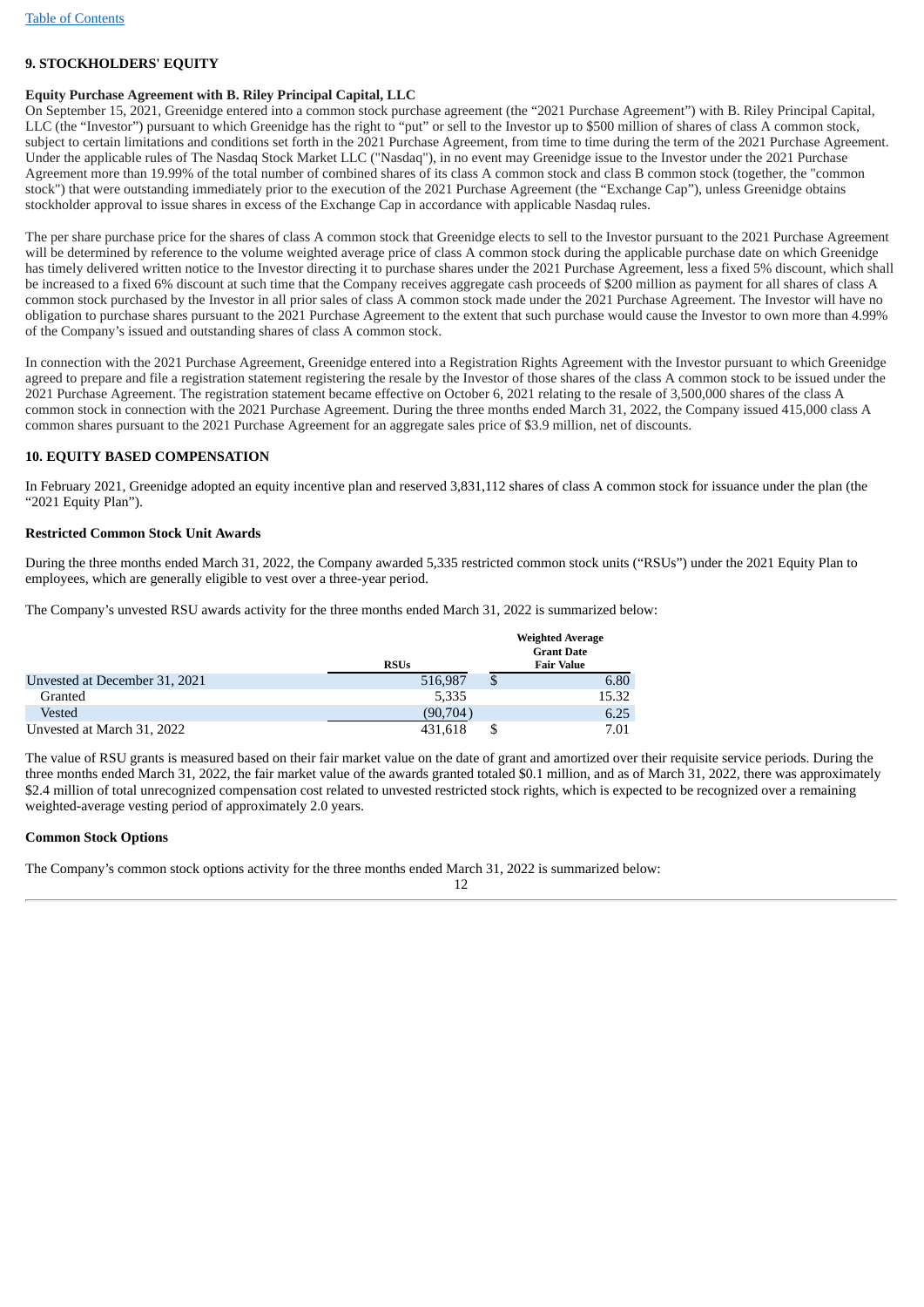|                                  | <b>Options</b>           | <b>Weighted Average</b><br><b>Exercise Price</b><br>Per Share | <b>Weighted Average</b><br>Remaining<br>Contractual Life<br>(in years) | Aggregate<br><b>Intrinsic</b><br>Value |
|----------------------------------|--------------------------|---------------------------------------------------------------|------------------------------------------------------------------------|----------------------------------------|
| Outstanding at December 31, 2021 | 583,080                  | 6.01                                                          | 9.2                                                                    | 5,854                                  |
| Granted                          | $\overline{\phantom{0}}$ | -                                                             |                                                                        |                                        |
| Exercised                        | (334)                    | 6.25                                                          |                                                                        |                                        |
| Forfeited                        | (2,888)                  | 6.25                                                          |                                                                        |                                        |
| Outstanding at March 31, 2022    | 579,858                  | 6.01                                                          | 8.9                                                                    | 1,430                                  |
| Exercisable as of March 31, 2022 | 439,225                  | 5.86                                                          | 8.9                                                                    | 1,150                                  |

The value of common stock option grants is measured based on their fair market value on the date of grant and amortized over their requisite service periods. As of March 31, 2022, there was approximately \$0.3 million of total unrecognized compensation cost related to unvested common stock options, which is expected to be recognized over a remaining weighted-average vesting period of approximately 1.4 years.

#### **Stock-based Compensation**

The Company recognized stock-based compensation expense of \$0.4 million and \$0.7 million during the three months ended March 31, 2022 and 2021, respectively. Stock-based compensation expense is included in selling, general and administrative expenses in the accompanying unaudited condensed consolidated statements of operations and comprehensive (loss) income.

## **11. INCOME TAXES**

The income tax provision for interim periods is determined using an estimate of the annual effective tax rate, adjusted for discrete items, if any, that are taken into account in the relevant period. Each quarter, the estimate of the annual effective tax rate is updated, and if the estimated effective tax rate changes, a cumulative adjustment is made. In addition, the effect of changes in enacted tax laws or rates or tax status is recognized in the interim period in which the change occurs.

The Company's effective tax rate was 46.2% and 36.4% for the three months ended March 31, 2022 and 2021, respectively. The effective tax rate for the three months ended March 31, 2022 was different from the U.S. federal statutory rate of 21% primarily due to state income taxes and tax benefits associated with stock-based compensation. The effective tax rate for the three months ended March 31, 2021 includes the recognition of a deferred tax liability caused by the reorganization from a limited liability company to a corporation during the first quarter of 2021.

The Company continues to evaluate the realizability of its deferred tax assets on a quarterly basis and will adjust such amounts in light of changing facts and circumstances. In making such an assessment, management would consider all available positive and negative evidence, including the level of historical taxable income, future reversals of existing temporary differences, tax planning strategies, and projected future taxable income.

#### **12. EARNINGS PER SHARE**

The Company calculates basic earnings per share by dividing the net income (loss) by the weighted average number of shares of common stock outstanding for the period. The diluted earnings per share is computed by assuming the exercise, settlement, and vesting of all potential dilutive common stock equivalents outstanding for the period using the treasury stock method.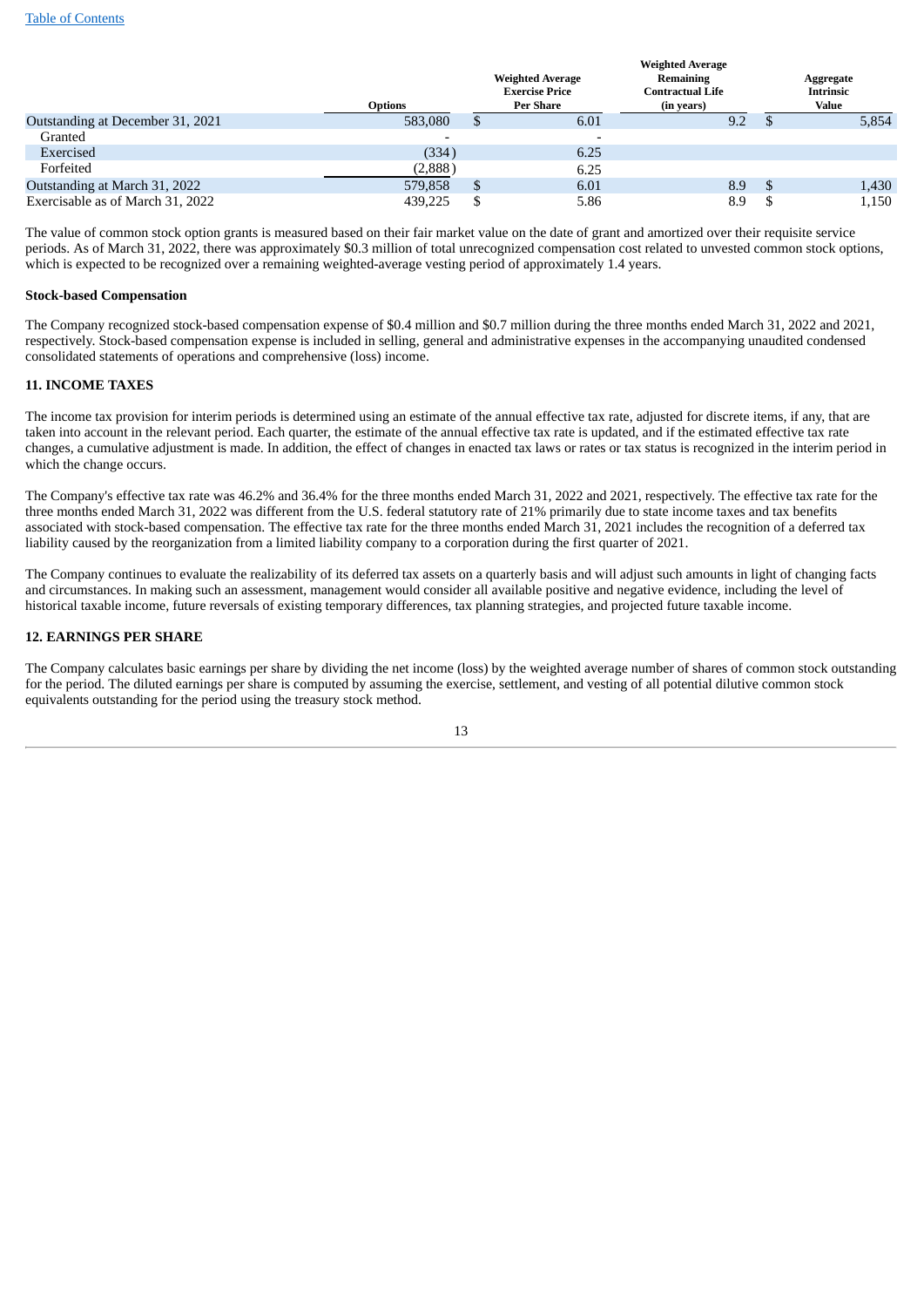The following table sets forth a reconciliation of the numerator and denominator used to compute basic earnings and diluted per share of common stock.

|                                                                                |    | Three Months Ended March 31: |    |        |
|--------------------------------------------------------------------------------|----|------------------------------|----|--------|
| \$ in thousands, except per share amounts                                      |    | 2022                         |    | 2021   |
| <b>Numerator</b>                                                               |    |                              |    |        |
| Net (loss) income                                                              | \$ | (429)                        | -S | 1,279  |
| Less: Net income attributable to the member units before<br>the reorganization |    |                              |    | (647)  |
| Net (loss) income attributable to Greenidge                                    | \$ | (429)                        |    | 632    |
| <b>Denominator</b>                                                             |    |                              |    |        |
| Basic weighted average shares outstanding                                      |    | 41,058                       |    | 28,139 |
| Dilutive effect of equity awards                                               |    |                              |    | 8      |
| Dilutive effect of convertible preferred stock                                 |    |                              |    |        |
| Diluted weighted average shares outstanding                                    |    | 41,058                       |    | 28.147 |
| (Loss) earnings per share                                                      |    |                              |    |        |
| <b>Basic</b>                                                                   | \$ | $(0.01)$ \$                  |    | 0.02   |
| Diluted                                                                        | \$ | (0.01                        |    | 0.02   |

For the three months ended March 31, 2021, Basic earnings per share is applicable only for the period from January 29, 2021 through March 31, 2021, which is the period following the reorganization of Greenidge Generation Holdings LLC (" GGH") into Greenidge and presents the period that the Company had outstanding common stock. Prior to the reorganization, there were no shares of common stock outstanding, and the limited liability structure of GGH consisted of member units. The Company analyzed the calculation of earnings per unit for periods prior to the reorganization and determined that it resulted in values that would not be meaningful to the users of these condensed consolidated financial statements.

For the three months ended March 31, 2022, there was no impact of dilution from any of the outstanding 431,618 RSUs or 579,858 common stock options due to the net loss, since inclusion of any impact from these awards would be antidilutive.

For the three months ended March 31, 2021, there was no impact of dilution from outstanding 616,920 RSUs or 330,744 common stock options, since inclusion of any impact from these awards would be antidilutive.

#### **13. COMMITMENTS AND CONTINGENCIES**

#### *Legal Matters*

From time to time, the Company may be involved in various lawsuits and legal proceedings that arise in the ordinary course of business. However, litigation is subject to inherent uncertainties, and an adverse result in such matters may arise and harm the Company's business. The Company is currently not aware of any such legal proceedings or claims that it believes will have a material adverse effect on its business, financial condition or operating results.

#### *Other Matters*

Support.com has received and may in the future receive additional requests for information, including subpoenas, from other governmental agencies relating to the subject matter of a Consent Order and Civil Investigative Demands. The Company intends to cooperate with these information requests and is not aware of any other legal proceedings against the Company by governmental authorities at this time.

#### *Commitments*

As of March 31, 2022, the Company had entered into agreements to purchase miners totaling \$197.0 million that required deposits of \$135.3 million. The Company entered into agreements for committed secured financing on miners totaling \$27.7 million that has not yet been funded.

The Company entered into a contract with Empire in September 2020 that provides for the transportation to its pipeline of 15,000 dekatherms of natural gas per day, approximately \$158 thousand per month. The contract ends in September 2030 and may be terminated by either party with 12 months' notice after the initial 10-year period.

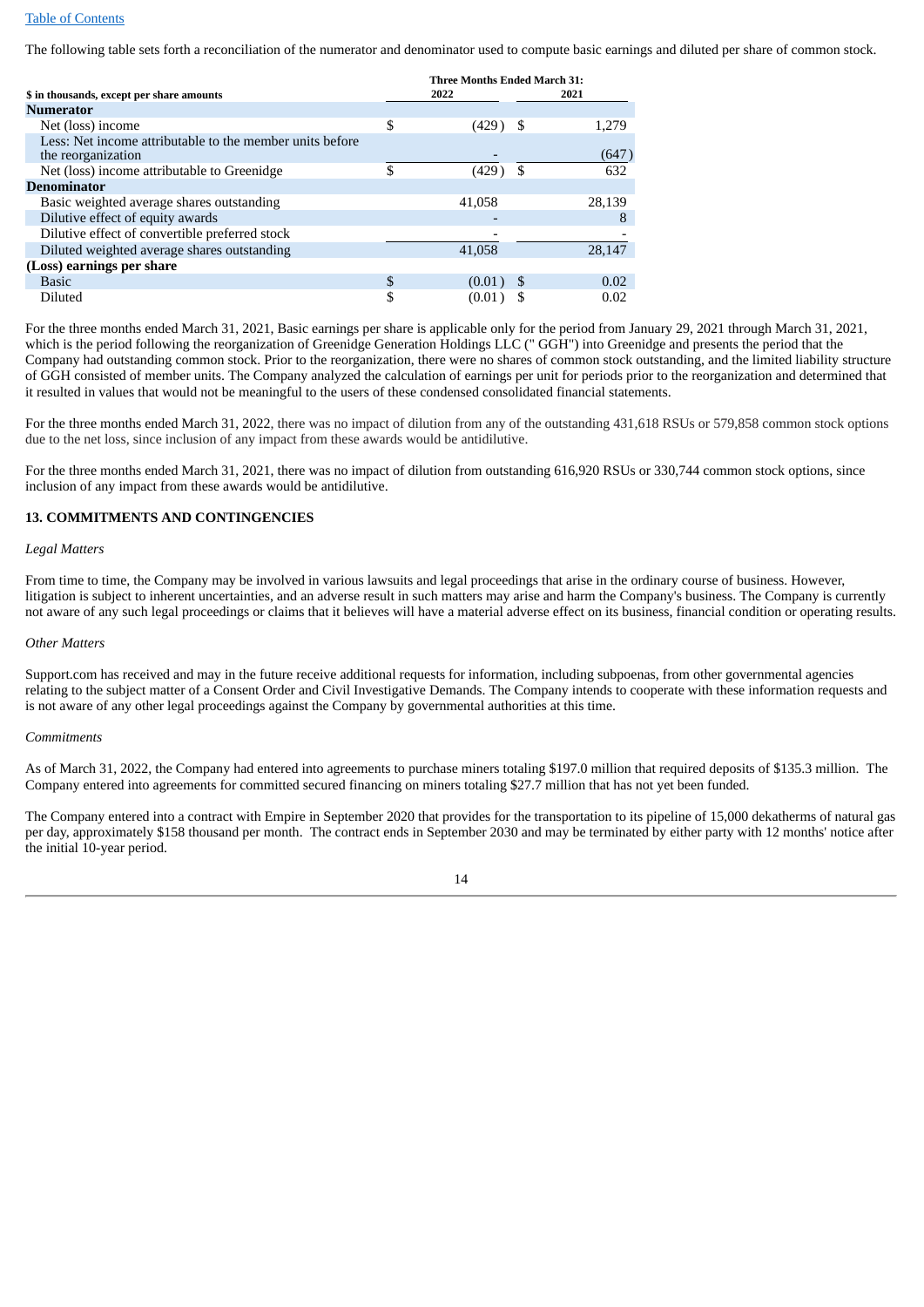#### **14. CONCENTRATIONS**

The Company has one power customer, NYISO, that accounted for 16% and 19% of its revenue for the three months ended March 31, 2022 and 2021, respectively.

For cryptocurrency datacenter operations, Greenidge considers its mining pool operators to be its customers. Greenidge has historically used a limited number of pool operators that have operated under contracts with a one-day term, which allows Greenidge the option to change pool operators on a daily basis. Revenue from one of the Company's pool operator customers accounted for approximately 50% of total revenue for the three months ended March 31, 2022. Revenue from a different pool operator customer accounted for approximately 12% and 72% of total revenue for the three months ended March 31, 2022 and 2021, respectively.

The Support Services segment's largest customer accounted for approximately 16% of the Company's consolidated revenue during the three months ended March 31, 2022 and also accounted for approximately 73% and 67% of the Company's consolidated accounts receivable balance at March 31, 2022 and December 31, 2021, respectively. Another customer of the Support Services segment accounted for 11% of the receivable balance at December 31, 2021.

The Company has one natural gas vendor that accounted for approximately 45% and 59% of cost of revenue for the three months ended March 31, 2022 and 2021, respectively.

#### **15. SUPPLEMENTAL CASH FLOW INFORMATION**

Greenidge had the following noncash investing and financing activities:

|                                                                                   | <b>Three Months Ended March 31.</b> |  |        |
|-----------------------------------------------------------------------------------|-------------------------------------|--|--------|
| \$ in thousands                                                                   | 2022                                |  | 2021   |
| Property and equipment purchases financed with common stock                       |                                     |  | 991    |
| Property and equipment purchases in accounts payable                              | 10.271                              |  | 876    |
| Contribution of GGH Preferred Units and Senior Priority Units for common stock    |                                     |  | 69.276 |
| Contribution of related party notes payable and accrued interest for common stock |                                     |  | 3.615  |

#### **16. SUBSEQUENT EVENTS**

Subsequent events have been evaluated through May 16, 2022, the date at which the condensed consolidated financial statements were available to be issued, and the Company has concluded that no such events or transactions took place that would require disclosure herein except as stated directly below.

#### **Equity Purchase Agreement with B. Riley Principal Capital, LLC**

In April 2022, Greenidge and the Investor terminated the 2021 Purchase Agreement and entered into a new Purchase Agreement.

As disclosed in Note 9, Greenidge entered into the 2021 Purchase Agreement with the Investor whereby the Company had the right to sell to the Investor a certain amount of its class A common stock, subject to certain conditions and limitations, from time to time during the term of the 2021 Purchase Agreement. Greenidge and the Investor entered into a mutual termination agreement on April 6, 2022 (the "Mutual Termination"), which became effective immediately upon signing. Prior to the termination, the Company had sold an aggregate of 2,547,500 shares of class A common stock pursuant to the 2021 Purchase Agreement representing proceeds of \$54.9 million, net of discounts, under the 2021 Purchase Agreement. The Company did not incur any early termination penalties as a result of the Mutual Termination.

On April 7 2022, Greenidge entered into a new common stock purchase agreement, as amended by Amendment No. 1 to Common Stock Purchase Agreement, dated as of April 13, 2022 (as amended, the "2022 Purchase Agreement") with the Investor. Pursuant to the 2022 Purchase Agreement, Greenidge has the right to sell to the Investor up to \$500 million in shares of its class A common stock, subject to certain limitations and the satisfaction of specified conditions in the 2022 Purchase Agreement, from time to time over the 24-month period commencing on April 28, 2022. Under the applicable Nasdaq rules, unless stockholder approval is obtained, Greenidge may not sell more than 19.99% of the total number of shares of its class A common stock and class B common stock issued and outstanding immediately prior to the execution of the 2022 Purchase Agreement, which number of shares shall be reduced on a share-for-share basis by the number of shares of class A common stock that may be aggregated with the transactions contemplated by the 2022 Purchase Agreement under the applicable Nasdaq rules. Sales of common stock pursuant to the 2022 Purchase Agreement,

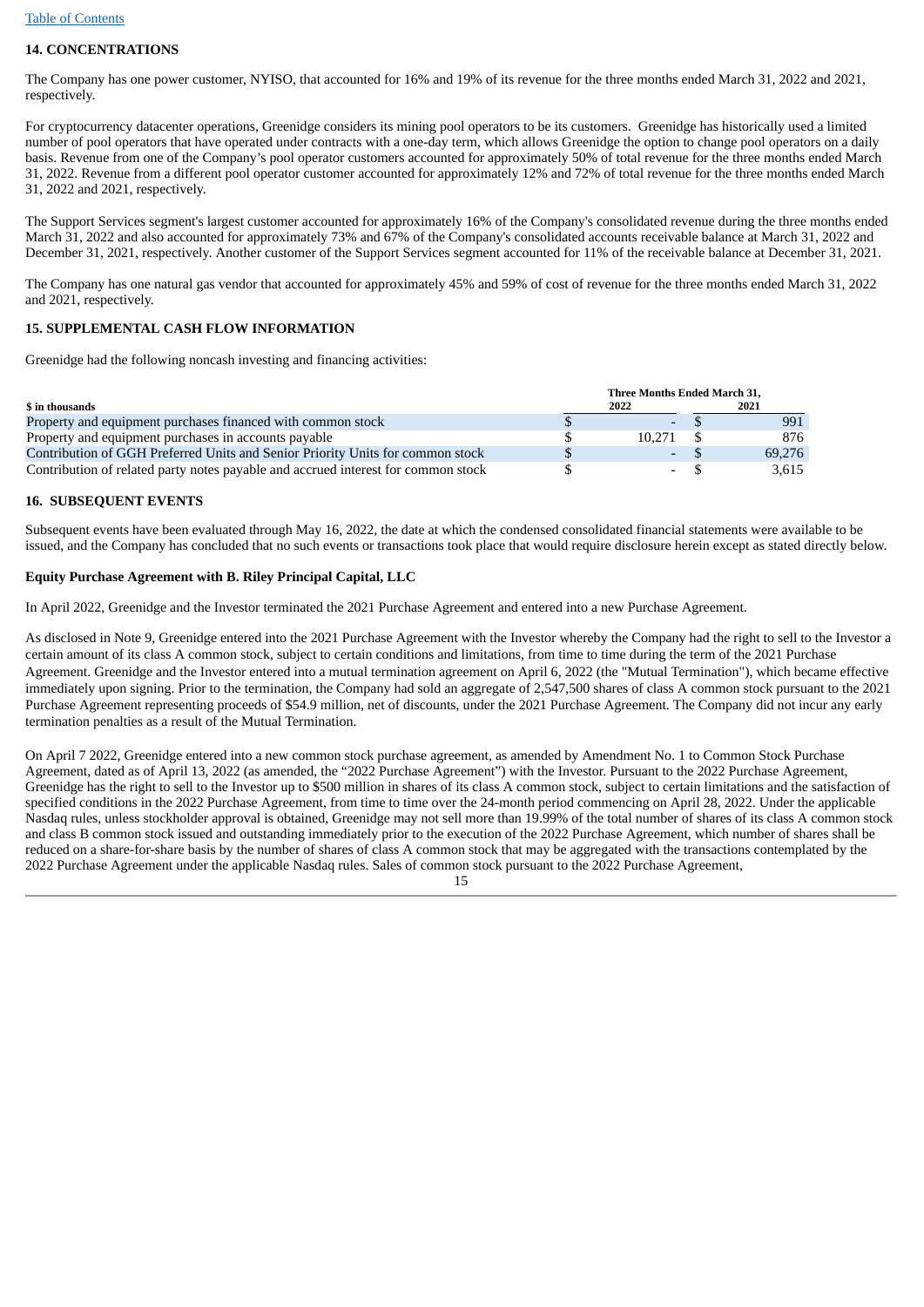and the timing of any sales, are solely at the option of the Company, and the Company is under no obligation to sell any securities to the Investor under the 2022 Purchase Agreement.

In connection with the 2022 Purchase Agreement, Greenidge entered into a Registration Rights Agreement with the Investor, pursuant to which Greenidge agreed to prepare and file a registration statement registering the resale by the Investor of those shares of Greenidge's class A common stock to be issued under the 2022 Purchase Agreement. The registration statement became effective on April 28, 2022, relating to the resale of 5,720,951 shares of Greenidge's class A common stock in connection with the 2022 Purchase Agreement.

From April 28, 2022 to May 16, 2022, we issued 15,000 shares of our class A common stock to the Investor pursuant to the Purchase Agreement for aggregate proceeds of approximately \$0.1 million, net of discounts.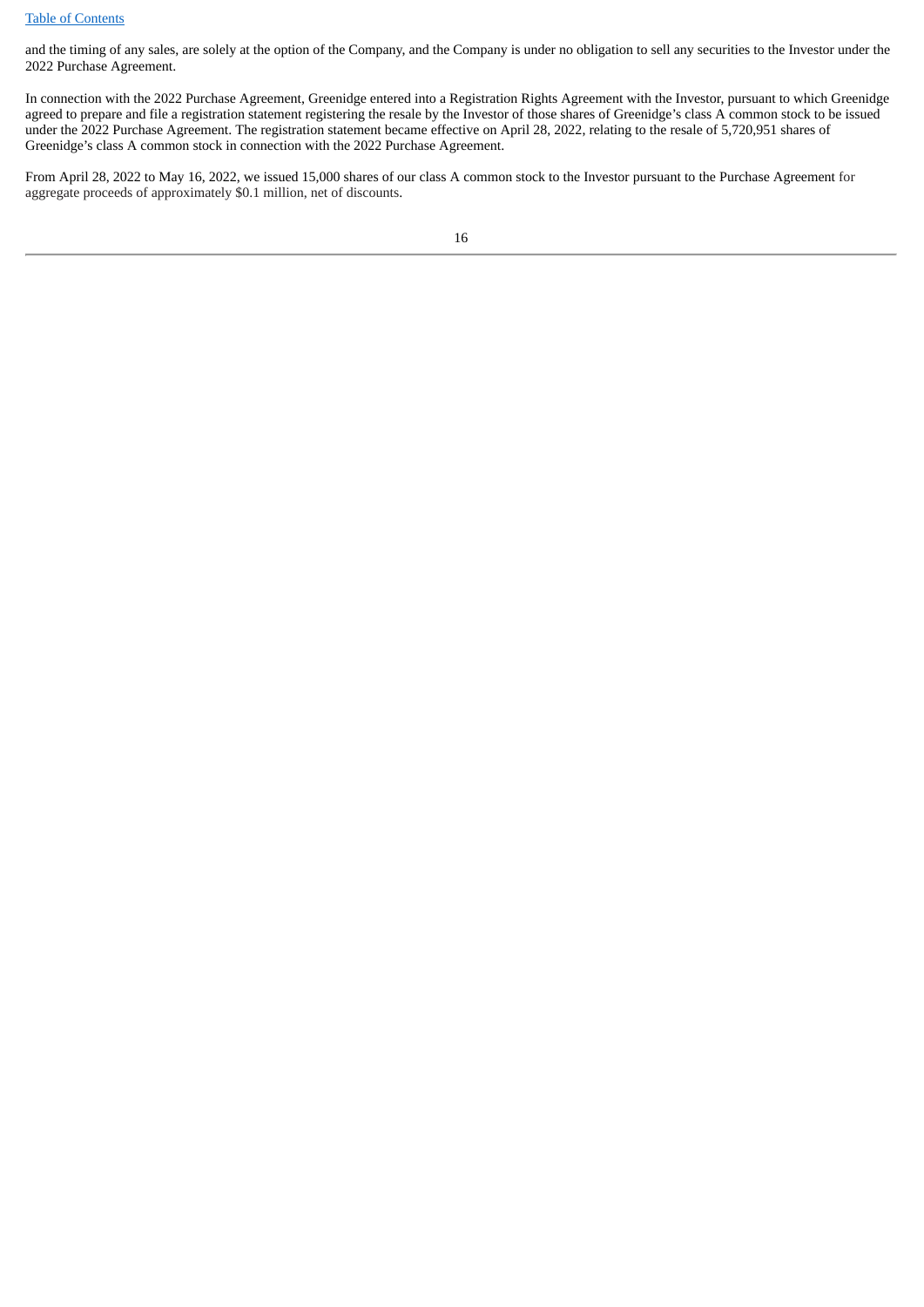## <span id="page-17-0"></span>**Item 2. Management's Discussion and Analysis of Financial Condition and Results of Operations**

The following discussion should be read together with the audited financial statements and the related notes thereto of Greenidge Generation Holdings Inc. ("Greenidge"), together with its consolidated subsidiaries (the "Company") for the years ended December 31, 2021 and 2020 included in our Annual Report on Form 10-K and the unaudited interim financial statements and related notes thereto of the Company for the three months ended March 31, 2022 and 2021 included elsewhere in this Quarterly Report on Form 10-Q. This discussion contains certain forward-looking statements that reflect plans, estimates and beliefs and involve numerous risks and uncertainties, including but not limited to those described in the "Risk Factors" disclosed in Item 1A to Part I of Greenidge's Annual Report on Form 10-K for the year ended December 31, 2021 and "Cautionary Statement Regarding Forward-Looking Statements" sections of this Quarterly Report on Form 10-Q. Actual results may differ materially from those contained in any forward-looking statements. For purposes of this section, "the Company," "we," "us" and "our" refer to Greenidge Generation Holdings Inc. together with its consolidated subsidiaries). You should carefully read "Cautionary Statement Regarding Forward-Looking Statements" in this *Quarterly Report on Form 10-Q.*

#### **Overview**

#### *Cryptocurrency Datacenter and Power Generation Segment*

We own cryptocurrency datacenter operations in the Town of Torrey, New York (the "New York Facility") and in Spartanburg, South Carolina (the "South Carolina Facility" and, together with the New York Facility, the "facilities"). The New York Facility is a vertically integrated cryptocurrency datacenter and power generation facility with an approximately 106 megawatt ("MW") natural gas power generation facility that has undergone a remarkable transformation in recent years. We generate all the power we require for our cryptocurrency datacenter operations in the New York Facility, where we enjoy low power costs due to our access to the Millennium Pipeline price hub, which provides relatively low market rates for natural gas. At the South Carolina Facility, we purchase power from a supplier of approximately 60% zero-carbon sourced energy. We believe our competitive advantages include low fixed costs, an efficient mining fleet and in-house operational expertise. We are currently mining bitcoin and contributing to the security and transactability of the bitcoin ecosystem while concurrently supplying power to assist in meeting the power needs of homes and businesses in the region served by our New York Facility.

As of March 31, 2022, we powered approximately 56 MW of mining capacity capable of producing an estimated aggregate hash rate of 1.6 EH/s at our facilities, substantially all of which is dedicated to bitcoin mining. Our Cryptocurrency Datacenter and Power Generation segment generates revenue i) through the exchange of bitcoins earned by ASICs as rewards and transaction fees for U.S. dollars and, to a much lesser extent, through revenue earned from third parties for hosting ASICs owned by third parties and providing operations, maintenance and other blockchain related services to third parties and ii) through the sale of electricity generated by our power plant, and not consumed in cryptocurrency datacenter operations, to New York State's power grid at prices set on a daily basis through the NYISO wholesale market. We opportunistically increase or decrease the total amount of electricity sold by the power plant based on prevailing prices in the wholesale electricity market.

We believe that our behind-the-meter power generation capability provides a stable, cost-effective source of power for cryptocurrency datacenter activities. Our behind-the-meter power generation capability provides us with stable delivery due to the absence of any contract negotiation risk with third-party power suppliers, the absence of transmission and distribution cost risk and the firm delivery of natural gas for our New York Facility via our captive pipeline. Notwithstanding the structural stability of our behind-the-meter capabilities, we do however procure natural gas at our New York Facility through a third-party energy manager which schedules delivery of our natural gas needs from the wholesale market which is subject to price volatility. We procure the majority of our natural gas at spot prices and enter into fixed price forward contracts from time to time for the purchase of a portion of anticipated natural gas purchases based on prevailing market conditions to partially mitigate the financial impacts of natural gas price volatility and to manage commodity risk. These forward contracts qualify for the normal purchases and sales exception under Accounting Standards Codification ("ASC") 815, *Derivatives and Hedging*, as it is probable that these contracts will result in physical delivery.

Volatility in the natural gas market may impact our results of operations and financial performance. Natural gas prices have been on an upward trajectory since June of 2021 and are expected to continue at elevated levels during 2022. Volatility in the natural gas market may be caused by disruption in the delivery of fuel, including disruptions as a result of weather, transportation difficulties, global demand and supply dynamics, labor relations, environmental regulations or the financial viability of fuel suppliers. See "*Risk Factors—Risks Related to Our Business—Risks Related to our Power Generation Operations*" in Part I, Item 1A of our Annual Report on Form 10-K for the year ended December 31, 2021.

#### *Support Services Segment*

Our Support Services segment provides solutions and technical programs to customers delivered by home-based employees. The Support Services segment provides customer service, sales support, and technical support primarily to large corporations, businesses and professional services organizations. The Support Services segment also earns revenues for end-user software products provided

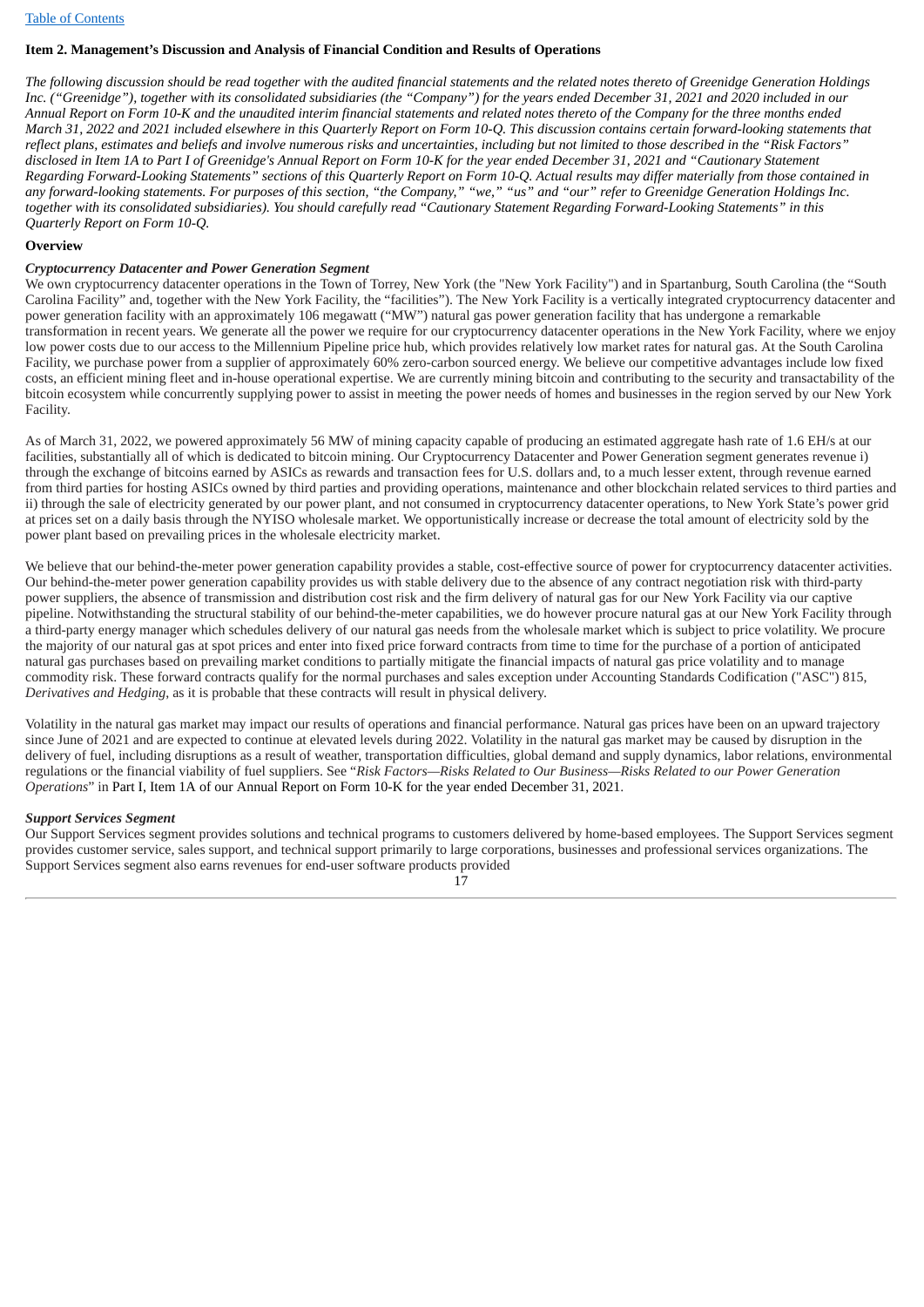through direct customer downloads and sale via partners. The Support Services segment operates primarily in the United States, but also has employees located in Philippines, India, Mexico, Columbia and Canada, including staff providing support services.

#### **Miner Fleet Growth**

During the three months ended March 31, 2022, we deployed approximately 2,100 additional miners, bringing our total miners to approximately 19,400, capable of producing an estimated aggregate hash rate of approximately 1.6 EH/s and consuming capacity of approximately 56 MW. At March 31, 2022, we had approximately 29,600 miners ordered from Bitmain anticipated to be delivered by the end of the year, representing approximately 3.1 EH/s in additional capacity, including our launch order for Bitmain's new Antminer S19 XP. These new advanced miners have substantially greater hash rate capacities and use electric power more efficiently than our existing miner fleet.

#### **Results of Operations**

The following table sets forth key components of the results of operations of Greenidge during the three months ended March 31, 2022 and 2021.

|                                                                | Three Months Ended March 31, |    |        |            |  |
|----------------------------------------------------------------|------------------------------|----|--------|------------|--|
| \$ in thousands                                                | 2022                         |    | 2021   | Variance   |  |
| Total revenue                                                  | \$<br>37,655                 | \$ | 11,063 | 240.4%     |  |
| Cost of revenue (exclusive of<br>depreciation and amortization |                              |    |        |            |  |
| shown below)                                                   | 16,550                       |    | 4,583  | 261.1%     |  |
| Selling, general and administrative expenses                   | 14,392                       |    | 3,229  | 345.7%     |  |
| Merger and other costs                                         | 213                          |    | 105    | 102.9%     |  |
| Depreciation and amortization                                  | 3,978                        |    | 1,261  | 215.5%     |  |
| Income from operations                                         | 2,522                        |    | 1,885  | 33.8%      |  |
| Other (expense) income:                                        |                              |    |        |            |  |
| Interest expense, net                                          | (3,353)                      |    | (166)  | 1919.9%    |  |
| Interest expense - related party                               |                              |    | (22)   | $-100.0%$  |  |
| (Loss) gain on sale of digital assets                          | (5)                          |    | 295    | $-101.7%$  |  |
| Other income, net                                              | 39                           |    | 19     | 105.3%     |  |
| Total other (expense) income, net                              | (3, 319)                     |    | 126    | $-2734.1%$ |  |
| (Loss) income before income taxes                              | (797)                        |    | 2,011  | $-139.6%$  |  |
| (Benefit) provision for income taxes                           | (368)                        |    | 732    | $-150.3%$  |  |
| Net (loss) income                                              | \$<br>(429)                  | \$ | 1,279  | $-133.5%$  |  |
| <b>Adjusted Amounts (a)</b>                                    |                              |    |        |            |  |
| Adjusted income from operations                                | \$<br>4,839                  | \$ | 1,990  |            |  |
| Adjusted operating margin                                      | 12.9%                        |    | 18.0%  |            |  |
| Adjusted net income                                            | \$<br>1,263                  | \$ | 1,355  |            |  |
| <b>Other Financial Data (a)</b>                                |                              |    |        |            |  |
| <b>EBITDA</b>                                                  | \$<br>6,534                  | \$ | 3,460  |            |  |
| as a percent of revenues                                       | 17.4%                        |    | 31.3%  |            |  |
| <b>Adjusted EBITDA</b>                                         | \$<br>9,213                  | \$ | 4,221  |            |  |
| as a percent of revenues                                       | 24.5%                        |    | 38.2%  |            |  |

(a) Adjusted Amounts and Other Financial Data are non-GAAP performance measures. A reconciliation of reported amounts to adjusted amounts can be found in the "Non-GAAP Measures and Reconciliations" section of this Management's Discussion and Analysis ("MD&A").

#### *Revenue*

|                           | <b>Three Months Ended March 31.</b> |        |  |                          |          |  |  |
|---------------------------|-------------------------------------|--------|--|--------------------------|----------|--|--|
| \$ in thousands           |                                     | 2022   |  | 2021                     | Variance |  |  |
| Cryptocurrency datacenter |                                     | 23,232 |  | 8,997                    | 158.2%   |  |  |
| Power and capacity        |                                     | 5,923  |  | 2,066                    | 186.7%   |  |  |
| Services and other        |                                     | 8,500  |  | $\overline{\phantom{a}}$ | N/A      |  |  |
| Total revenue             |                                     | 37,655 |  | 11.063                   | 240.4%   |  |  |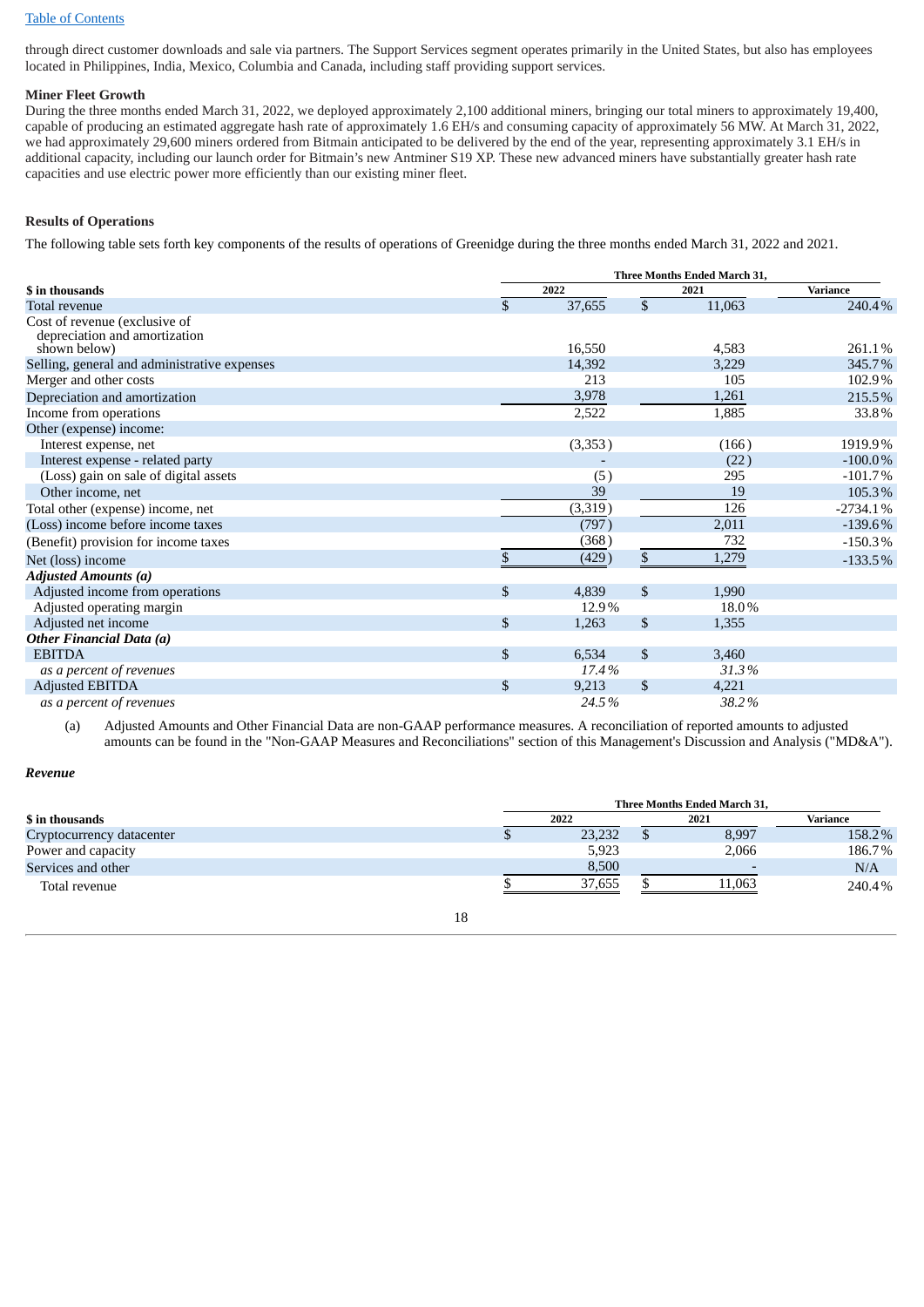The components of revenue, expressed as a percentage of total revenue were:

|                           |        | <b>Three Months Ended March 31.</b> |  |  |  |  |
|---------------------------|--------|-------------------------------------|--|--|--|--|
|                           | 2022   | 2021                                |  |  |  |  |
| Cryptocurrency datacenter | 61.7%  | 81.3%                               |  |  |  |  |
| Power and capacity        | 15.7%  | 18.7%                               |  |  |  |  |
| Services and other        | 22.6%  | N/A                                 |  |  |  |  |
| Total revenue             | 100.0% | 100.0%                              |  |  |  |  |

Total revenue increased \$26.6 million, or 240.4%, during the three months ended March 31, 2022 as compared to the prior year period. The increase in revenue was driven primarily by the Cryptocurrency Datacenter and Power Generation segment, specifically our cryptocurrency datacenter operations, due to our significantly expanded miner fleet over the last year. The merger with Support.com, whereby GGH Merger Sub, Inc., a wholly owned subsidiary of Greenidge, merged with and into Support.com, Inc. ("Support.com"), with Support.com continuing as the surviving corporation (the "Merger") and whollyowned subsidiary of Greenidge, increased revenue \$8.5 million during the three month period ended March 31, 2022 as compared to the prior year period.

Refer to the "Segment Discussion" of this MD&A for a more detailed discussion of revenues from the Cryptocurrency Datacenter and Power Generation segment and the Support Services segment.

#### *Cost of revenue (exclusive of depreciation and amortization)*

|                                  | <b>Three Months Ended March 31.</b> |        |  |       |          |  |  |
|----------------------------------|-------------------------------------|--------|--|-------|----------|--|--|
| \$ in thousands                  |                                     | 2022   |  | 2021  | Variance |  |  |
| Cryptocurrency datacenter        |                                     | 8.456  |  | 2,574 | 228.5%   |  |  |
| Power and capacity               |                                     | 4.023  |  | 2,009 | 100.2%   |  |  |
| Services and other               |                                     | 4,071  |  |       | N/A      |  |  |
| Total cost of revenue            |                                     | 16,550 |  | 4,583 | 261.1%   |  |  |
| As a percentage of total revenue |                                     | 44.0%  |  | 41.4% |          |  |  |

Total cost of revenue, exclusive of depreciation and amortization, increased 261.1% to \$16.6 million in the three months ended March 31, 2022 as compared to the prior year period due to the significant increase in cryptocurrency datacenter fleet requiring an increase in the use of megawatt hours ("MWh"). Additionally, the cost of revenue per MWh (exclusive of depreciation and amortization) increased significantly for both cryptocurrency datacenter operations and power and capacity operations primarily due to a significant increase in the natural gas cost per dekatherm, which increased approximately 83% in the three months ended March 31, 2022 as compared to the same period of 2021. The Merger added \$4.1 million to cost of revenue, or 88.9%, to total cost of revenue for the three months ended March 31, 2022 as compared to the prior year period.

Total cost of revenue as a percentage of total revenue increased due primarily to the inclusion of the Support Services Segment, which operates at a lower margin than our Cryptocurrency Datacenter and Power Generation Segment, and also due to the impact of the higher cost of natural gas on the Cryptocurrency Datacenter and Power Generation segment.

#### *Selling, general and administrative expenses*

Selling, general and administrative expenses increased \$11.2 million, or 345.7%, for the three months ended March 31, 2022 as compared to the prior year period primarily due to costs related to operating as a public company and costs of corporate infrastructure to support the Company's growth, including \$2.1 million of costs related to assessing potential expansion opportunities, costs of insurance, and wages associated with increased headcount. In addition, the Merger added \$2.6 million of selling, general and administrative expenses.

#### *Merger and other costs*

Merger and other costs represented costs associated with the Merger, as well as professional and other fees associated with becoming a publicly traded company.

#### *Depreciation and amortization*

Depreciation and amortization increased \$2.7 million, or 215.5%, for the three months ended March 31, 2022 as compared to the prior year period primarily due to the purchase and deployment of additional miners. Additionally, the acquisition of

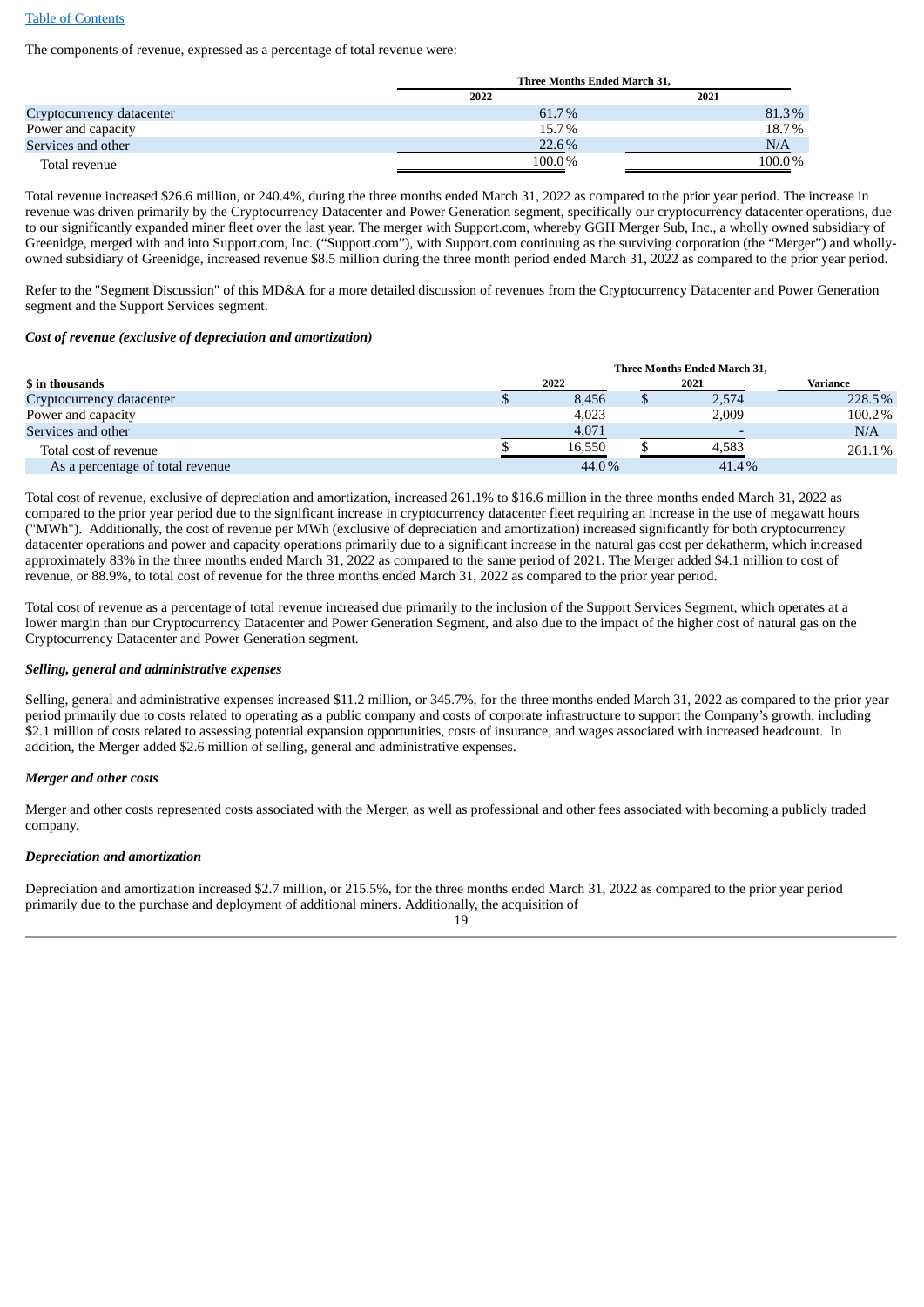Support.com increased depreciation and amortization by \$0.3 million, or 25.8%, for the three months ended March 31, 2022 as compared to the prior year period.

#### *Income from operations*

Greenidge reported income from operations of \$2.5 million for the three months ended March 31, 2022 as compared to \$1.9 million for the three months ended March 31, 2021. The increase in the income from operations during the three months ended March 31, 2022, was driven by the increased cryptocurrency datacenter operations, partially offset by the increased natural gas cost and higher costs to support our overall growth, including costs of being a public company, expansion costs and higher depreciation and amortization.

Adjusted income from operations was \$4.8 million for the three months ended March 31, 2022, an increase of 143.2% as compared to the same period of 2021. The improvement in adjusted operating income as compared to the same period of 2021 is primarily attributable to an increase in bitcoin mining hash rate, partially offset by higher costs, primarily the increased cost of natural gas and higher depreciation and amortization. Adjusted income from operations is a non-GAAP performance measure. A reconciliation of reported amounts to adjusted amounts can be found in the "Non-GAAP Measures and Reconciliations" section of this MD&A.

#### *Other (expense) income, net*

During the three months ended March 31, 2022, Greenidge incurred other expense as compared to other income in the same period of 2021, primarily due to increased interest expense associated with the incurrence of debt to finance the expansion of the mining fleet.

#### *(Benefit) provision for income taxes*

The Company recognized an income tax benefit of \$0.4 million, or an effective tax rate of 46.2%, during the three months ended March 31, 2022 and a provision for income taxes of \$0.7 million, or an effective tax rate of 36.4%, during the three months ended March 31, 2021. The effective tax rate for the three months ended March 31, 2022 was different from the U.S. federal statutory rate of 21% primarily due to state income taxes and tax benefits associated with stock-based compensation. The effective tax rate for the three months ended March 31, 2021 includes the recognition of a deferred tax liability caused by the reorganization from a limited liability company to a corporation during the first quarter of 2021.

#### *Net (Loss) Income*

As a result of the factors described above, Greenidge incurred a net loss of \$0.4 million for the three months ended March 31, 2022 as compared to net income of \$1.3 million for the three months ended March 31, 2021.

On an adjusted basis, excluding the after-tax impact of the Merger-related costs, costs associated with becoming a public company and expansions costs, adjusted net income during the three months ended March 31, 2022 would have been \$1.3 million as compared to \$1.4 million in the same period in 2021. Adjusted net income is a non-GAAP performance measure. A reconciliation of reported amounts to adjusted amounts can be found in the "Non-GAAP Measures and Reconciliations" section of this MD&A.

#### *Segment Discussion*

The following summary of revenue and segment Adjusted EBITDA provides a basis for the discussion that follows. Greenidge evaluates the performance of its reportable segments based on Adjusted EBITDA, which excludes items not indicative of ongoing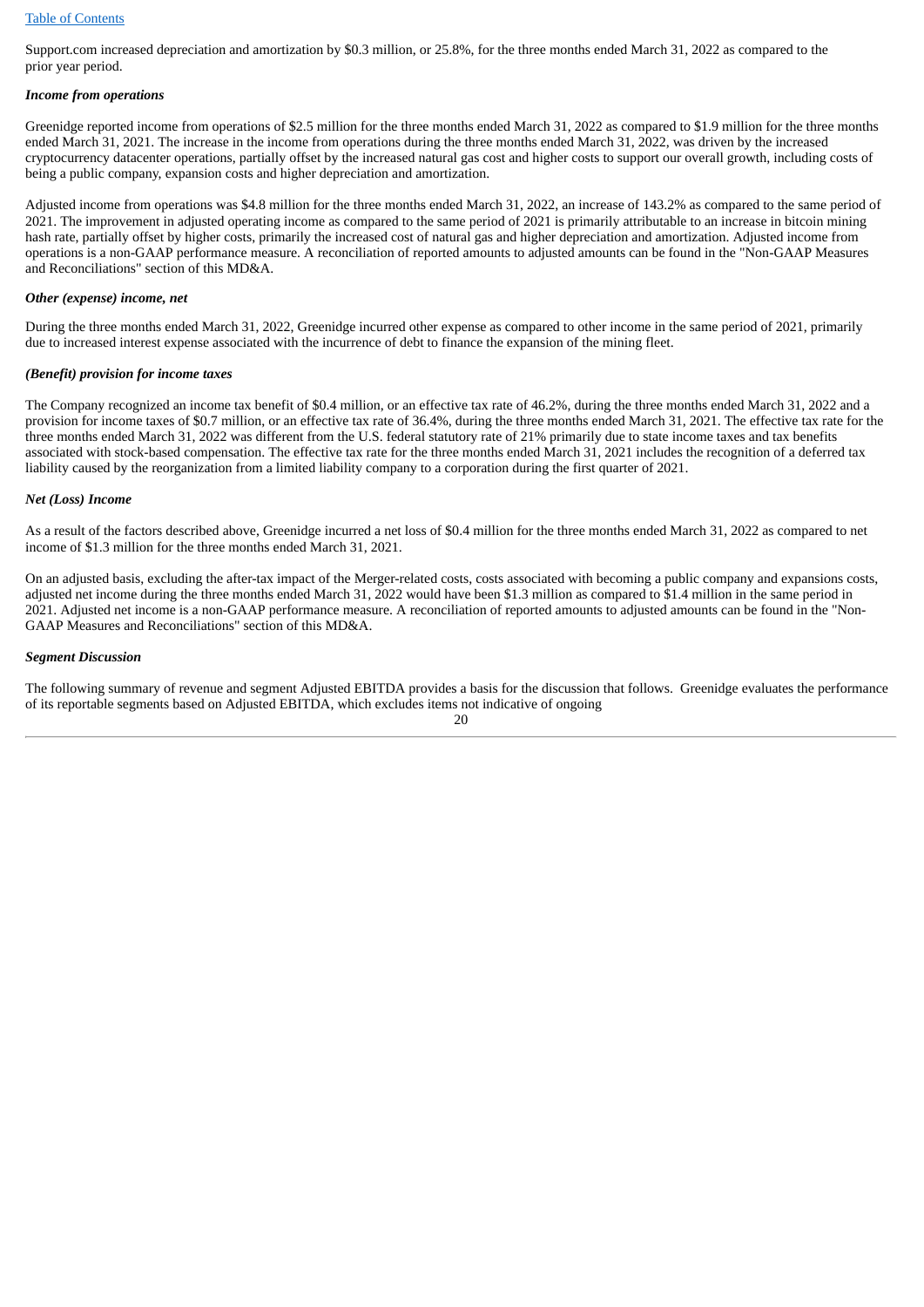business trends. The reported amounts in the table below are from the Condensed Consolidated Statements of Operations and Comprehensive (Loss) Income.

|                                                          | <b>Three Months Ended March 31,</b> |         |     |         |          |  |  |  |
|----------------------------------------------------------|-------------------------------------|---------|-----|---------|----------|--|--|--|
| \$ in thousands                                          |                                     | 2022    |     | 2021    | Variance |  |  |  |
| <b>REVENUE</b>                                           |                                     |         |     |         |          |  |  |  |
| Cryptocurrency Datacenter and<br><b>Power Generation</b> | \$                                  | 29,155  | \$  | 11,063  | 164%     |  |  |  |
| <b>Support Services</b>                                  |                                     | 8,500   |     |         | N/A      |  |  |  |
| <b>Total Revenue</b>                                     |                                     | 37,655  | \$. | 11,063  | 240 %    |  |  |  |
| <b>SEGMENT ADJUSTED EBITDA</b>                           |                                     |         |     |         |          |  |  |  |
| Cryptocurrency Datacenter and<br><b>Power Generation</b> | \$                                  | 7,344   | \$  | 4,221   | 74%      |  |  |  |
| <b>Support Services</b>                                  |                                     | 1,869   |     |         | N/A      |  |  |  |
| <b>Total Adjusted EBITDA</b>                             |                                     | 9,213   |     | 4,221   | 118%     |  |  |  |
| Reconciliation to (loss) income before income taxes:     |                                     |         |     |         |          |  |  |  |
| Depreciation and amortization                            |                                     | (3,978) |     | (1,261) |          |  |  |  |
| Stock-based compensation                                 |                                     | (362)   |     | (656)   |          |  |  |  |
| Merger and other costs                                   |                                     | (213)   |     | (105)   |          |  |  |  |
| <b>Expansion costs</b>                                   |                                     | (2,104) |     |         |          |  |  |  |
| Interest expense, net                                    |                                     | (3,353) |     | (188)   |          |  |  |  |
| Consolidated (loss) income before income taxes           |                                     | (797)   | \$  | 2,011   |          |  |  |  |

## **Cryptocurrency Datacenter and Power Generation Segment**

The following table provides a summary of key metrics associated with the Cryptocurrency Datacenter and Power Generation segment.

| \$ in thousands, except \$ per MWh                                      | Three Months Ended March 31, |         |    |        |                    |
|-------------------------------------------------------------------------|------------------------------|---------|----|--------|--------------------|
| and average bitcoin price                                               | 2022                         |         |    | 2021   | <b>Variance</b>    |
| Cryptocurrency datacenter                                               | $\mathcal{S}$                | 23,232  | \$ | 8,997  | 158.2%             |
| Power and capacity                                                      |                              | 5,923   |    | 2,066  | 186.7%             |
| Total revenue                                                           | \$                           | 29,155  | \$ | 11,063 | 163.5%             |
| MWh                                                                     |                              |         |    |        |                    |
| Cryptocurrency datacenter                                               |                              | 101,090 |    | 48,286 | 109.4%             |
| Power and capacity                                                      |                              | 53,261  |    | 40,328 | 32.1%              |
| Revenue per MWh                                                         |                              |         |    |        |                    |
| Cryptocurrency datacenter                                               | \$                           | 230     | \$ | 186    | 23.7%              |
| Power and capacity                                                      | $\mathbb{S}$                 | 111     | \$ | 51     | 117.6%             |
| Cost of revenue (exclusive of depreciation<br>and amortization)         |                              |         |    |        |                    |
| Cryptocurrency datacenter                                               | \$                           | 8,456   | \$ | 2,574  | 228.5%             |
| Power and capacity                                                      | \$                           | 4,023   | \$ | 2,009  | 100.2%             |
| Cost of revenue per MWh (exclusive of<br>depreciation and amortization) |                              |         |    |        |                    |
| Cryptocurrency datacenter                                               | \$                           | 84      | \$ | 53     | 58.5%              |
| Power and capacity                                                      | \$                           | 76      | \$ | 50     | 52.0%              |
| <b>Cryptocurrency Datacenter Metrics</b>                                |                              |         |    |        |                    |
| <b>Bitcoins produced</b>                                                |                              | 561     |    | 213    | 163.4%             |
| Average bitcoin price<br>Average hash rate (EH/s)                       | \$                           | 41,188  | \$ | 45,211 | $-8.9\%$<br>267.3% |
| Average difficulty                                                      |                              |         |    |        | 26.4%              |
|                                                                         | 21                           |         |    |        |                    |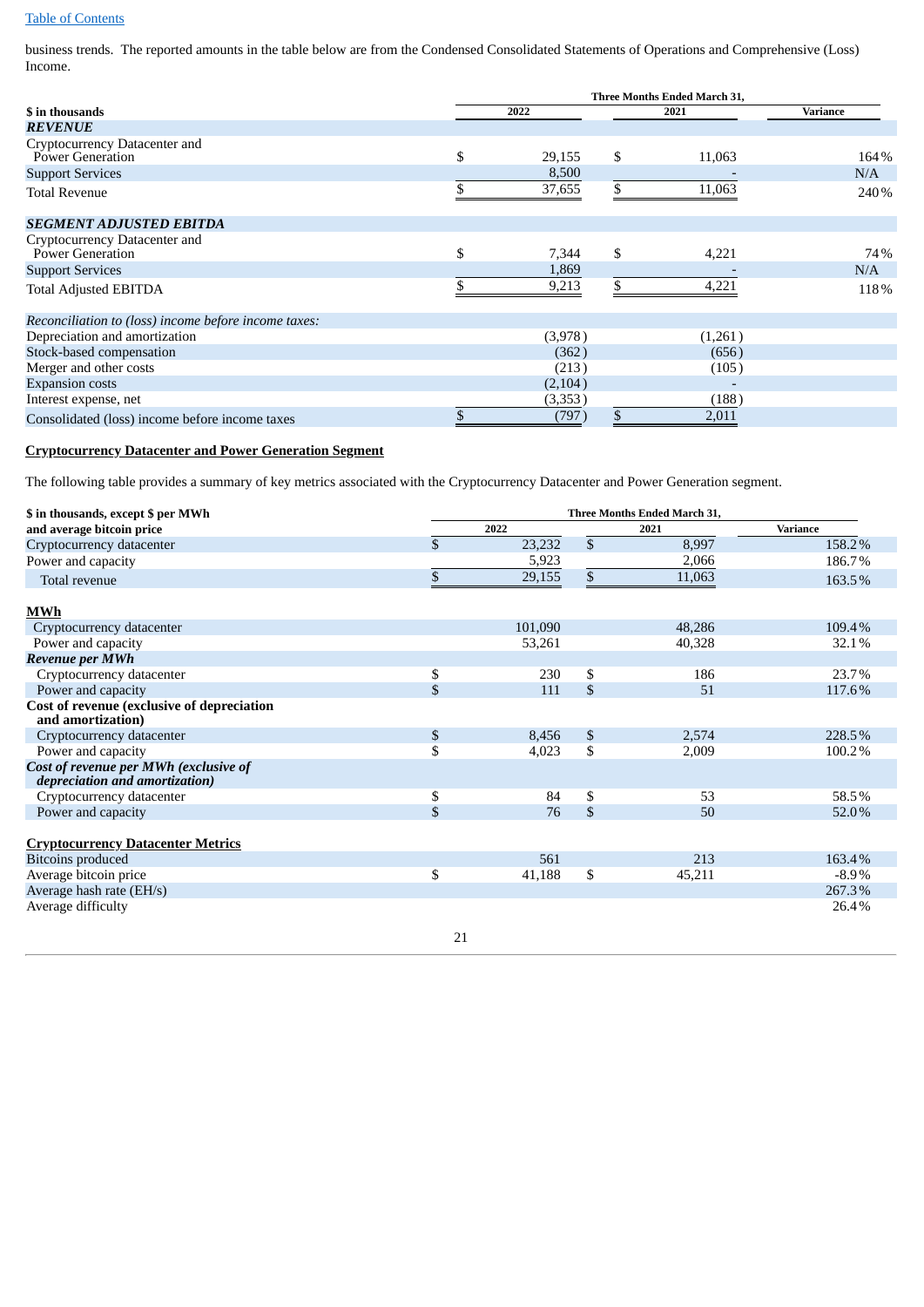#### *Revenue*

#### *Cryptocurrency datacenter revenue*

For its cryptocurrency datacenter revenue, we generate electricity on-site from our power plant located at the New York Facility and use that electricity to power ASIC miners, generating bitcoin that we then exchange for U.S. dollars or hold in our wallet. Our cryptocurrency datacenter revenue increased by \$14.2 million, or 158.2%, during the three months ended March 31, 2022. Such increase was attributable to our increased mining fleet resulting in a 267.3% increase in the average hash rate during the three months ended March 31, 2022. The increased average hash rate, partially offset by a higher average mining difficulty, led to us producing 561 bitcoins in the first quarter of 2022 as compared to 213 bitcoins in the first quarter of 2021. The increased number of bitcoins produced, partially offset by the lower average bitcoin price in 2022, resulted in the significant growth in cryptocurrency datacenter revenue.

#### *Power and capacity revenue*

Power and capacity revenue at our New York Facility is earned when we sell capacity and energy and ancillary services to the wholesale power grid managed by the NYISO. Through these sales, we earn revenue in three streams, including: (1) power revenue received based on the hourly price of power, (2) capacity revenue for committing to sell power to the NYISO when dispatched and (3) other ancillary service revenue received as compensation for the provision of operating reserves. Our power and capacity revenue increased 186.7% to \$5.9 million during the first quarter of 2022 as a result of higher prices, signified by the higher power and capacity revenue per MWh, and an increase in volume, signified by the increase in power and capacity MWh. Due to more severe weather in the month of January 2022 as compared to 2021, we curtailed cryptocurrency datacenter operations at the New York Facility for a period of time when there was a spike in power demand, which coincided with higher prices for electricity.

#### *Segment Adjusted EBITDA*

Segment Adjusted EBITDA for the Cryptocurrency Datacenter and Power Generation segment increased to \$7.3 million for the first quarter of 2022 from \$4.2 million in the first quarter of 2021. The increase in segment Adjusted EBITDA was driven by the significant increase in cryptocurrency datacenter operations due to the expansion of our mining fleet, as well as the higher pricing for power during the first quarter of 2022 due to weather conditions in New York during January 2022. The increased revenue was partially offset by higher costs, including higher natural gas cost and increased administrative costs to support the business expansion.

Cryptocurrency datacenter revenue per MWh and power and capacity revenue per MWh are used by management to consider the extent to which it will generate electricity to either produce cryptocurrency or sell power to the New York wholesale power market. Cost of revenue (excluding depreciation and amortization) per MWh represents a measure of the cost of natural gas, emissions credits, payroll and benefits and other direct production costs associated with the MWhs produced to generate the respective revenue category for each MWh utilized. Depreciation and amortization costs are excluded from the cost of revenue (exclusive of depreciation and amortization) per MWh metric; therefore, not all cost of revenues for cryptocurrency datacenter and power and capacity are fully reflected. To the extent any other cryptocurrency datacenters are public or may go public, the cost of revenue (exclusive of depreciation and amortization) per MWh metric may not be comparable because some competitors may include depreciation in their cost of revenue figures.

#### **Support Services Segment**

Greenidge acquired Support.com, which constitutes the Support Services segment as of close of business on September 14, 2021. As such, there were no operations included in our consolidated results in the first quarter of 2021. Support Services had revenue of \$8.5 million and segment Adjusted EBITDA of \$1.9 million in the three months ended March 31, 2022.

#### **Critical Accounting Policies and Estimates**

The most significant accounting estimates involve a high degree of judgment or complexity. Management believes the estimates and judgments most critical to the preparation of our condensed consolidated financial statements and to the understanding of our reported financial results include those made in connection with goodwill and intangible assets, accounts receivable, digital assets, emissions expense and credits, environmental and asset retirement obligations and revenue recognition. Management evaluates its policies and assumptions on an ongoing basis.

Our significant accounting policies related to these accounts in the preparation of our condensed consolidated financial statements are described under the heading "Management Discussion and Analysis of Financial Condition and Results of Operations – Critical

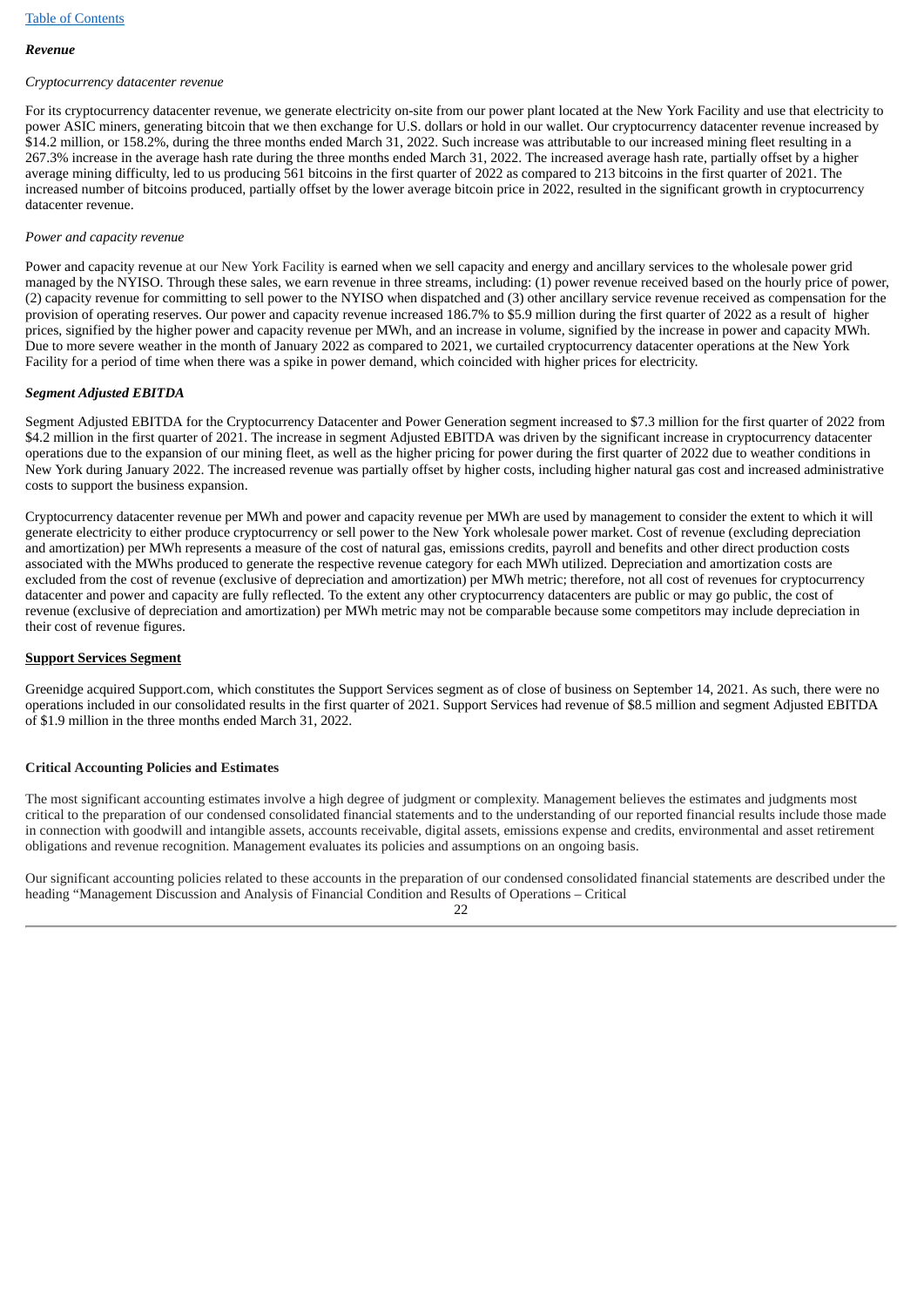Accounting Policies and Estimates" in our Annual Report on Form 10-K for the year ended December 31, 2021. As of the date of this filing, there were no significant changes to any of the critical accounting policies and estimates previously described in our Annual Report on Form 10-K for the year ended December 31, 2021.

#### **Non-GAAP Measures and Reconciliations**

The following non-GAAP measures are intended to supplement investors' understanding of our financial information by providing measures which investors, financial analysts and management use to help evaluate our operating performance. Items which we do not believe to be indicative of ongoing business trends are excluded from these calculations so that investors can better evaluate and analyze historical and future business trends on a consistent basis. Definitions of these non-GAAP measures may not be comparable to similar definitions used by other companies. These results should be considered in addition to, not as a substitute for, results reported in accordance with GAAP.

|                                      |                | <b>Three Months Ended March 31.</b> |    |       |  |  |
|--------------------------------------|----------------|-------------------------------------|----|-------|--|--|
| \$ in thousands                      |                | 2022                                |    | 2021  |  |  |
| <b>Adjusted operating income</b>     |                |                                     |    |       |  |  |
| Income from operations               | \$             | 2,522                               | \$ | 1,885 |  |  |
| Merger and other costs               |                | 213                                 |    | 105   |  |  |
| <b>Expansion costs</b>               |                | 2,104                               |    |       |  |  |
| Adjusted income from operations      | $\mathfrak{F}$ | 4,839                               | \$ | 1,990 |  |  |
| Adjusted operating margin            |                | 12.9%                               |    | 18.0% |  |  |
| <b>Adjusted net income</b>           |                |                                     |    |       |  |  |
| Net (loss) income                    | \$             | (429)                               | \$ | 1,279 |  |  |
| Merger and other costs, after tax    |                | 156                                 |    | 76    |  |  |
| Expansion costs, after tax           |                | 1,536                               |    |       |  |  |
| Adjusted net income                  | \$             | 1,263                               | \$ | 1,355 |  |  |
| <b>EBITDA and Adjusted EBITDA</b>    |                |                                     |    |       |  |  |
| Net (loss) income                    | $\mathcal{S}$  | (429)                               | \$ | 1,279 |  |  |
| (Benefit) provision for income taxes |                | (368)                               |    | 732   |  |  |
| Interest expense, net                |                | 3,353                               |    | 188   |  |  |
| Depreciation and amortization        |                | 3,978                               |    | 1,261 |  |  |
| <b>EBITDA</b>                        |                | 6,534                               |    | 3,460 |  |  |
| Stock-based compensation             |                | 362                                 |    | 656   |  |  |
| Merger and other costs               |                | 213                                 |    | 105   |  |  |
| <b>Expansion costs</b>               |                | 2,104                               |    |       |  |  |
| <b>Adjusted EBITDA</b>               | \$             | 9,213                               | \$ | 4,221 |  |  |

#### *EBITDA and Adjusted EBITDA*

"EBITDA" is defined as earnings before interest, taxes, and depreciation and amortization. "Adjusted EBITDA" is defined as EBITDA adjusted for stock-based compensation and other special items determined by management, including, but not limited to costs associated with the Merger, costs of becoming a public company (which included the costs of corporate reorganization from an limited liability company, public registration of shares and associated costs), business expansion costs, fair value adjustments for certain financial liabilities (including asset retirement obligations), costs associated with debt and equity transactions, and impairment charges as they are not indicative of business operations. Adjusted EBITDA is intended as a supplemental measure of our performance that is neither required by, nor presented in accordance with, GAAP. Management believes that the use of EBITDA and Adjusted EBITDA provides an additional tool for investors to use in evaluating ongoing operating results and trends and in comparing our financial measures with those of comparable companies, which may present similar non-GAAP financial measures to investors. However, you should be aware that when evaluating EBITDA and Adjusted EBITDA, we may incur future expenses similar to those excluded when calculating these measures. In addition, our presentation of these measures should not be construed as an inference that its future results will be unaffected by unusual or non-recurring items. Our computation of Adjusted EBITDA may not be comparable to other similarly titled measures computed by other companies, because all companies may not calculate Adjusted EBITDA in the same fashion.

Because of these limitations, EBITDA and Adjusted EBITDA should not be considered in isolation or as a substitute for performance measures calculated in accordance with GAAP. We compensate for these limitations by relying primarily on our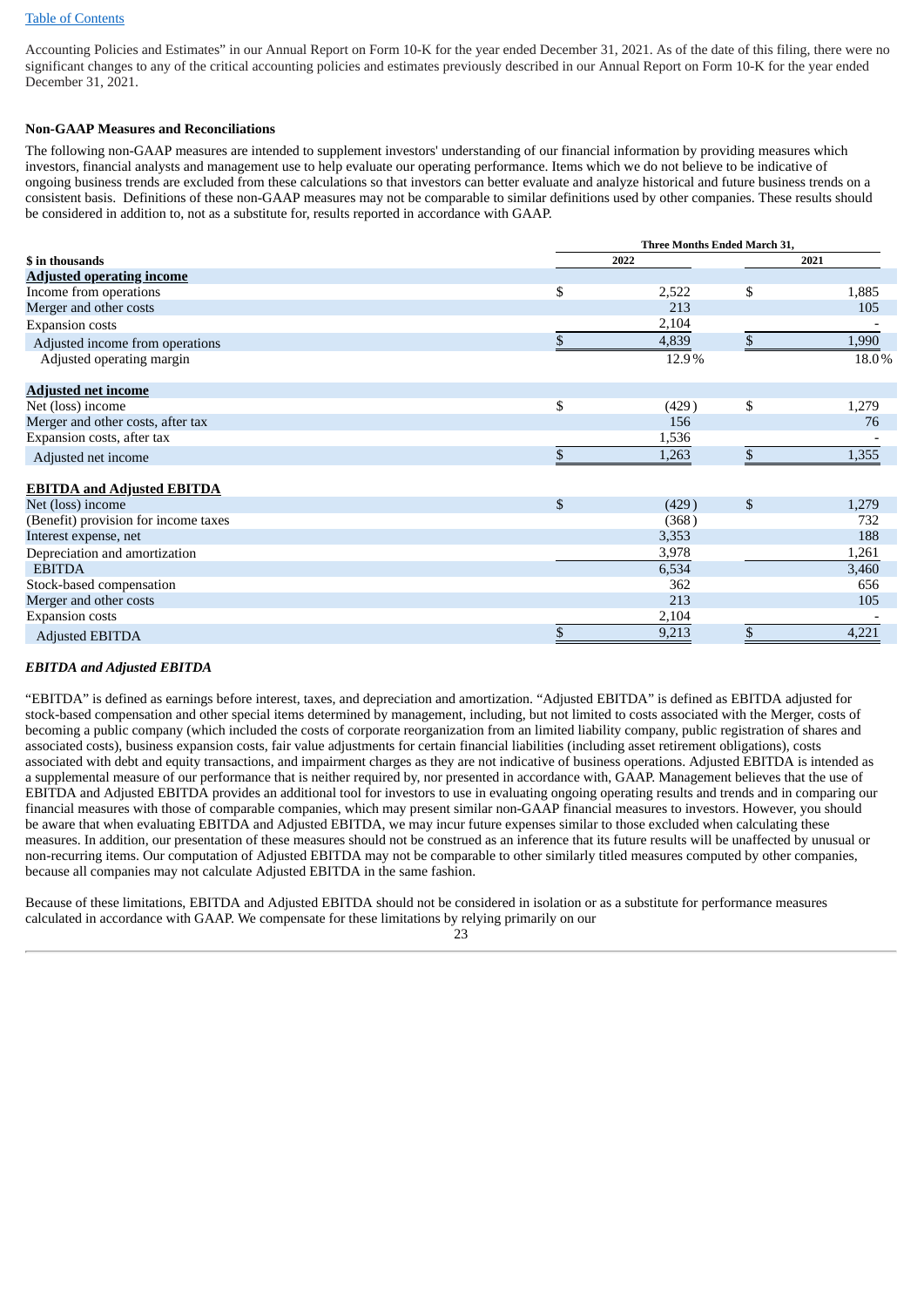GAAP results and using EBITDA and Adjusted EBITDA on a supplemental basis. You should review the reconciliation of net loss to EBITDA and Adjusted EBITDA above and not rely on any single financial measure to evaluate our business.

## **Liquidity and Capital Resources**

On March 31, 2022, we had cash and cash equivalents of \$96.5 million. To date, we have primarily relied on debt and equity financing to fund our operations and to meet ongoing working capital needs and to execute on the initial stages of our business plan. During the first quarter of 2022, we obtained approximately \$108 million of additional committed financings, of which approximately \$81 million was funded during March 2022, through two different agreements described further below.

We may seek to raise capital through alternative sources, such as a public offering, an additional private placement of our equity or debt securities or traditional or non-traditional credit facilities. If we raise additional equity financing, our stockholders may experience significant dilution of their ownership interests, and the per share value of our class A common stock could decline. Furthermore, if we engage in additional debt financing, the debt holders would likely have priority over our stockholders, on order of payment preference.

While we held a relatively small amount of digital assets for an extended period as of March 31, 2022, our current business strategy is to sell digital assets within a short period after earning such assets. We may choose to change this strategy in the future. The average period between receipt of bitcoin and the subsequent conversion to cash is less than one day because at least 95% of the bitcoin mined each day is liquidated the same day it is mined. Our liquidity is subject to volatility in both number of bitcoins mined and the underlying price of bitcoin.

#### *Contractual Obligations and Commitments*

The following table summarizes our contractual obligations and other commitments as of March 31, 2022, and the years in which these obligations are due:

| \$ in thousands                                   | <b>Total</b> | <b>Remainder of 2022</b> | 2023-2024 | 2025-2026 | Thereafter |
|---------------------------------------------------|--------------|--------------------------|-----------|-----------|------------|
| Debt payments                                     | 220,627      | 66,036                   | 70.117    | 84,474    |            |
| Leases                                            | 608          | 367                      | 241       |           |            |
| Miner and other purchase<br>commitments           | 61,342       | 61.342                   |           |           |            |
| Environmental and asset<br>retirement obligations | 11,415       | 1,037                    | 4,298     | 2,142     | 3,938      |
| <b>Natural Gas Transportation</b>                 | 16,116       | 1,422                    | 3,792     | 3,792     | 7,110      |
| Total                                             | 310,108      | 130,204                  | 78,448    | 90,408    | 11,048     |

The debt payments included in the table above include the principal, interest and risk premium amounts due. The lease payments include fixed monthly rental payments and exclude any variable payments.

At March 31, 2022, we had \$135.3 million of cash on deposit for future miner purchases and have significant future commitments related to these purchases included in the table above. Our operating cash flows are affected by several factors including the price of bitcoin and cost of electricity and natural gas; therefore, we may require additional capital in order to meet the commitments above. Management believes that our existing financial resources, combined with our ability to delay or alter our planned expansion steps, are sufficient to meet our operating and capital requirements for at least 12 months from the date these condensed consolidated financial statements are issued. This is predicated on us achieving our forecast which could be negatively impacted by items outside of our control, in particular, significant decreases in the price of bitcoin, regulatory changes concerning cryptocurrency, increases in energy costs or other macroeconomic conditions (including if further COVID-19 outbreaks require further statewide shutdowns) and the other matters identified in Part I, Item 1A *"Risk Factors"* of our Annual Report on Form 10-K for the year ended December 31, 2021.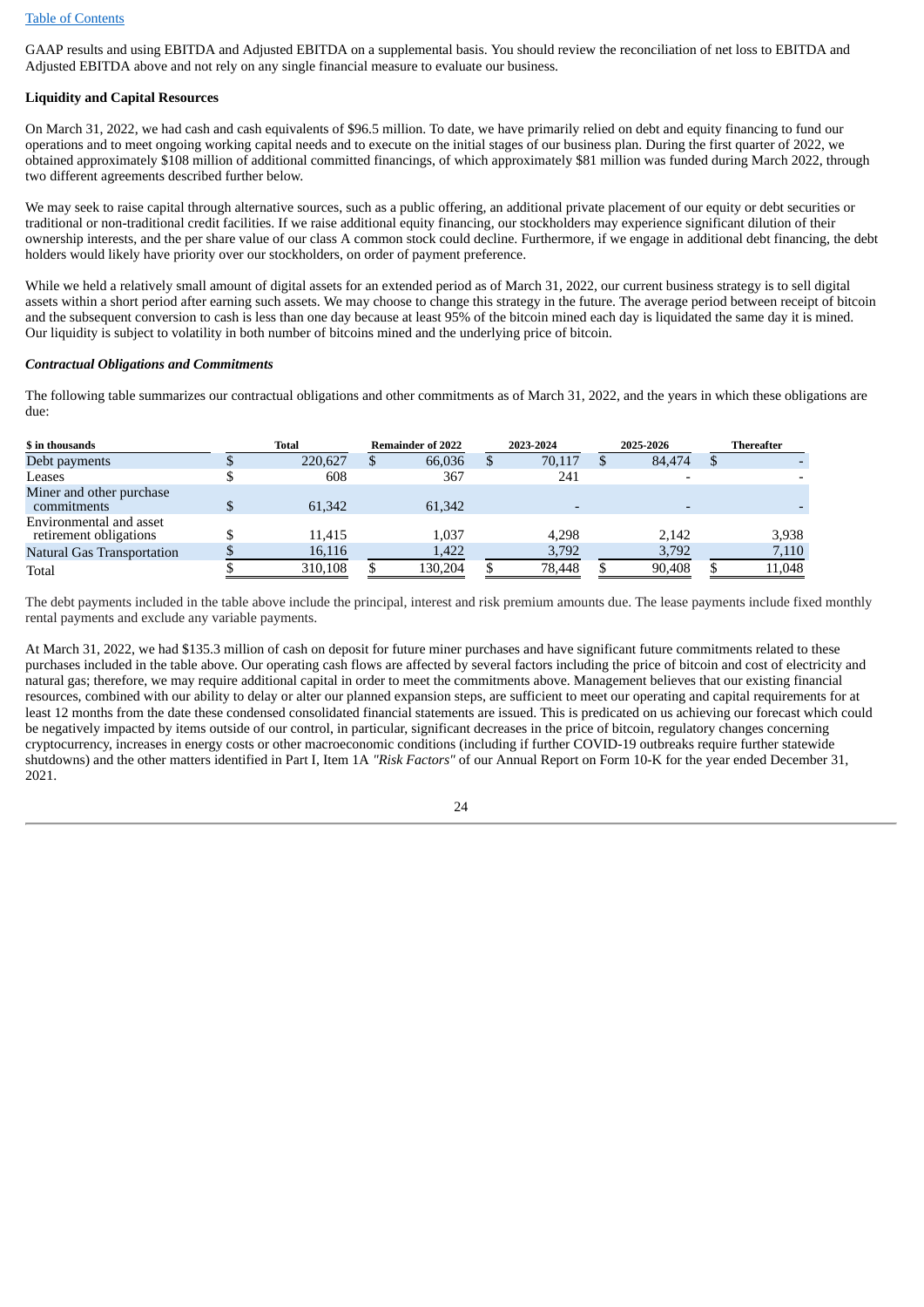## **Summary of Cash Flow**

The following table provides information about our net cash flow (in thousands) for the three months ended March 31, 2022 and 2021.

|                                                | Three Months Ended March 31, |           |      |         |  |
|------------------------------------------------|------------------------------|-----------|------|---------|--|
| \$ in thousands                                |                              | 2022      | 2021 |         |  |
| Net cash provided by operating activities      |                              | 6.330     |      | 2,487   |  |
| Net cash used in investing activities          |                              | (70, 639) |      | (5,667) |  |
| Net cash provided by financing activities      |                              | 78,163    |      | 37,294  |  |
| Net change in cash and cash equivalents        |                              | 13,854    |      | 34,114  |  |
| Cash and cash equivalents at beginning of year |                              | 82,599    |      | 5,052   |  |
| Cash and cash equivalents at end of period     |                              | 96,453    |      | 39,166  |  |

Net cash provided by operating activities was \$6.3 million for the three months ended March 31, 2022, as compared to \$2.5 million for the three months ended March 31, 2021. The increase in the operating cash flow during the first three months of 2022 as compared to 2021 was driven primarily by benefits from working capital as accounts payable and accrued expenses increased more significantly in 2022 than in 2021.

Net cash used in investing activities was \$70.6 million for the three months ended March 31, 2022, as compared to \$5.7 million for the three months ended March 31, 2021. For the three months ended March 31, 2022, purchases of and deposits for property and equipment significantly increased as compared to the prior year due to the expansion of our miner fleet for cryptocurrency mining.

Net cash provided by financing activities was \$78.2 million for the three months ended March 31, 2022, as compared to \$37.3 million for the three months ended March 31, 2021. For the three months ended March 31, 2022, the net cash provided by financing activities consisted of \$80.4 million of net proceeds from debt and \$3.8 million of net proceeds from issuance of common stock, offset by \$5.9 million of payments of debt principal and finance lease obligations. For the first three months of 2021, the net cash provided by financing activities consisted of \$37.1 million in proceeds from issuance of preferred stock and \$1.0 million of proceeds from stock options exercised, partially offset by \$0.8 million of principal payments on debt.

#### *Master Equipment Finance Agreement*

On March 21, 2022, Greenidge, as guarantor, together with its wholly-owned subsidiaries GTX Gen 1 Collateral LLC, GNY Collateral LLC and GSC Collateral LLC (collectively, the "Borrowers") entered into a Master Equipment Finance Agreement (the "NYDIG Financing Agreement") with NYDIG ABL LLC ("NYDIG"), as lender, whereby NYDIG agreed to lend to the Borrowers approximately \$81 million under loan schedules that were partially funded for approximately \$54.0 million in March 2022 and will continue to be funded to finance the acquisition of certain bitcoin miners and related equipment (the "Financed Equipment"). The Borrower's obligations under the NYDIG Financing Agreement are fully and unconditionally guaranteed by Greenidge. Outstanding borrowings under the NYDIG Financing Agreement are secured by all assets of the Borrowers including without limitation the Financed Equipment and proceeds thereof (including bitcoin). The partially funded loan schedules bear interest at a rate of 13% per annum and have terms of twenty-five months. Certain loan schedules are interest-only for a specified period and otherwise payments on loan schedules include both an interest and principal payment.

#### *Secured Promissory Note*

In addition to the NYDIG Financing Agreement, on March 18, 2022, Greenidge also issued a secured promissory note, as borrower, in favor of B. Riley Commercial Capital, LLC, as noteholder (the "Noteholder"), evidencing a \$26.5 million aggregate principal amount loan by the Noteholder to the Company (the "Secured Promissory Note"). The Secured Promissory Note is guaranteed by certain of Greenidge's wholly-owned subsidiaries: Greenidge South Carolina LLC, GSC RE LLC and 300 Jones Road LLC. The loan outstanding under the Secured Promissory Note bears interest at a rate of 6% per annum and matures on July 20, 2022, subject to up to five 30-day extensions that may be elected by Greenidge provided no Event of Default (as defined therein) has occurred and is continuing and Greenidge pays an Exit Fee (as defined therein) to the Noteholder. The Secured Promissory Note is secured by a first priority mortgage lien on certain real property together with related improvements, fixtures and personal property located at the South Carolina Facility. Greenidge's obligations under the Secured Promissory Note may be prepaid in whole or in part without penalties or fees.

Refer to Note 7, Debt, to the Condensed Consolidated Financial Statements of this form 10-Q for a further discussion of the Company's debt.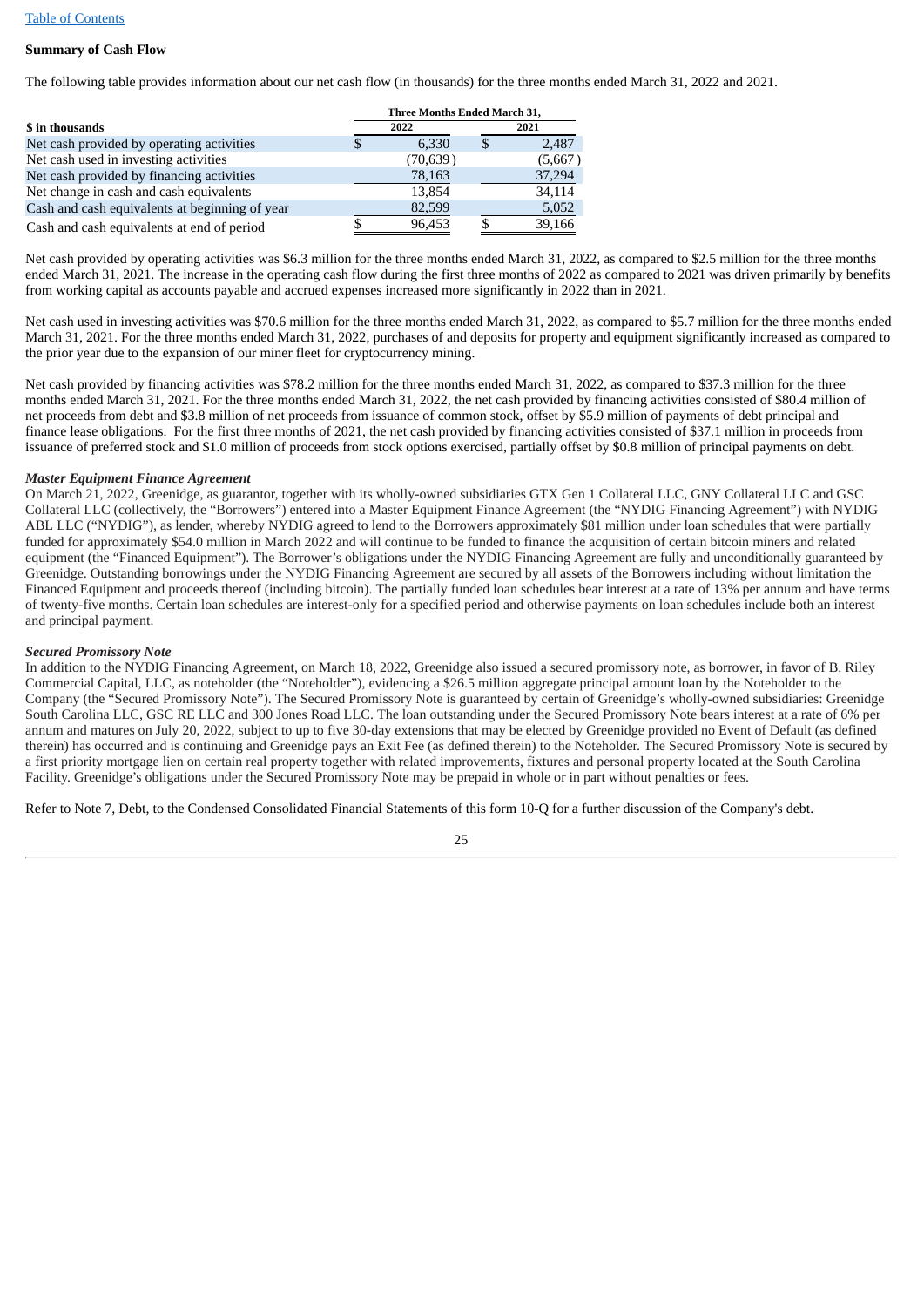## **Emerging Growth Company Status**

We qualify as an "emerging growth company" under the Jumpstart our Business Startups Act ("JOBS Act"). As a result, we are permitted to, and intend to, rely on exemptions from certain disclosure requirements. For so long as we are an emerging growth company, we will not be required to:

- have an auditor report on our internal controls over financial reporting pursuant to Section 404(b) of the Sarbanes-Oxley Act;
- comply with any requirement that may be adopted by the Public Company Accounting Oversight Board regarding mandatory audit firm rotation or a supplement to the auditor's report providing additional information about the audit and the financial statements (i.e., an auditor discussion and analysis);
- submit certain executive compensation matters to shareholder advisory votes, such as "say-on-pay," "say-on-frequency" and pay ratio; and
- disclose certain executive compensation related items such as the correlation between executive compensation and performance and comparisons of the CEO's compensation to median employee compensation.

In addition, Section 107 of the JOBS Act also provides that an emerging growth company can take advantage of the extended transition period provided in Section 7(a)(2)(B) of the Securities Act for complying with new or revised accounting standards.

In other words, an emerging growth company can delay the adoption of certain accounting standards until those standards would otherwise apply to private companies. We have elected to take advantage of the benefits of this extended transition period. Its financial statements may therefore not be comparable to those of companies that comply with such new or revised accounting standards.

We will remain an "emerging growth company" for up to five years, or until the earliest of (i) the last day of the first fiscal year in which our total annual gross revenues exceed \$1.07 billion, (ii) the date that we become a "large accelerated filer" as defined in Rule 12b-2 under the Exchange Act, which would occur if the market value of our class A common stock that are held by non-affiliates exceeds \$700 million as of the last business day of our most recently completed second fiscal quarter, or (iii) the date on which we have issued more than \$1 billion in non-convertible debt during the preceding three year period.

#### **Off-Balance Sheet Arrangements**

None.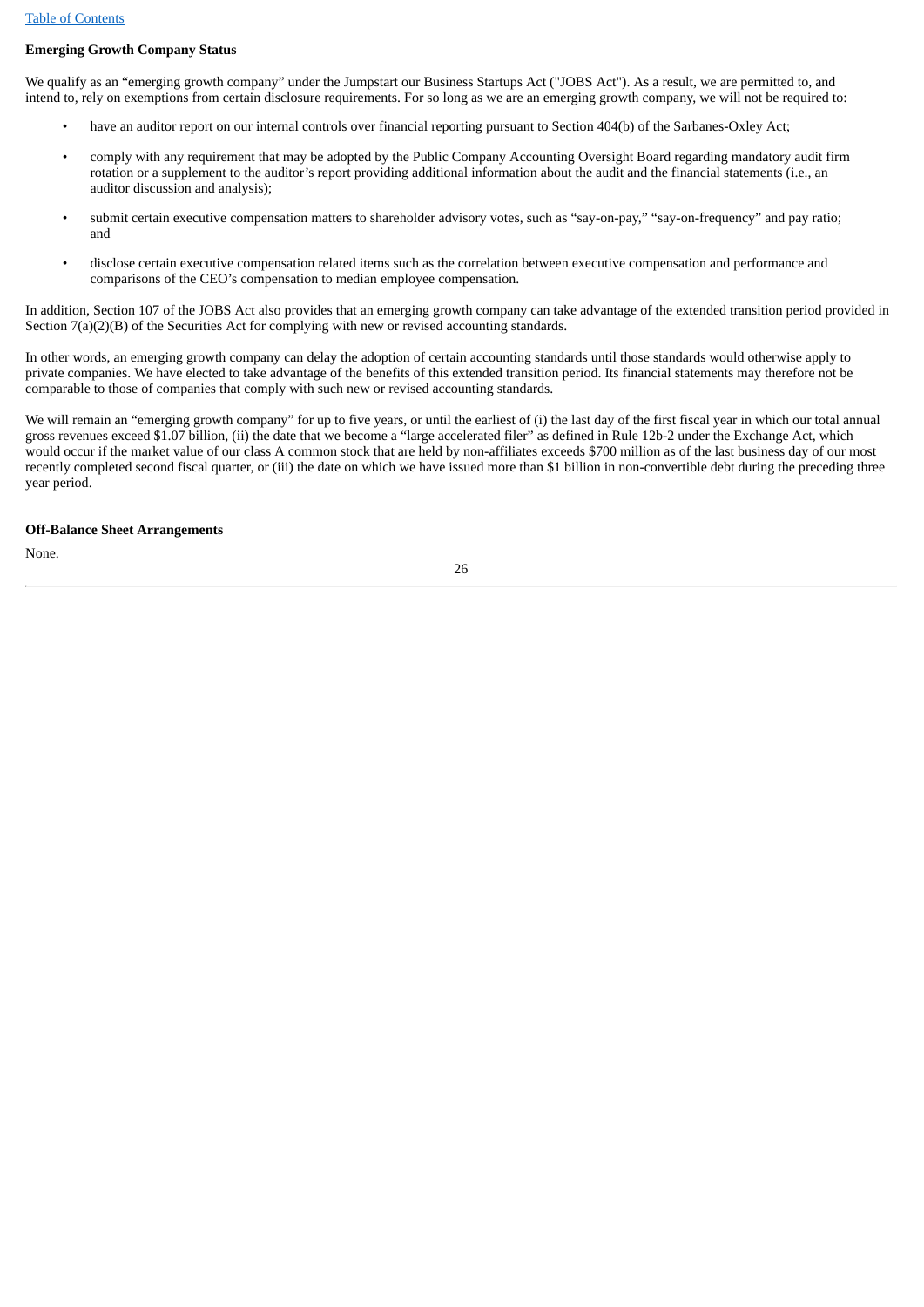#### <span id="page-27-0"></span>**Item 3. Quantitative and Qualitative Disclosures About Market Risk**

Not required for smaller reporting companies.

#### <span id="page-27-1"></span>**Item 4. Controls and Procedures**

The Company's management, including its Chief Executive Officer and Chief Financial Officer, have conducted an evaluation of the effectiveness of disclosure controls and procedures (as such term is defined in Rules 13a-15(e) and 15d-15(e) under the Securities Exchange Act of 1934, as amended), as of the end of the period covered by this Quarterly Report on Form 10-Q. Based on that evaluation, the Chief Executive Officer and Chief Financial Officer concluded as of March 31, 2022, that the disclosure controls and procedures are effective in ensuring that all material information required to be filed in this Quarterly Report on Form 10-Q has been recorded, processed, summarized and reported when required and the information is accumulated and communicated to the Company's management, including its Chief Executive Officer and Chief Financial Officer, as appropriate, to allow timely decisions regarding required disclosure.

There have not been any changes in the Company's internal control over financial reporting that occurred during the first quarter of 2022 that have materially affected, or are reasonably likely to materially affect, the Company's internal control over financial reporting.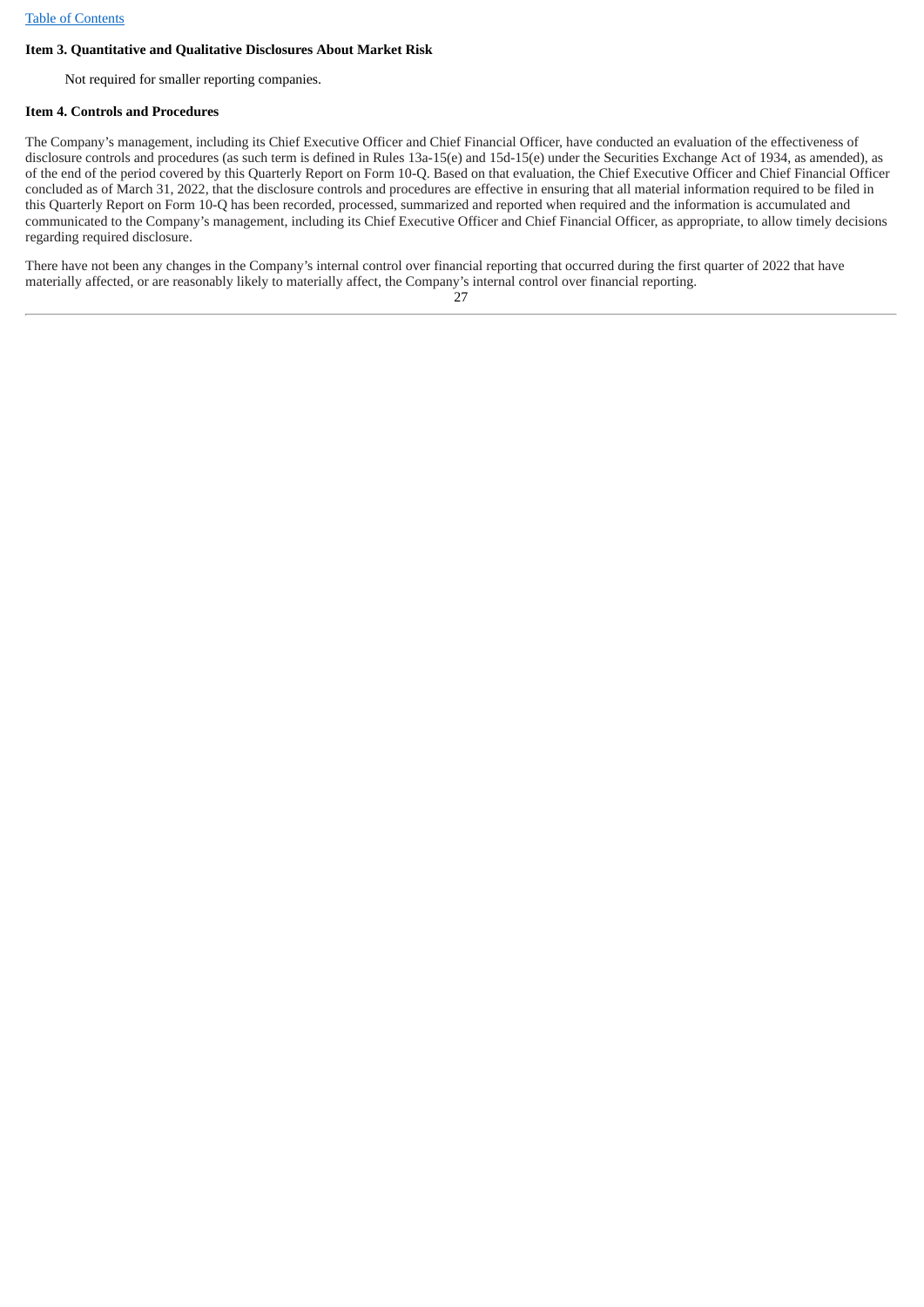#### **PART II—OTHER INFORMATION**

#### <span id="page-28-1"></span><span id="page-28-0"></span>**Item 1. Legal Proceedings**

From time to time, we may become involved in various lawsuits and legal proceedings that arise in the ordinary course of business. However, litigation is subject to inherent uncertainties, and an adverse result in such matters may arise and harm our business. We are currently not aware of any such legal proceedings or claims that we believe will have a material adverse effect on our business, financial condition or operating results. For information on legal proceedings, refer to Note 13. Commitments and Contingencies—Legal Matters in our unaudited condensed consolidated financial statements included elsewhere in this report.

On December 17, 2020, certain parties filed an Article 78 petition with the Supreme Court of the State of New York, Yates County, that challenged the Town of Torrey's site plan review for the planned expansion of our cryptocurrency datacenter in the Town of Torrey. We were joined in the petition as a necessary party. The petition asserted two errors by the Town of Torrey in its review of the site plan. In April, 2022, the Supreme Court of the State of New York, Yates County denied the parties' petition.

#### <span id="page-28-2"></span>**Item 1A. Risk Factors**

Part I, Item 1A "Risk Factors" of our Annual Report on Form 10-K for the year ended December 31, 2021, includes a discussion of our risk factors which are incorporated herein. Through the quarterly period covered by this report, there have been no material changes to the risk factors disclosed in Greenidge's Annual Report on Form 10-K for the year ended December 31, 2021.

#### <span id="page-28-3"></span>**Item 2. Unregistered Sales of Equity Securities and Use of Proceeds**

On September 15, 2021, we entered into a purchase agreement (the "2021 Purchase Agreement"), with B. Riley Principal Capital, LLC ("BRPC") pursuant to which we had the right to sell to BRPC up to \$500 million in shares of class A common stock, subject to certain limitations and the satisfaction of specified conditions in the 2021 Purchase Agreement, from time to time over the 24-month period commencing on October 6, 2021. On April 6, 2022, we and BRPC mutually agreed to terminate the 2021 Purchase Agreement, effective immediately on such date. From January 1, 2022 to April 6, 2022, we issued 415,000 shares of our class A common stock to BRPC under the Purchase Agreement. We intend to use the net proceeds for general corporate purposes, including funding capital expenditures, future acquisitions, investments and working capital and repaying indebtedness.

On April 7, 2022, we entered into a common stock purchase agreement, as amended by Amendment No. 1 to Common Stock Purchase Agreement dated as of April 13, 2022 (as amended, the "2022 Purchase Agreement") with BRPC, pursuant to which we have the right to sell to BRPC up to \$500 million in shares of class A common stock, subject to certain limitations and the satisfaction of specified conditions in the 2022 Purchase Agreement, from time to time over the 24-month period commencing on April 28, 2022. From April 28, 2022 to May 16, 2022, we issued 15,000 shares of our class A common stock to BRPC under the Purchase Agreement. We intend to use the net proceeds, if any, for general corporate purposes, including funding capital expenditures, future acquisitions, investments and working capital and repaying indebtedness.

The sales of the above securities were deemed to be exempt from registration under the Securities Act in reliance upon Section 4(a)(2) of the Securities Act. The recipients of the securities in each of these transactions represented their intentions and appropriate legends were placed upon the stock certificates issued in these transactions.

#### <span id="page-28-4"></span>**Item 3. Defaults Upon Senior Securities**

None.

#### <span id="page-28-5"></span>**Item 4. Mine Safety Disclosures**

Not applicable.

#### <span id="page-28-6"></span>**Item 5. Other Information**

Not applicable.

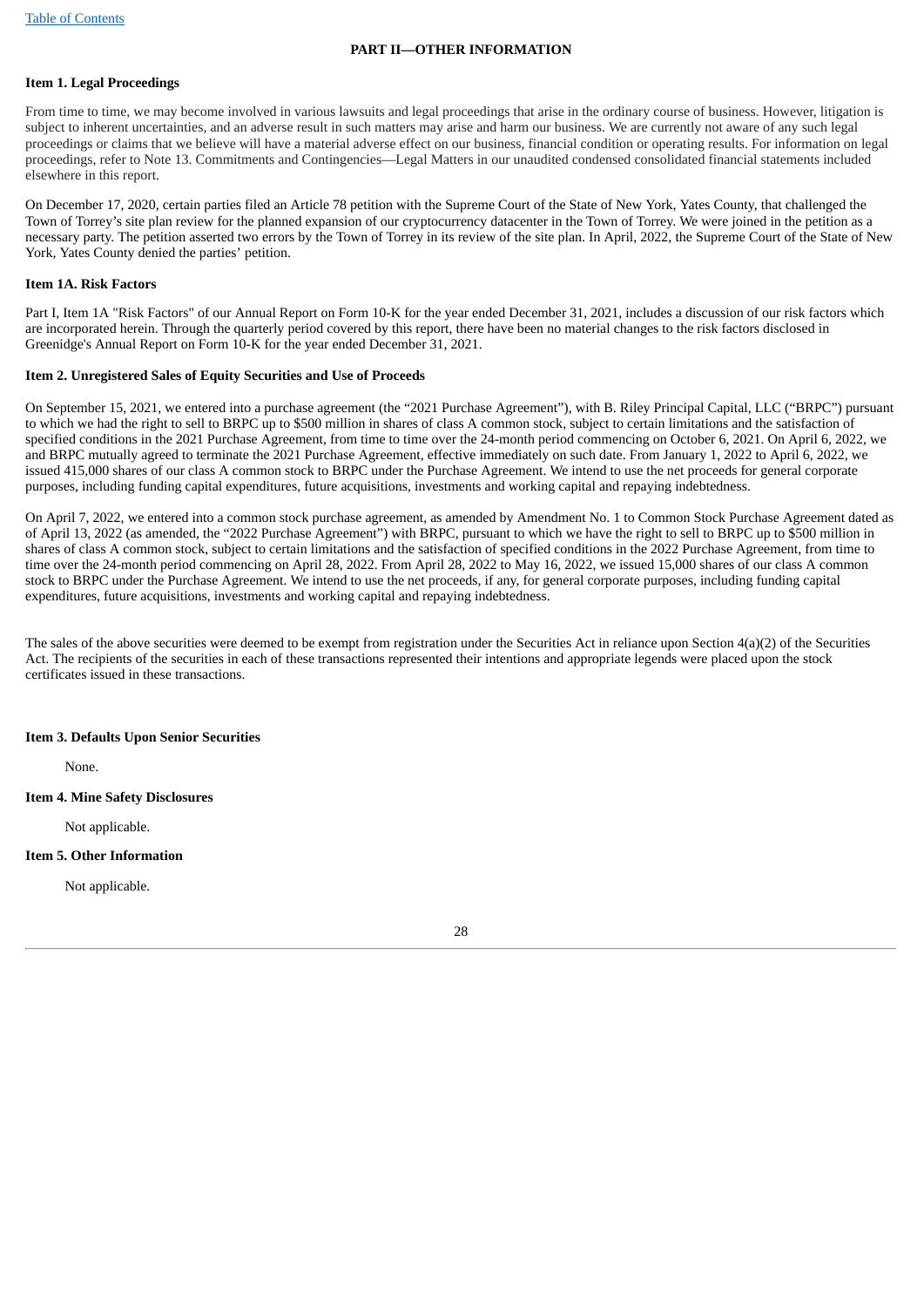## <span id="page-29-0"></span>**Item 6. Exhibits**

The exhibits listed on the Exhibit Index are filed or furnished as part of this Quarterly Report.

## **Exhibit Index**

<span id="page-29-1"></span>

| <b>Exhibit No.</b> | <b>Description</b>                                                                                                                                                                                                                      |
|--------------------|-----------------------------------------------------------------------------------------------------------------------------------------------------------------------------------------------------------------------------------------|
| $10.1+$            | Secured Promissory Note, dated March 18, 2022, by Greenidge Generation Holdings Inc., as borrower, in favor of B. Riley                                                                                                                 |
|                    | Commercial Capital, LLC (incorporated by reference to Exhibit 10.1 to the Company's Report on Form 8-K filed on March                                                                                                                   |
|                    | 24, 2022)                                                                                                                                                                                                                               |
| 10.2               | Master Equipment Finance Agreement, dated as of March 21, 2022, by and among GTX Gen 1 Collateral LLC, GNY                                                                                                                              |
|                    | Collateral LLC, GSC Collateral LLC, Greenidge Generation Holdings Inc., each guarantor party thereto, and NYDIG ABL                                                                                                                     |
|                    | LLC, as lender, servicer and collateral agent (incorporated by reference to Exhibit 10.2 to the Company's Report on Form 8-K                                                                                                            |
|                    | filed on March 24, 2022)                                                                                                                                                                                                                |
| 10.3               | Purchase Agreement, dated as of April 7, 2022, between Greenidge Generation Holdings Inc. and B. Riley Principal Capital,<br>LLC (incorporated by reference to Exhibit 10.1 to the Company's Report on Form 8-K filed on April 8, 2022) |
| 10.4               | Registration Rights Agreement, dated as of April 7, 2022, between Greenidge Generation Holdings Inc. and B. Riley Principal                                                                                                             |
|                    | Capital, LLC (incorporated by reference to Exhibit 10.2 to the Company's Report on Form 8-K filed on April 8, 2022)                                                                                                                     |
| 10.5               | Amendment No. 1 to Common Stock Purchase Agreement, dated as of April 13, 2022, between Greenidge Generation                                                                                                                            |
|                    | Holdings Inc. and B. Riley Principal Capital, LLC (incorporated by reference to Exhibit 10.1 to the Company's Report on                                                                                                                 |
|                    | Form 8-K filed on April 14, 2022)                                                                                                                                                                                                       |
| $31.1*$            | Certification of Principal Executive Officer Pursuant to Rules 13a-14(a) and 15d-14(a) of the Securities Exchange Act of 1934,                                                                                                          |
|                    | as amended, as Adopted Pursuant to Section 302 of the Sarbanes-Oxley Act of 2002                                                                                                                                                        |
| $31.2*$            | Certification of Principal Financial Officer Pursuant to Rules 13a-14(a) and 15d-14(a) of the Securities Exchange Act of 1934,                                                                                                          |
|                    | as amended, as Adopted Pursuant to Section 302 of the Sarbanes-Oxley Act of 2002                                                                                                                                                        |
| $32.1*$            | Certification of Principal Executive Officer Pursuant to 18 U.S.C. Section 1350, as Adopted Pursuant to Section 906 of the                                                                                                              |
|                    | Sarbanes-Oxley Act of 2002                                                                                                                                                                                                              |
| $32.2*$            | Certification of Principal Financial Officer Pursuant to 18 U.S.C. Section 1350, as Adopted Pursuant to Section 906 of the                                                                                                              |
|                    | Sarbanes-Oxley Act of 2002                                                                                                                                                                                                              |
| 101                | Interactive data files pursuant to Rule 405 of Regulation S-T: (i) the Balance Sheets, (ii) the Statements of Operations, (iii) the                                                                                                     |
|                    | Statements of Cash Flows and (iv) the Notes to Unaudited Condensed Interim Consolidated Financial Statements.                                                                                                                           |
| 104                | Cover Page Interactive Data File (formatted as Inline XBRL and contained in Exhibit 101).                                                                                                                                               |

\* Furnished herewith.

 $+$  Certain schedules and exhibits have been omitted pursuant to Item 601(a)(5) or Item 601(b)(2) of Regulation S-K. We hereby undertake to furnish copies of the omitted schedule or exhibit upon request by the Securities and Exchange Commission.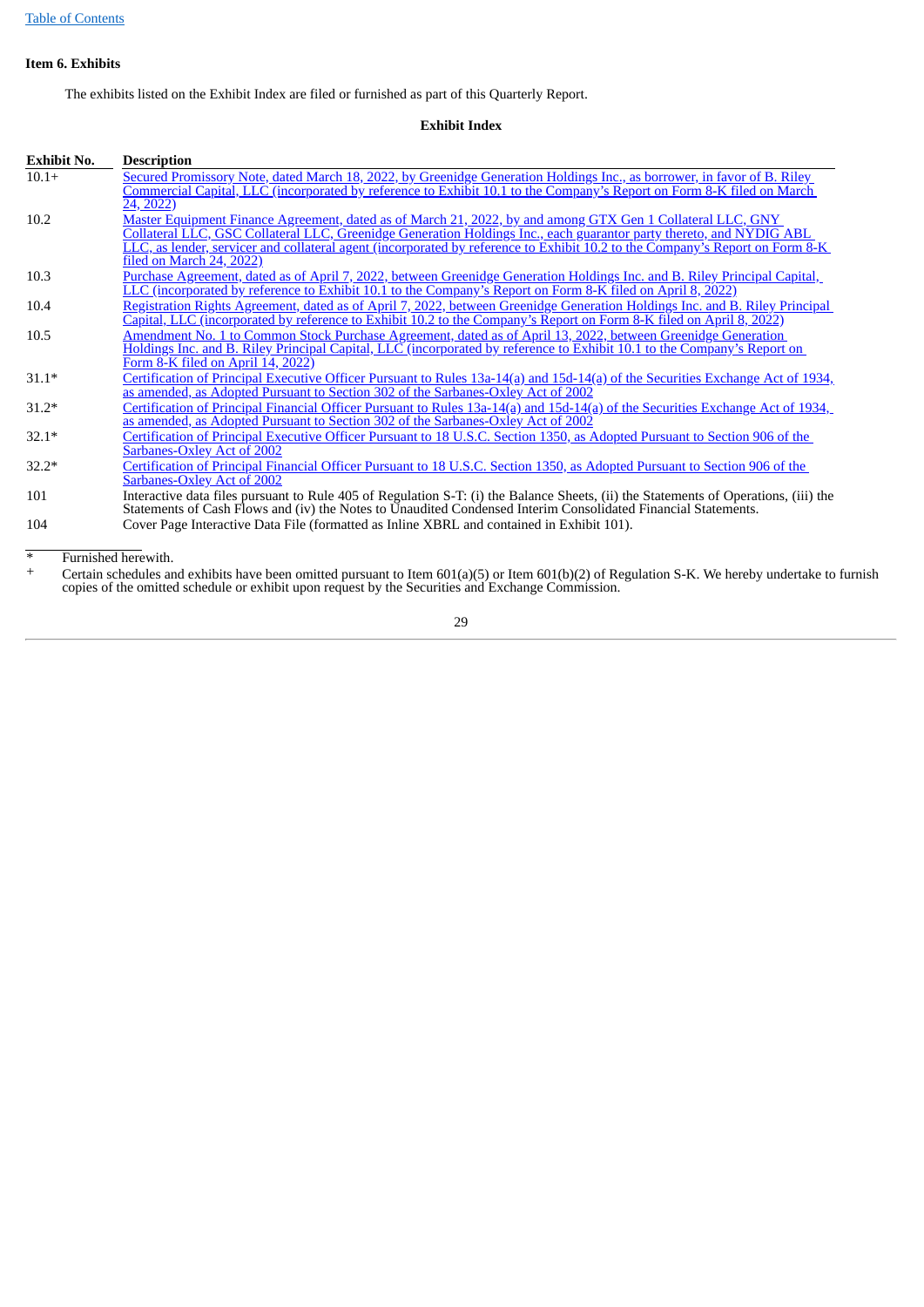## **SIGNATURES**

<span id="page-30-0"></span>Pursuant to the requirements of the Securities Exchange Act of 1934, the registrant has duly caused this report to be signed on its behalf by the undersigned thereunto duly authorized.

|                    |    | <b>Greenidge Generation Holdings Inc.</b> |                                                                                 |  |  |
|--------------------|----|-------------------------------------------|---------------------------------------------------------------------------------|--|--|
| Date: May 16, 2022 |    | By:                                       | /s/ Jeffrey E. Kirt<br>Jeffrey E. Kirt<br><b>Chief Executive Officer</b>        |  |  |
| Date: May 16, 2022 |    | By:                                       | /s/ Robert Loughran<br><b>Robert Loughran</b><br><b>Chief Financial Officer</b> |  |  |
|                    | 30 |                                           |                                                                                 |  |  |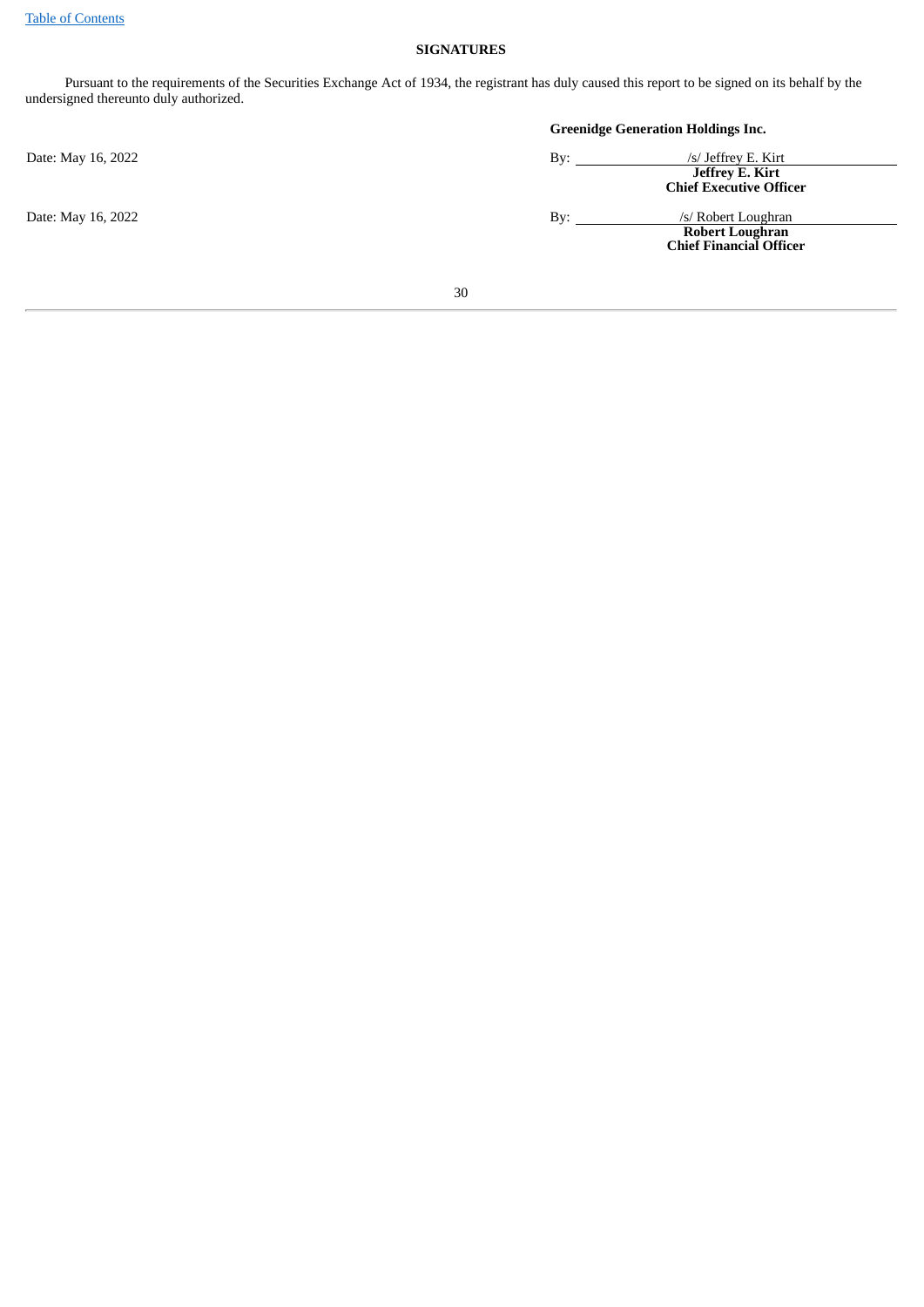#### **CERTIFICATION PURSUANT TO RULES 13a-14(a) AND 15d-14(a) UNDER THE SECURITIES EXCHANGE ACT OF 1934, AS AMENDED, AS ADOPTED PURSUANT TO SECTION 302 OF THE SARBANES-OXLEY ACT OF 2002**

<span id="page-31-0"></span>I, Jeffrey E. Kirt, certify that:

- 1. I have reviewed this Quarterly Report of Greenidge Generation Holdings Inc. (the "Company") on Form 10-Q for the period ended March 31,  $2022$
- 2. Based on my knowledge, this report does not contain any untrue statement of a material fact or omit to state a material fact necessary to make the statements made, in light of the circumstances under which such statements were made, not misleading with respect to the period covered by this report;
- 3. Based on my knowledge, the financial statements, and other financial information included in this report, fairly present in all material respects the financial condition, results of operations and cash flows of the registrant as of, and for, the periods presented in this report;
- 4. The registrant's other certifying officer(s) and I are responsible for establishing and maintaining disclosure controls and procedures (as defined in Exchange Act Rules 13a-15(e) and 15d-15(e)) for the registrant and have:
	- (a) Designed such disclosure controls and procedures, or caused such disclosure controls and procedures to be designed under our supervision, to ensure that material information relating to the registrant, including its consolidated subsidiaries, is made known to us by others within those entities, particularly during the period in which this report is being prepared;
	- (b) Evaluated the effectiveness of the registrant's disclosure controls and procedures and presented in this report our conclusions about the effectiveness of the disclosure controls and procedures, as of the end of the period covered by this report based on such evaluation; and
	- (c) Disclosed in this report any change in the registrant's internal control over financial reporting that occurred during the registrant's most recent fiscal quarter (the registrant's fourth fiscal quarter in the case of an annual report) that has materially affected, or is reasonably likely to materially affect, the registrant's internal control over financial reporting; and
- 5. The registrant's other certifying officer(s) and I have disclosed, based on our most recent evaluation of internal control over financial reporting, to the registrant's auditors and the audit committee of the registrant's board of directors (or persons performing the equivalent functions):
	- (a) All significant deficiencies and material weaknesses in the design or operation of internal control over financial reporting which are reasonably likely to adversely affect the registrant's ability to record, process, summarize and report financial information; and
		- (b) Any fraud, whether or not material, that involves management or other employees who have a significant role in the registrant's internal control over financial reporting.

Date: May 16, 2022 By: /s/ Jeffrey E. Kirt **Jeffrey E. Kirt Chief Executive Officer**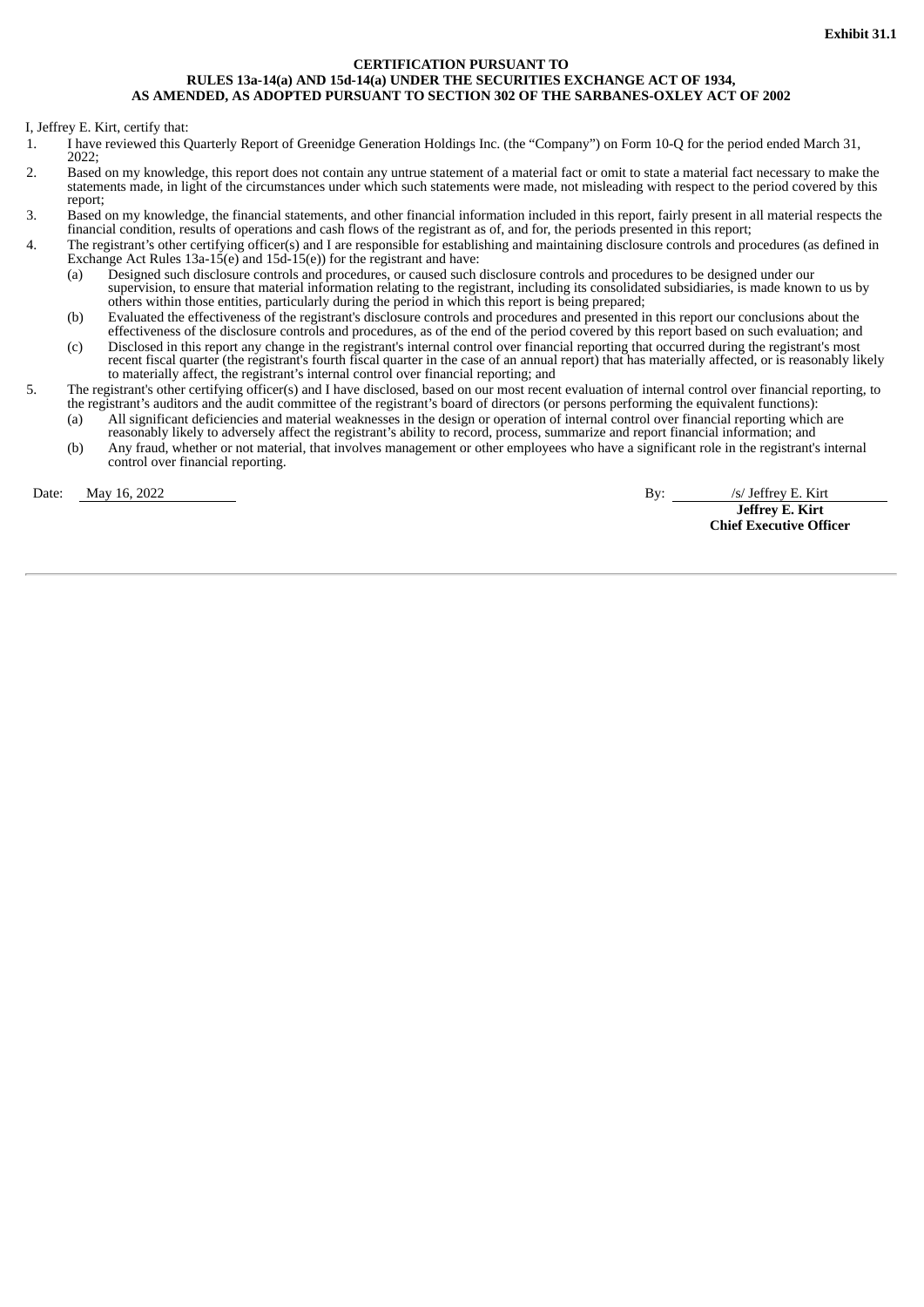#### **CERTIFICATION PURSUANT TO RULES 13a-14(a) AND 15d-14(a) UNDER THE SECURITIES EXCHANGE ACT OF 1934, AS AMENDED, AS ADOPTED PURSUANT TO SECTION 302 OF THE SARBANES-OXLEY ACT OF 2002**

<span id="page-32-0"></span>I, Robert Loughran, certify that:

- 1. I have reviewed this Quarterly Report of Greenidge Generation Holdings Inc. (the "Company") on Form 10-Q for the period ended March 31,  $2022$
- 2. Based on my knowledge, this report does not contain any untrue statement of a material fact or omit to state a material fact necessary to make the statements made, in light of the circumstances under which such statements were made, not misleading with respect to the period covered by this report;
- 3. Based on my knowledge, the financial statements, and other financial information included in this report, fairly present in all material respects the financial condition, results of operations and cash flows of the registrant as of, and for, the periods presented in this report;
- 4. The registrant's other certifying officer(s) and I are responsible for establishing and maintaining disclosure controls and procedures (as defined in Exchange Act Rules 13a-15(e) and 15d-15(e)) for the registrant and have:
	- (a) Designed such disclosure controls and procedures, or caused such disclosure controls and procedures to be designed under our supervision, to ensure that material information relating to the registrant, including its consolidated subsidiaries, is made known to us by others within those entities, particularly during the period in which this report is being prepared;
	- (b) Evaluated the effectiveness of the registrant's disclosure controls and procedures and presented in this report our conclusions about the effectiveness of the disclosure controls and procedures, as of the end of the period covered by this report based on such evaluation; and
	- (c) Disclosed in this report any change in the registrant's internal control over financial reporting that occurred during the registrant's most recent fiscal quarter (the registrant's fourth fiscal quarter in the case of an annual report) that has materially affected, or is reasonably likely to materially affect, the registrant's internal control over financial reporting; and
- 5. The registrant's other certifying officer(s) and I have disclosed, based on our most recent evaluation of internal control over financial reporting, to the registrant's auditors and the audit committee of the registrant's board of directors (or persons performing the equivalent functions):
	- (a) All significant deficiencies and material weaknesses in the design or operation of internal control over financial reporting which are reasonably likely to adversely affect the registrant's ability to record, process, summarize and report financial information; and
		- (b) Any fraud, whether or not material, that involves management or other employees who have a significant role in the registrant's internal control over financial reporting.

Date: May 16, 2022 <br>By: /s/ Robert Loughran **Robert Loughran Chief Financial Officer**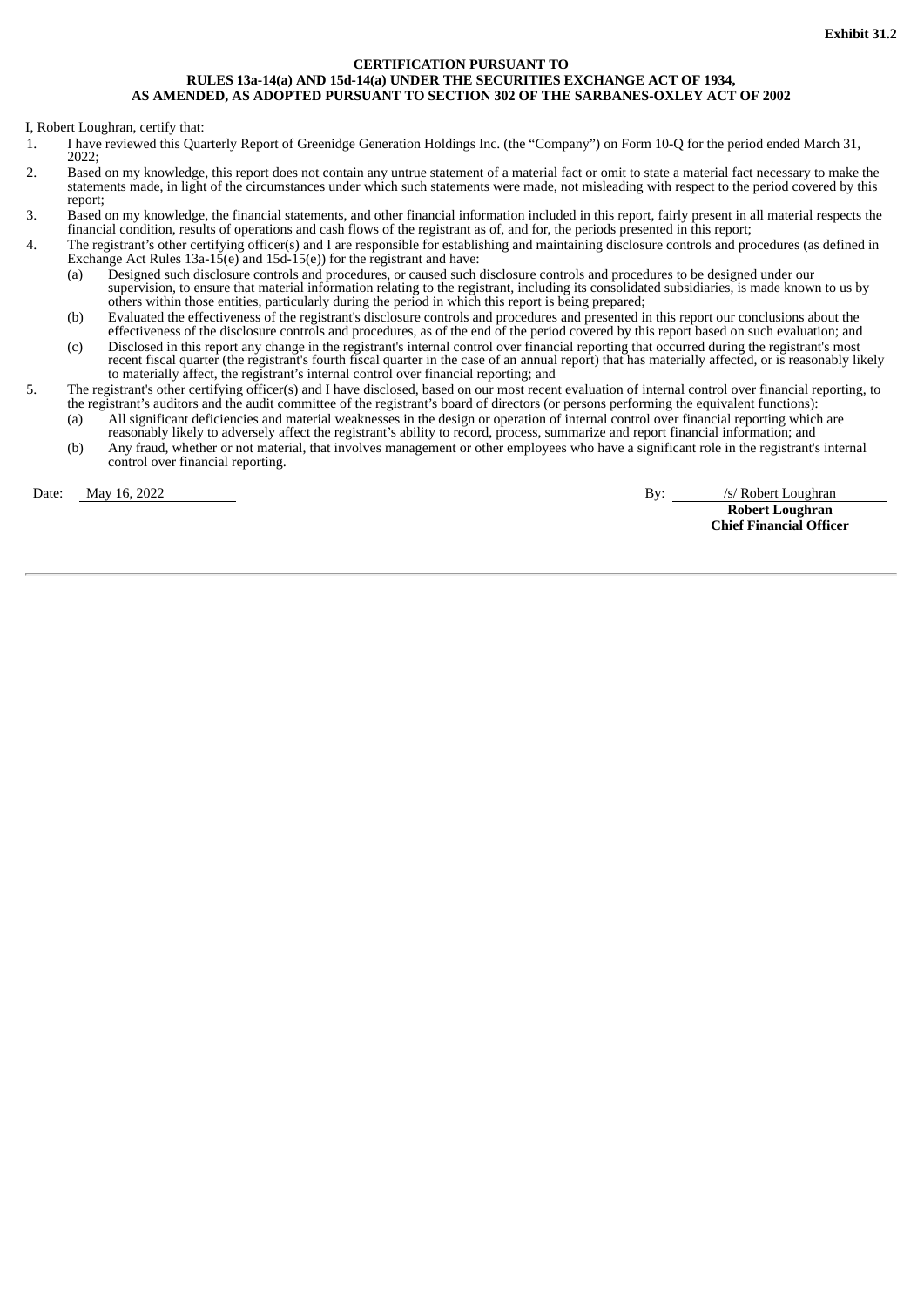#### **CERTIFICATION PURSUANT TO 18 U.S.C. SECTION 1350, AS ADOPTED PURSUANT TO SECTION 906 OF THE SARBANES-OXLEY ACT OF 2002**

<span id="page-33-0"></span>In connection with the Quarterly Report of Greenidge Generation Holdings Inc. (the "Company") on Form 10-Q for the period ended March 31, 2022, as filed with the Securities and Exchange Commission on the date hereof (the "Report"), I certify, pursuant to 18 U.S.C.  $\hat{\S}$  1350, as adopted pursuant to § 906 of the Sarbanes-Oxley Act of 2002, that, to my knowledge:

- (1) The Report fully complies with the requirements of section 13(a) or 15(d) of the Securities Exchange Act of 1934; and
- (2) The information contained in the Report fairly presents, in all material respects, the financial condition and results of operations of the Company.

Date: May 16, 2022 By: /s/ Jeffrey E. Kirt **Jeffrey E. Kirt Chief Executive Officer**